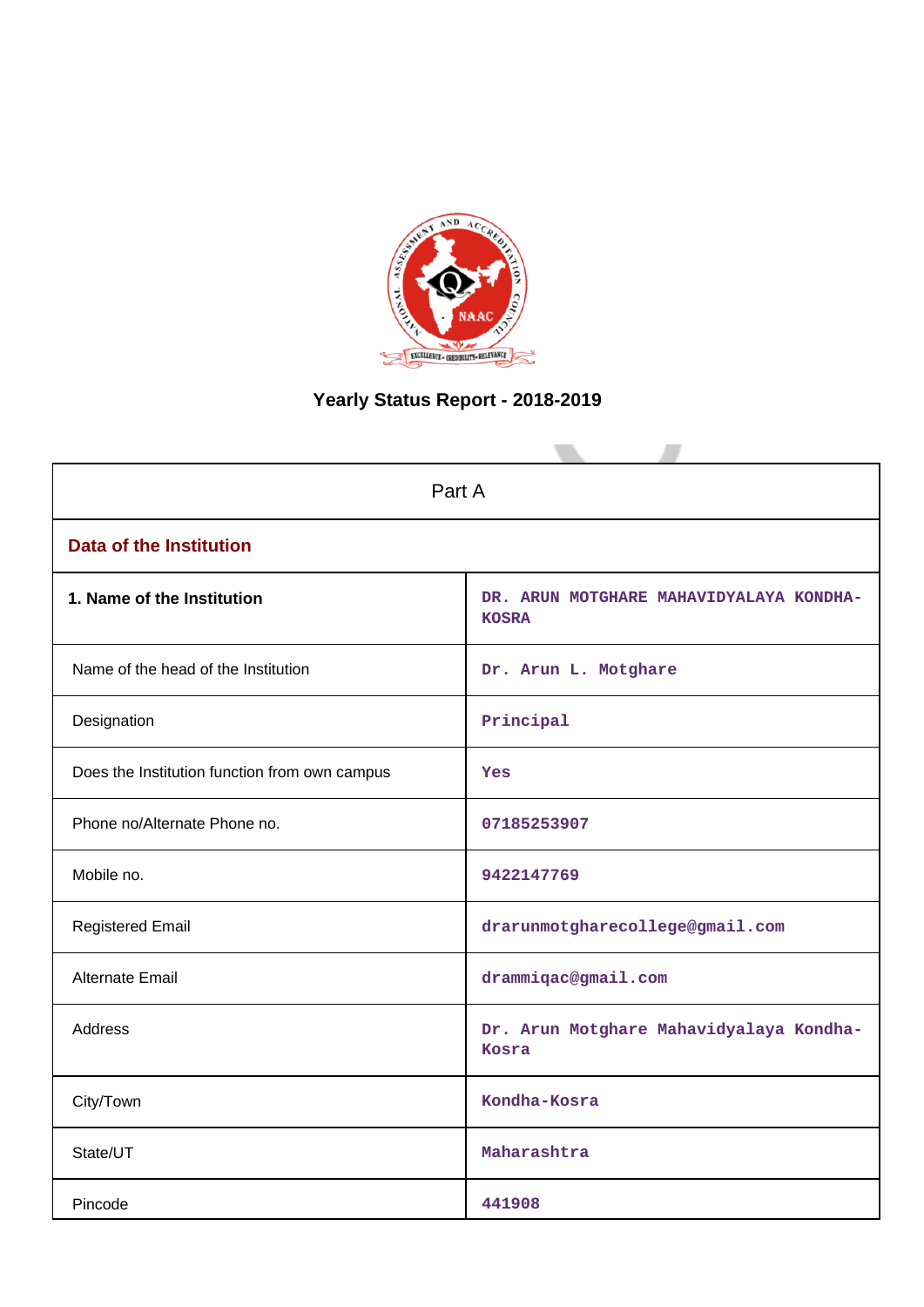| 2. Institutional Status                                                  |                                      |             |                                                                                                                                       |                            |             |  |  |  |
|--------------------------------------------------------------------------|--------------------------------------|-------------|---------------------------------------------------------------------------------------------------------------------------------------|----------------------------|-------------|--|--|--|
| Affiliated / Constituent                                                 |                                      |             | Affiliated                                                                                                                            |                            |             |  |  |  |
| Type of Institution                                                      |                                      |             | Co-education                                                                                                                          |                            |             |  |  |  |
| Location                                                                 |                                      |             | Rural                                                                                                                                 |                            |             |  |  |  |
| <b>Financial Status</b>                                                  |                                      |             | state                                                                                                                                 |                            |             |  |  |  |
| Name of the IQAC co-ordinator/Director                                   |                                      |             | Mr. Rajesh Ishwar Bansod                                                                                                              |                            |             |  |  |  |
| Phone no/Alternate Phone no.                                             |                                      |             | 07185253907                                                                                                                           |                            |             |  |  |  |
| Mobile no.                                                               |                                      |             | 8805147424                                                                                                                            |                            |             |  |  |  |
| <b>Registered Email</b>                                                  |                                      |             | drammiqac@gmail.com                                                                                                                   |                            |             |  |  |  |
| <b>Alternate Email</b>                                                   |                                      |             |                                                                                                                                       | rajeshbansod2488@gmail.com |             |  |  |  |
|                                                                          | 3. Website Address                   |             |                                                                                                                                       |                            |             |  |  |  |
| Web-link of the AQAR: (Previous Academic Year)                           |                                      |             | https://drarunmotgharemahavidyalaya.<br>org/AQAR_2017-2018/                                                                           |                            |             |  |  |  |
| 4. Whether Academic Calendar prepared during<br>the year                 |                                      |             | Yes                                                                                                                                   |                            |             |  |  |  |
| if yes, whether it is uploaded in the institutional website:<br>Weblink: |                                      |             | https://drarunmotgharemahavidyalaya.org<br>/Academic Calendar2018-2019/                                                               |                            |             |  |  |  |
| <b>5. Accrediation Details</b>                                           |                                      |             |                                                                                                                                       |                            |             |  |  |  |
| Cycle                                                                    | Grade                                | <b>CGPA</b> | Year of                                                                                                                               | Validity                   |             |  |  |  |
|                                                                          |                                      |             | Accrediation                                                                                                                          | Period From                | Period To   |  |  |  |
| $\mathbf{1}$                                                             | $\mathbf C$                          | 1.79        | 2016                                                                                                                                  | $05 - Nov - 2016$          | 04-Nov-2021 |  |  |  |
| 6. Date of Establishment of IQAC                                         |                                      |             | $01 - Jul - 2015$                                                                                                                     |                            |             |  |  |  |
|                                                                          | 7. Internal Quality Assurance System |             |                                                                                                                                       |                            |             |  |  |  |
|                                                                          |                                      |             |                                                                                                                                       |                            |             |  |  |  |
| Item /Title of the quality initiative by                                 |                                      |             | Quality initiatives by IQAC during the year for promoting quality culture<br>Date & Duration<br>Number of participants/ beneficiaries |                            |             |  |  |  |

IQAC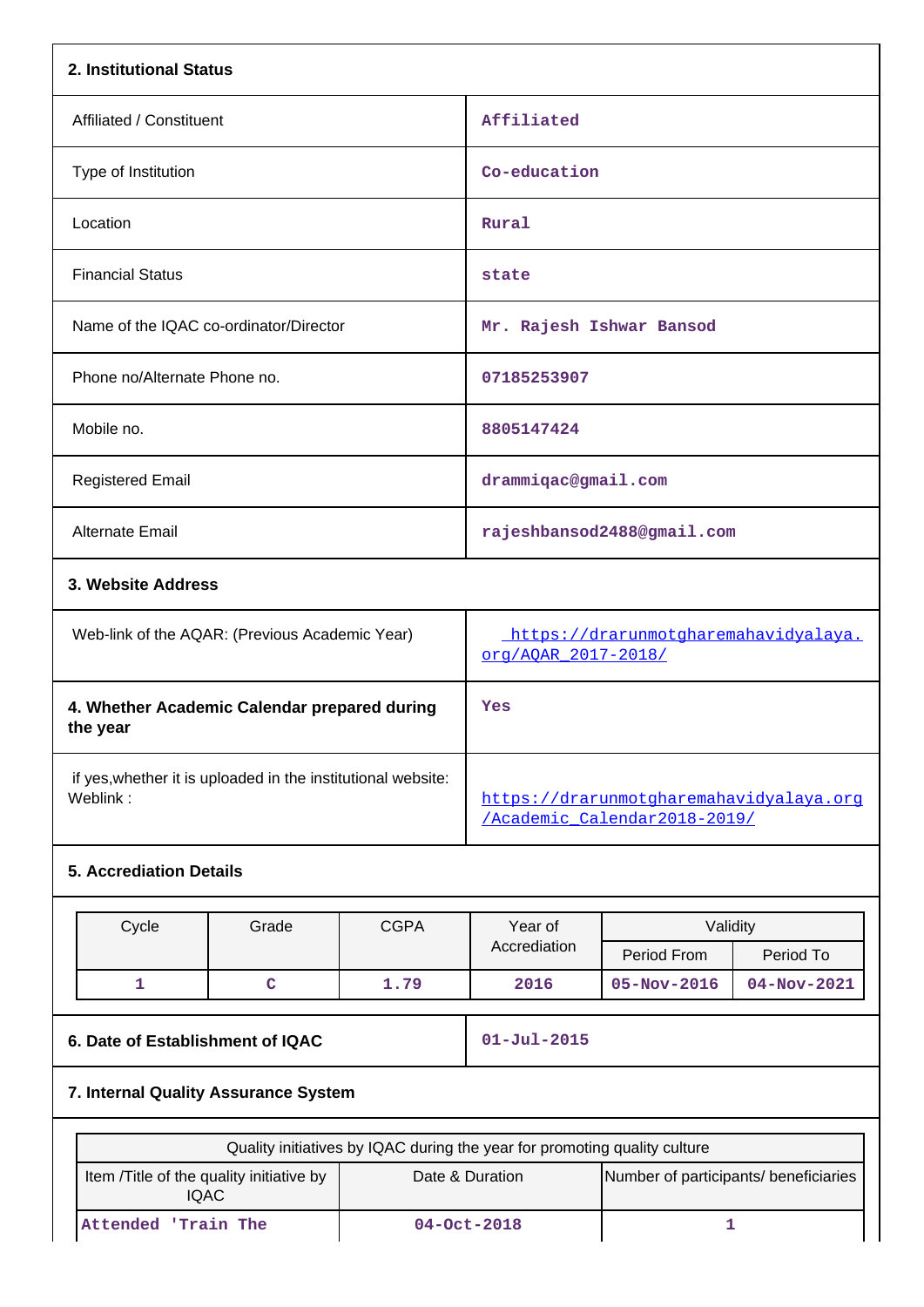| Trainer ' workshop<br>organized by RUSA and<br>IQAC Cluster Maharastra,<br>at K. C. College Mumbai.                             | 05                      |  |  |  |  |  |
|---------------------------------------------------------------------------------------------------------------------------------|-------------------------|--|--|--|--|--|
| Attended 'Faculty<br>Development Program on<br>New NAAC Methodologies'<br>organized by RUSA<br>Maharashtra and RTMNU<br>Nagpur. | $04 - Dec - 2018$<br>03 |  |  |  |  |  |
| View File                                                                                                                       |                         |  |  |  |  |  |

### **8. Provide the list of funds by Central/ State Government- UGC/CSIR/DST/DBT/ICMR/TEQIP/World Bank/CPE of UGC etc.**

| Institution/Departmen<br>t/Faculty | Scheme | <b>Funding Agency</b> | Year of award with<br>duration | Amount |  |  |  |  |
|------------------------------------|--------|-----------------------|--------------------------------|--------|--|--|--|--|
| Nil                                | Nil    | Nil                   | 2019                           |        |  |  |  |  |
| No Files Uploaded !!!              |        |                       |                                |        |  |  |  |  |

| 9. Whether composition of IQAC as per latest<br><b>NAAC</b> guidelines:                                            | Yes                   |
|--------------------------------------------------------------------------------------------------------------------|-----------------------|
| Upload latest notification of formation of IQAC                                                                    | <u>View File</u>      |
| 10. Number of IQAC meetings held during the<br>year :                                                              | $\mathbf{2}$          |
| The minutes of IQAC meeting and compliances to the<br>decisions have been uploaded on the institutional<br>website | <b>No</b>             |
| Upload the minutes of meeting and action taken report                                                              | No Files Uploaded !!! |
| 11. Whether IQAC received funding from any of<br>the funding agency to support its activities<br>during the year?  | No                    |

### **12. Significant contributions made by IQAC during the current year(maximum five bullets)**

**Marking the occasion of Death Anniversary of Late Shri Laxmanji Motghare Late Smt. Shewantadevi Motghare 19th Sept. 2018, various activities such as, Blood Donation Camp, Eye Checkup Camp Tree plantation were conducted. Cleanliness Drive Rally in Kosra Village.**

 **No Files Uploaded !!!**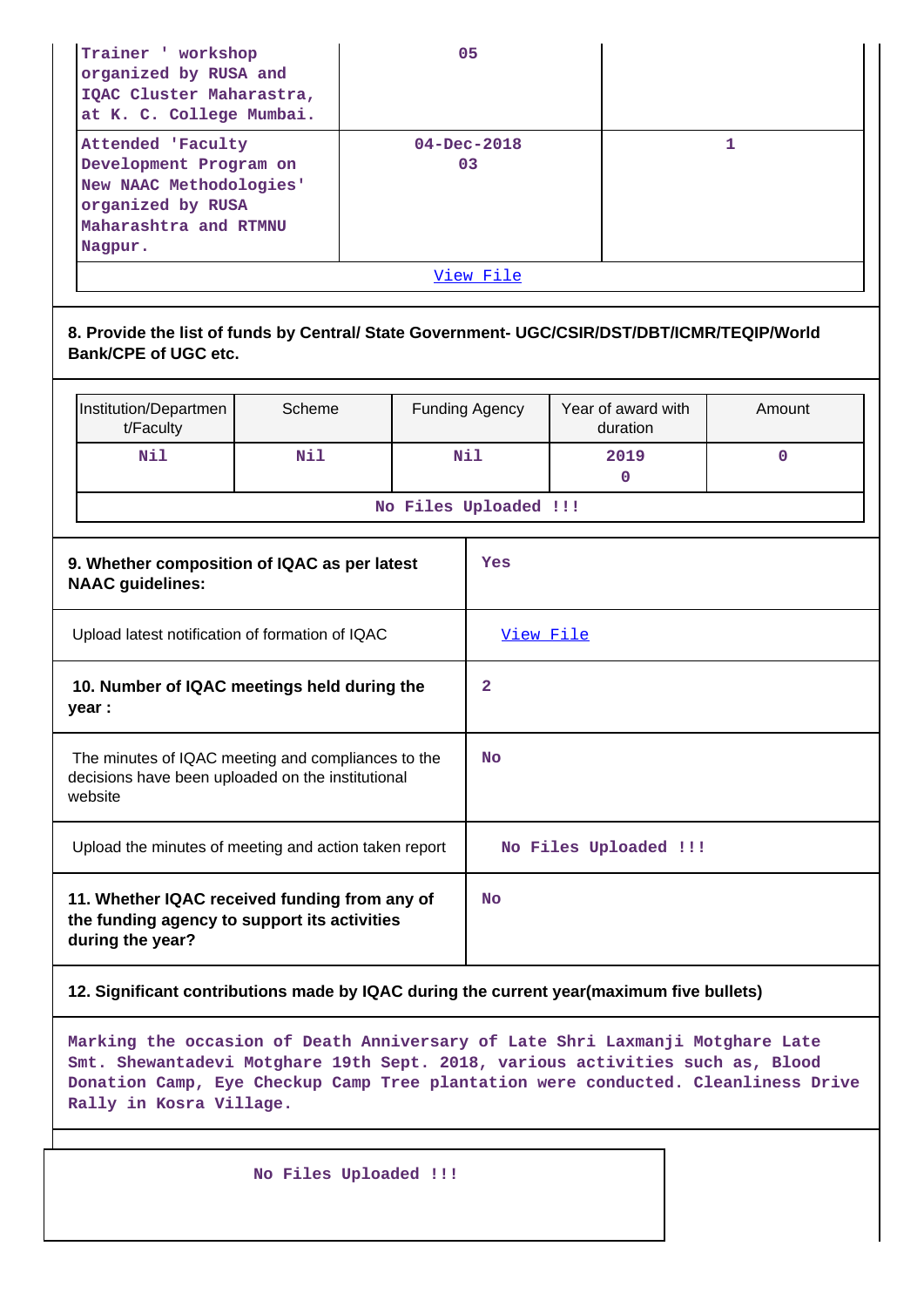**13. Plan of action chalked out by the IQAC in the beginning of the academic year towards Quality Enhancement and outcome achieved by the end of the academic year**

| Plan of Action                                                       | Achivements/Outcomes                                                                                  |  |  |  |  |  |
|----------------------------------------------------------------------|-------------------------------------------------------------------------------------------------------|--|--|--|--|--|
| To arrange parents meet                                              | Parent Teacher Meet was conducted<br>feedback was taken.                                              |  |  |  |  |  |
| To arrange alumni meet                                               | Alumni meet was arranged and feedback<br>was taken on academic and non-academic<br>issues.            |  |  |  |  |  |
| To take feedback from students,<br>parents, alumni and teachers.     | Feedback was taken at the end of the<br>session                                                       |  |  |  |  |  |
| To promote extenstion services through<br><b>Extention Units</b>     | NSS Organized Seven Day NSS Camp At<br>Chichal Village on the Theme of "Clean<br>Village Clean India" |  |  |  |  |  |
| To ensure faculty participation in<br>faculty Development Programmes | One Refresher and Three orientation<br>programs                                                       |  |  |  |  |  |
|                                                                      | View File                                                                                             |  |  |  |  |  |

**14. Whether AQAR was placed before statutory body ?**

**Yes**

| Name of Statutory Body                                                                                               | <b>Meeting Date</b> |  |
|----------------------------------------------------------------------------------------------------------------------|---------------------|--|
| College Development Committee                                                                                        | $20 - Dec - 2019$   |  |
| 15. Whether NAAC/or any other accredited<br>body(s) visited IQAC or interacted with it to<br>assess the functioning? | <b>No</b>           |  |
| 16. Whether institutional data submitted to<br>AISHE:                                                                | Yes                 |  |
| Year of Submission                                                                                                   | 2019                |  |
| Date of Submission                                                                                                   | 28-Feb-2019         |  |
| 17. Does the Institution have Management<br><b>Information System?</b>                                               | <b>No</b>           |  |

**Part B** 

## **CRITERION I – CURRICULAR ASPECTS**

### **1.1 – Curriculum Planning and Implementation**

 1.1.1 – Institution has the mechanism for well planned curriculum delivery and documentation. Explain in 500 words

 **The curriculum for the degree courses offered by the college is prescribed by Rashtrasant Tukdoji Maharaj Nagpur University Nagpur to Which the college is affiliated. The University conduct workshops and meetings Inviting teachers**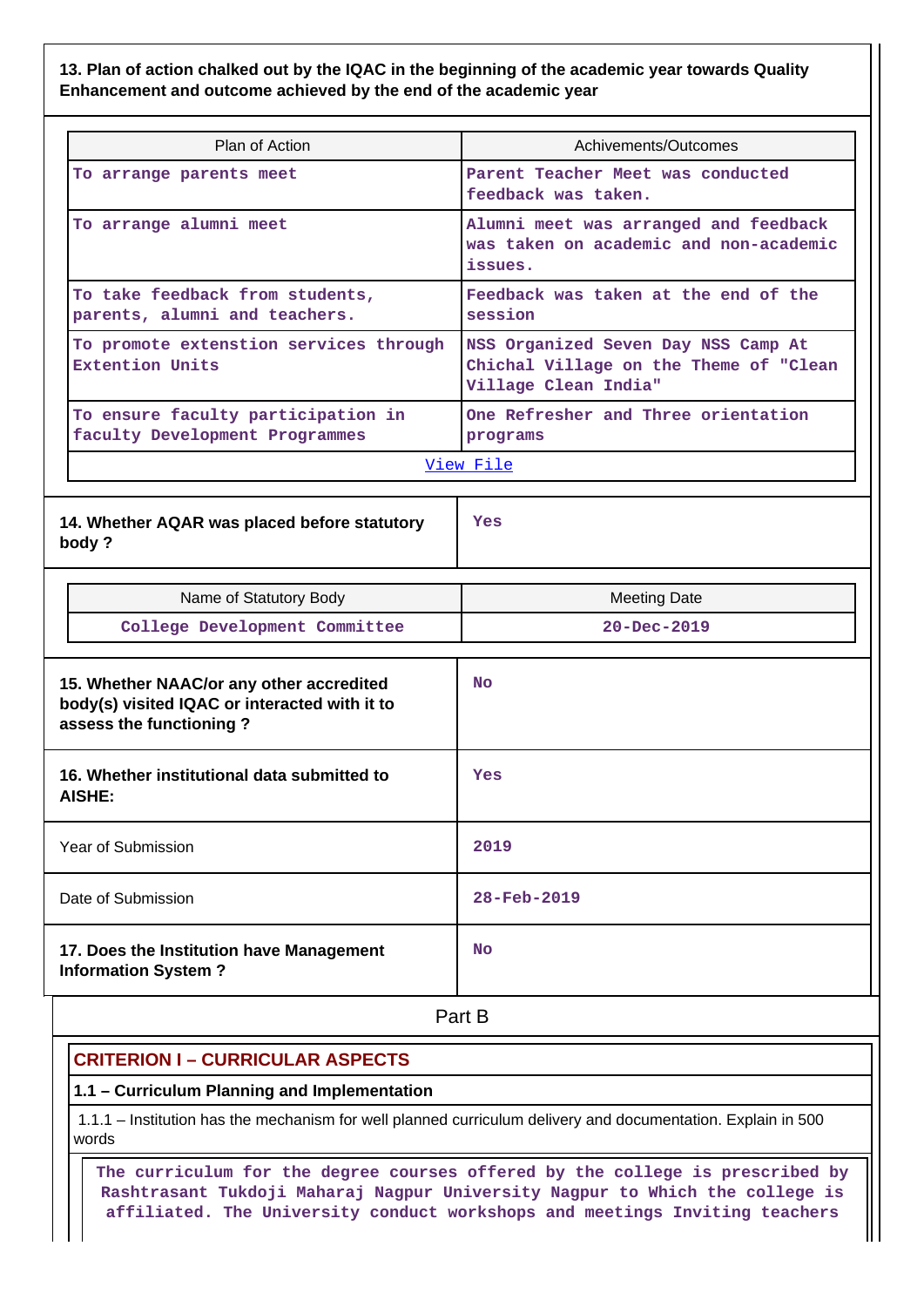**from all affiliated colleges and other major stakeholders to participate in the process of updating, revising and designing courses. The curricula are revised regularly by the affiliating university keeping in mind the changing social and global needs and employability of students. The curriculum is also transacted in the college with the help of modern educational technology and the ICT. Teachers make use LCD power point, digital presenter, interactive white board and the internet resources in addition to the green board, chalks, book and periodicals. Classes are made interactive by the group discussion, quizzes, debates, assignment and class seminars. Remediation is given to the academically challenged students. Lecturers and experts from the other college have been occasionally invited to deliver guest lectures. The main objective of the college is the overall development of the students. At the present the college offer UG. courses that is B.A. and B.Sc. also PG. courses (M.A. in Geography, Home Economics, Marathi, History and M.Sc. in Zoology and Mathematics). The college gives the computer and internet facilities for teaching and non-teaching staff for effective implementation of curriculum. Environmental studies is mandatory only for part II students of B.A. and B.Sc. The design and re-structure of curriculum is done by the affiliated university and the college has to strictly follow the curriculum.**

| 1.1.2 – Certificate/ Diploma Courses introduced during the academic year |                                                                      |                 |                                                                                                           |                      |  |  |  |  |  |
|--------------------------------------------------------------------------|----------------------------------------------------------------------|-----------------|-----------------------------------------------------------------------------------------------------------|----------------------|--|--|--|--|--|
|                                                                          | Dates of<br>Introduction                                             | <b>Duration</b> | Focus on employ<br>ability/entreprene<br>urship                                                           | Skill<br>Development |  |  |  |  |  |
| Nil                                                                      | Nil                                                                  | 0               | Nil                                                                                                       | Nil                  |  |  |  |  |  |
|                                                                          |                                                                      |                 |                                                                                                           |                      |  |  |  |  |  |
|                                                                          |                                                                      |                 |                                                                                                           |                      |  |  |  |  |  |
|                                                                          |                                                                      |                 | Dates of Introduction                                                                                     |                      |  |  |  |  |  |
| Mathematics<br>15/06/2018<br><b>MSC</b>                                  |                                                                      |                 |                                                                                                           |                      |  |  |  |  |  |
| <b>MSC</b>                                                               |                                                                      |                 | 15/06/2018                                                                                                |                      |  |  |  |  |  |
| View File                                                                |                                                                      |                 |                                                                                                           |                      |  |  |  |  |  |
|                                                                          | Certificate<br>Nil<br>1.2 - Academic Flexibility<br>Programme/Course | Diploma Courses | 1.2.1 – New programmes/courses introduced during the academic year<br>Programme Specialization<br>Zoology |                      |  |  |  |  |  |

 1.2.2 – Programmes in which Choice Based Credit System (CBCS)/Elective course system implemented at the affiliated Colleges (if applicable) during the academic year.

| Name of programmes adopting<br><b>CBCS</b>                                                 | Programme Specialization | Date of implementation of<br><b>CBCS/Elective Course System</b> |  |  |  |  |  |
|--------------------------------------------------------------------------------------------|--------------------------|-----------------------------------------------------------------|--|--|--|--|--|
| <b>MA</b>                                                                                  | Marathi                  | 15/06/2018                                                      |  |  |  |  |  |
| <b>MA</b>                                                                                  | History                  | 15/06/2018                                                      |  |  |  |  |  |
| <b>MA</b>                                                                                  | Geography                | 15/06/2018                                                      |  |  |  |  |  |
| <b>MA</b>                                                                                  | Home Economics           | 15/06/2018<br>15/06/2018                                        |  |  |  |  |  |
| <b>MSC</b>                                                                                 | Zoology                  |                                                                 |  |  |  |  |  |
| <b>MSC</b>                                                                                 | Mathematics              | 15/06/2018                                                      |  |  |  |  |  |
| 1.2.3 - Students enrolled in Certificate/ Diploma Courses introduced during the year       |                          |                                                                 |  |  |  |  |  |
|                                                                                            | Certificate              | Diploma Course                                                  |  |  |  |  |  |
| Number of Students                                                                         | Nil                      | Nil                                                             |  |  |  |  |  |
| 1.3 - Curriculum Enrichment                                                                |                          |                                                                 |  |  |  |  |  |
| 1.3.1 – Value-added courses imparting transferable and life skills offered during the year |                          |                                                                 |  |  |  |  |  |
| <b>Value Added Courses</b>                                                                 | Date of Introduction     | Number of Students Enrolled                                     |  |  |  |  |  |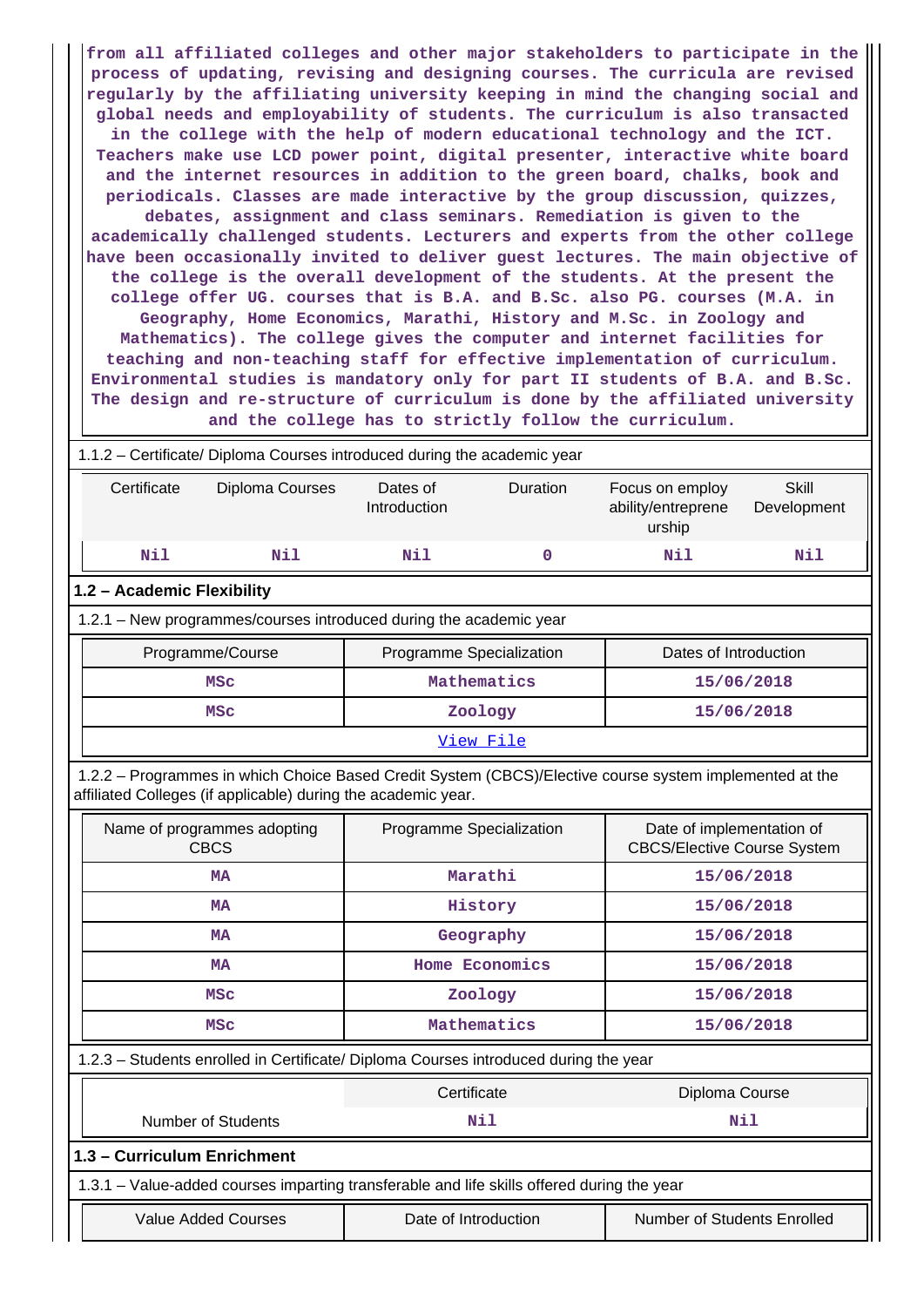| Nil                                                                                                                                                                                                                                                                                                                                                                                                                                                                                                                                                                                                                                                                                                                                                                                |                             | <b>Nill</b> |                              |                |  | Nill                                                         |                          |  |
|------------------------------------------------------------------------------------------------------------------------------------------------------------------------------------------------------------------------------------------------------------------------------------------------------------------------------------------------------------------------------------------------------------------------------------------------------------------------------------------------------------------------------------------------------------------------------------------------------------------------------------------------------------------------------------------------------------------------------------------------------------------------------------|-----------------------------|-------------|------------------------------|----------------|--|--------------------------------------------------------------|--------------------------|--|
|                                                                                                                                                                                                                                                                                                                                                                                                                                                                                                                                                                                                                                                                                                                                                                                    |                             |             | No file uploaded.            |                |  |                                                              |                          |  |
| 1.3.2 – Field Projects / Internships under taken during the year                                                                                                                                                                                                                                                                                                                                                                                                                                                                                                                                                                                                                                                                                                                   |                             |             |                              |                |  |                                                              |                          |  |
| Project/Programme Title                                                                                                                                                                                                                                                                                                                                                                                                                                                                                                                                                                                                                                                                                                                                                            |                             |             | Programme Specialization     |                |  | No. of students enrolled for Field<br>Projects / Internships |                          |  |
| <b>MA</b>                                                                                                                                                                                                                                                                                                                                                                                                                                                                                                                                                                                                                                                                                                                                                                          |                             |             |                              | Geography      |  |                                                              | 10                       |  |
| MA                                                                                                                                                                                                                                                                                                                                                                                                                                                                                                                                                                                                                                                                                                                                                                                 |                             |             |                              | Home Economics |  |                                                              | 5.                       |  |
|                                                                                                                                                                                                                                                                                                                                                                                                                                                                                                                                                                                                                                                                                                                                                                                    |                             |             |                              | View File      |  |                                                              |                          |  |
| 1.4 - Feedback System                                                                                                                                                                                                                                                                                                                                                                                                                                                                                                                                                                                                                                                                                                                                                              |                             |             |                              |                |  |                                                              |                          |  |
| 1.4.1 – Whether structured feedback received from all the stakeholders.                                                                                                                                                                                                                                                                                                                                                                                                                                                                                                                                                                                                                                                                                                            |                             |             |                              |                |  |                                                              |                          |  |
| <b>Students</b>                                                                                                                                                                                                                                                                                                                                                                                                                                                                                                                                                                                                                                                                                                                                                                    |                             |             |                              |                |  | Yes                                                          |                          |  |
| Teachers                                                                                                                                                                                                                                                                                                                                                                                                                                                                                                                                                                                                                                                                                                                                                                           |                             |             |                              |                |  | Yes                                                          |                          |  |
| Employers                                                                                                                                                                                                                                                                                                                                                                                                                                                                                                                                                                                                                                                                                                                                                                          |                             |             |                              |                |  | No                                                           |                          |  |
| Alumni                                                                                                                                                                                                                                                                                                                                                                                                                                                                                                                                                                                                                                                                                                                                                                             |                             |             |                              |                |  | Yes                                                          |                          |  |
| Parents                                                                                                                                                                                                                                                                                                                                                                                                                                                                                                                                                                                                                                                                                                                                                                            |                             |             |                              |                |  | Yes                                                          |                          |  |
| 1.4.2 – How the feedback obtained is being analyzed and utilized for overall development of the institution?<br>(maximum 500 words)                                                                                                                                                                                                                                                                                                                                                                                                                                                                                                                                                                                                                                                |                             |             |                              |                |  |                                                              |                          |  |
| <b>Feedback Obtained</b>                                                                                                                                                                                                                                                                                                                                                                                                                                                                                                                                                                                                                                                                                                                                                           |                             |             |                              |                |  |                                                              |                          |  |
| Feedback is taken from Students, Teachers, Alumni and Parents. In the feedback<br>form, the focus is on general, personal, professional and academic parameters.<br>Feedback of students analyze the responses of the students about the teacher.<br>Feedback of parents is taken in a good manner which contains their views about<br>the college, administration, physical facilities, teachers and academic. The<br>responses of the parents are taken into consideration and proper action is<br>taken for improvement. Feedback is also taken from Alumni which helps to<br>improve the quality of curricular and cocurricular aspects. Collected feedback<br>is numerically analyzed and reported to the principal and higher authorities to<br>take the corrective measure. |                             |             |                              |                |  |                                                              |                          |  |
| <b>CRITERION II - TEACHING- LEARNING AND EVALUATION</b>                                                                                                                                                                                                                                                                                                                                                                                                                                                                                                                                                                                                                                                                                                                            |                             |             |                              |                |  |                                                              |                          |  |
| 2.1 - Student Enrolment and Profile                                                                                                                                                                                                                                                                                                                                                                                                                                                                                                                                                                                                                                                                                                                                                |                             |             |                              |                |  |                                                              |                          |  |
| $2.1.1 -$ Demand Ratio during the year                                                                                                                                                                                                                                                                                                                                                                                                                                                                                                                                                                                                                                                                                                                                             |                             |             |                              |                |  |                                                              |                          |  |
| Name of the<br>Programme                                                                                                                                                                                                                                                                                                                                                                                                                                                                                                                                                                                                                                                                                                                                                           | Programme<br>Specialization |             | Number of seats<br>available |                |  | Number of<br>Application received                            | <b>Students Enrolled</b> |  |
| <b>BCom</b>                                                                                                                                                                                                                                                                                                                                                                                                                                                                                                                                                                                                                                                                                                                                                                        | <b>No</b><br>Specialization |             |                              | 120            |  | 9                                                            | 9                        |  |
| <b>MA</b>                                                                                                                                                                                                                                                                                                                                                                                                                                                                                                                                                                                                                                                                                                                                                                          | Sociology                   |             |                              | 80             |  | 15                                                           | 15                       |  |
| <b>MA</b>                                                                                                                                                                                                                                                                                                                                                                                                                                                                                                                                                                                                                                                                                                                                                                          | Political<br>Science        |             |                              | 80             |  | 9                                                            | 9                        |  |
| MA                                                                                                                                                                                                                                                                                                                                                                                                                                                                                                                                                                                                                                                                                                                                                                                 | English                     |             |                              | 80             |  | 8                                                            | 8                        |  |
| <b>MA</b>                                                                                                                                                                                                                                                                                                                                                                                                                                                                                                                                                                                                                                                                                                                                                                          | History                     |             |                              | 160            |  | 10                                                           | 10                       |  |
| <b>MA</b>                                                                                                                                                                                                                                                                                                                                                                                                                                                                                                                                                                                                                                                                                                                                                                          | Marathi                     |             |                              | 160            |  | 13                                                           | 13                       |  |
| <b>MA</b>                                                                                                                                                                                                                                                                                                                                                                                                                                                                                                                                                                                                                                                                                                                                                                          | Home<br>Economics           |             |                              | 80             |  | 5                                                            | 5                        |  |
| <b>MA</b>                                                                                                                                                                                                                                                                                                                                                                                                                                                                                                                                                                                                                                                                                                                                                                          | Geography                   |             |                              | 160            |  | 23                                                           | 23                       |  |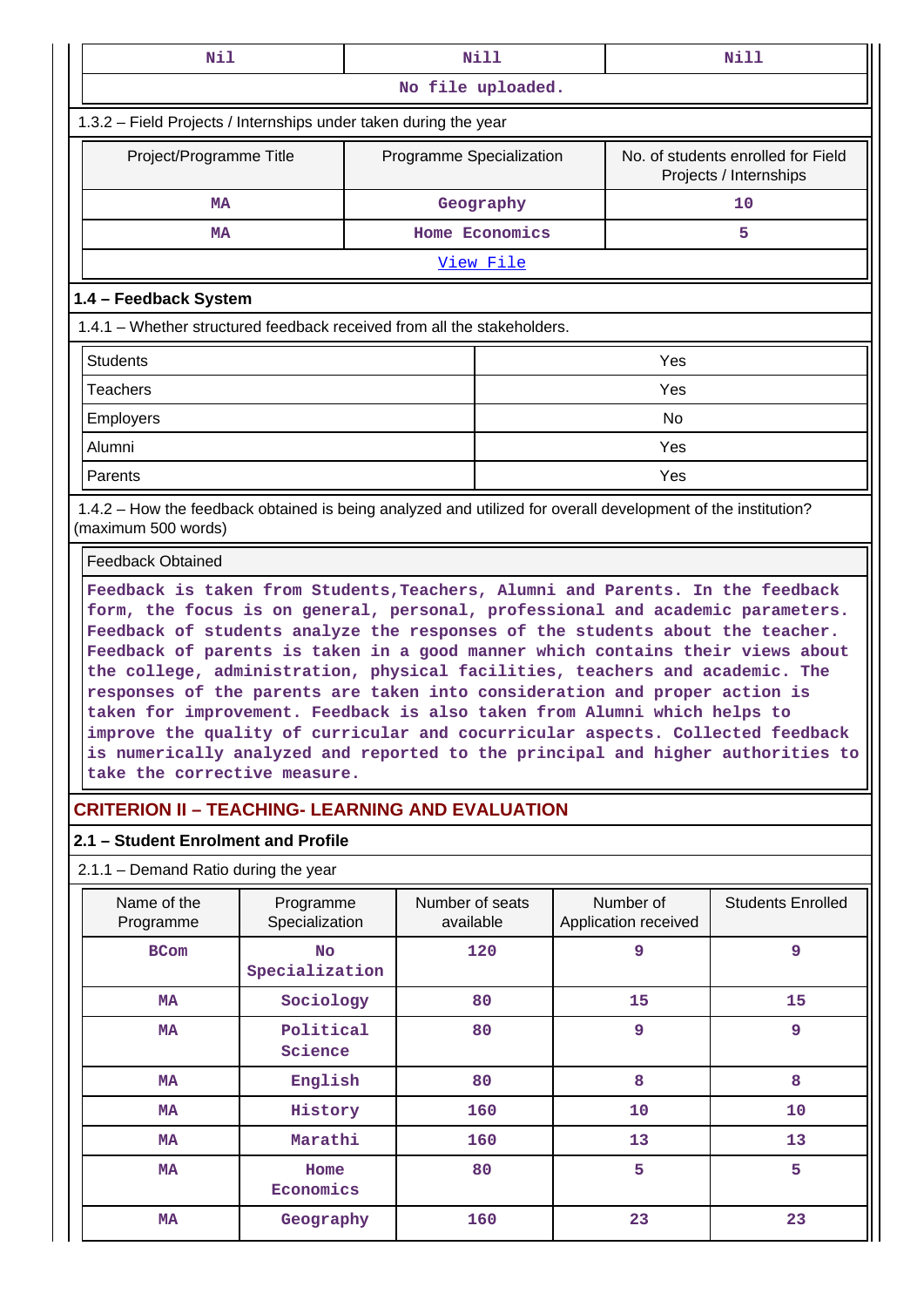| <b>MSC</b>                                                                                                                                                                                                                                                                                                                                                                                                                                                                                                                                                                                                                                                                                                                                                                                                                                                                                                                                                                | Mathematics                                                                                                                                           |  |                                                                                                                                                                  | 22                                 | 17     |                                                                                                  | 17                                                                                                                  |  |
|---------------------------------------------------------------------------------------------------------------------------------------------------------------------------------------------------------------------------------------------------------------------------------------------------------------------------------------------------------------------------------------------------------------------------------------------------------------------------------------------------------------------------------------------------------------------------------------------------------------------------------------------------------------------------------------------------------------------------------------------------------------------------------------------------------------------------------------------------------------------------------------------------------------------------------------------------------------------------|-------------------------------------------------------------------------------------------------------------------------------------------------------|--|------------------------------------------------------------------------------------------------------------------------------------------------------------------|------------------------------------|--------|--------------------------------------------------------------------------------------------------|---------------------------------------------------------------------------------------------------------------------|--|
| <b>MSC</b>                                                                                                                                                                                                                                                                                                                                                                                                                                                                                                                                                                                                                                                                                                                                                                                                                                                                                                                                                                | Zoology                                                                                                                                               |  |                                                                                                                                                                  | 22                                 | 15     |                                                                                                  | 15                                                                                                                  |  |
| <b>BSC</b>                                                                                                                                                                                                                                                                                                                                                                                                                                                                                                                                                                                                                                                                                                                                                                                                                                                                                                                                                                | <b>No</b><br>Specialization                                                                                                                           |  |                                                                                                                                                                  | 660                                |        | 434                                                                                              | 434                                                                                                                 |  |
| <b>BA</b>                                                                                                                                                                                                                                                                                                                                                                                                                                                                                                                                                                                                                                                                                                                                                                                                                                                                                                                                                                 | No<br>Specialization                                                                                                                                  |  |                                                                                                                                                                  | 660                                |        | 348                                                                                              | 348                                                                                                                 |  |
|                                                                                                                                                                                                                                                                                                                                                                                                                                                                                                                                                                                                                                                                                                                                                                                                                                                                                                                                                                           |                                                                                                                                                       |  |                                                                                                                                                                  | View File                          |        |                                                                                                  |                                                                                                                     |  |
| 2.2 - Catering to Student Diversity                                                                                                                                                                                                                                                                                                                                                                                                                                                                                                                                                                                                                                                                                                                                                                                                                                                                                                                                       |                                                                                                                                                       |  |                                                                                                                                                                  |                                    |        |                                                                                                  |                                                                                                                     |  |
| 2.2.1 - Student - Full time teacher ratio (current year data)                                                                                                                                                                                                                                                                                                                                                                                                                                                                                                                                                                                                                                                                                                                                                                                                                                                                                                             |                                                                                                                                                       |  |                                                                                                                                                                  |                                    |        |                                                                                                  |                                                                                                                     |  |
| Year<br>Number of<br>students enrolled<br>in the institution<br>(UG)                                                                                                                                                                                                                                                                                                                                                                                                                                                                                                                                                                                                                                                                                                                                                                                                                                                                                                      |                                                                                                                                                       |  | Number of<br>Number of<br>students enrolled<br>fulltime teachers<br>in the institution<br>available in the<br>(PG)<br>institution<br>teaching only UG<br>courses |                                    |        | Number of<br>fulltime teachers<br>available in the<br>institution<br>teaching only PG<br>courses | Number of<br>teachers<br>teaching both UG<br>and PG courses                                                         |  |
| 2018                                                                                                                                                                                                                                                                                                                                                                                                                                                                                                                                                                                                                                                                                                                                                                                                                                                                                                                                                                      | 791                                                                                                                                                   |  | 115                                                                                                                                                              | 10                                 |        | Nill                                                                                             | 7                                                                                                                   |  |
| 2.3 - Teaching - Learning Process                                                                                                                                                                                                                                                                                                                                                                                                                                                                                                                                                                                                                                                                                                                                                                                                                                                                                                                                         |                                                                                                                                                       |  |                                                                                                                                                                  |                                    |        |                                                                                                  |                                                                                                                     |  |
| 2.3.1 – Percentage of teachers using ICT for effective teaching with Learning Management Systems (LMS), E-<br>learning resources etc. (current year data)                                                                                                                                                                                                                                                                                                                                                                                                                                                                                                                                                                                                                                                                                                                                                                                                                 |                                                                                                                                                       |  |                                                                                                                                                                  |                                    |        |                                                                                                  |                                                                                                                     |  |
| Number of<br><b>Teachers on Roll</b>                                                                                                                                                                                                                                                                                                                                                                                                                                                                                                                                                                                                                                                                                                                                                                                                                                                                                                                                      | Number of ICT<br>Number of<br><b>ICT Tools and</b><br>enabled<br>teachers using<br>resources<br>ICT (LMS, e-<br>available<br>Classrooms<br>Resources) |  | Numberof smart<br>classrooms                                                                                                                                     | E-resources and<br>techniques used |        |                                                                                                  |                                                                                                                     |  |
| 10                                                                                                                                                                                                                                                                                                                                                                                                                                                                                                                                                                                                                                                                                                                                                                                                                                                                                                                                                                        | 8                                                                                                                                                     |  | 27                                                                                                                                                               |                                    | 6<br>6 |                                                                                                  | 5                                                                                                                   |  |
|                                                                                                                                                                                                                                                                                                                                                                                                                                                                                                                                                                                                                                                                                                                                                                                                                                                                                                                                                                           |                                                                                                                                                       |  | No file uploaded.                                                                                                                                                |                                    |        |                                                                                                  |                                                                                                                     |  |
|                                                                                                                                                                                                                                                                                                                                                                                                                                                                                                                                                                                                                                                                                                                                                                                                                                                                                                                                                                           |                                                                                                                                                       |  | No file uploaded.                                                                                                                                                |                                    |        |                                                                                                  |                                                                                                                     |  |
| 2.3.2 - Students mentoring system available in the institution? Give details. (maximum 500 words)                                                                                                                                                                                                                                                                                                                                                                                                                                                                                                                                                                                                                                                                                                                                                                                                                                                                         |                                                                                                                                                       |  |                                                                                                                                                                  |                                    |        |                                                                                                  |                                                                                                                     |  |
| Students mentoring system is implemented in the college. 791 students mentees were assigned to 9 mentors of<br>Arts, Science and Commerce faculties at UG level. The teacher mentors look after the students assigned to them<br>on the stress related issues due to academic, financial and psychological constraints and do the counseling. The<br>mentors have healthy talk with the allotted mentees to create good conducive educational environment. Mentors<br>help to make them relaxed from tension by proper guidance and counseling. Mentors and mentees are allotted<br>facultywise and classwise in the academic year. All the full time teachers are the mentors of their classes.<br>Mentors have categorized mentees on the basis of social, educational, economical, psychological, physical and<br>any other problems which may prevent them from educational progress. The mentors try to understand the<br>problems of mentees and try to solve them. |                                                                                                                                                       |  |                                                                                                                                                                  |                                    |        |                                                                                                  |                                                                                                                     |  |
| Number of students enrolled in the<br>institution                                                                                                                                                                                                                                                                                                                                                                                                                                                                                                                                                                                                                                                                                                                                                                                                                                                                                                                         |                                                                                                                                                       |  | Number of fulltime teachers                                                                                                                                      |                                    |        |                                                                                                  | Mentor : Mentee Ratio                                                                                               |  |
|                                                                                                                                                                                                                                                                                                                                                                                                                                                                                                                                                                                                                                                                                                                                                                                                                                                                                                                                                                           | 906                                                                                                                                                   |  |                                                                                                                                                                  | 10                                 |        |                                                                                                  | 1:91                                                                                                                |  |
| 2.4 - Teacher Profile and Quality                                                                                                                                                                                                                                                                                                                                                                                                                                                                                                                                                                                                                                                                                                                                                                                                                                                                                                                                         |                                                                                                                                                       |  |                                                                                                                                                                  |                                    |        |                                                                                                  |                                                                                                                     |  |
| 2.4.1 - Number of full time teachers appointed during the year                                                                                                                                                                                                                                                                                                                                                                                                                                                                                                                                                                                                                                                                                                                                                                                                                                                                                                            |                                                                                                                                                       |  |                                                                                                                                                                  |                                    |        |                                                                                                  |                                                                                                                     |  |
| No. of sanctioned<br>positions                                                                                                                                                                                                                                                                                                                                                                                                                                                                                                                                                                                                                                                                                                                                                                                                                                                                                                                                            | No. of filled positions                                                                                                                               |  | Vacant positions                                                                                                                                                 |                                    |        | Positions filled during<br>the current year                                                      | No. of faculty with<br>Ph.D                                                                                         |  |
| 49                                                                                                                                                                                                                                                                                                                                                                                                                                                                                                                                                                                                                                                                                                                                                                                                                                                                                                                                                                        | 10                                                                                                                                                    |  |                                                                                                                                                                  | 39                                 |        | 3                                                                                                | 3                                                                                                                   |  |
| International level from Government, recognised bodies during the year)                                                                                                                                                                                                                                                                                                                                                                                                                                                                                                                                                                                                                                                                                                                                                                                                                                                                                                   |                                                                                                                                                       |  |                                                                                                                                                                  |                                    |        |                                                                                                  | 2.4.2 - Honours and recognition received by teachers (received awards, recognition, fellowships at State, National, |  |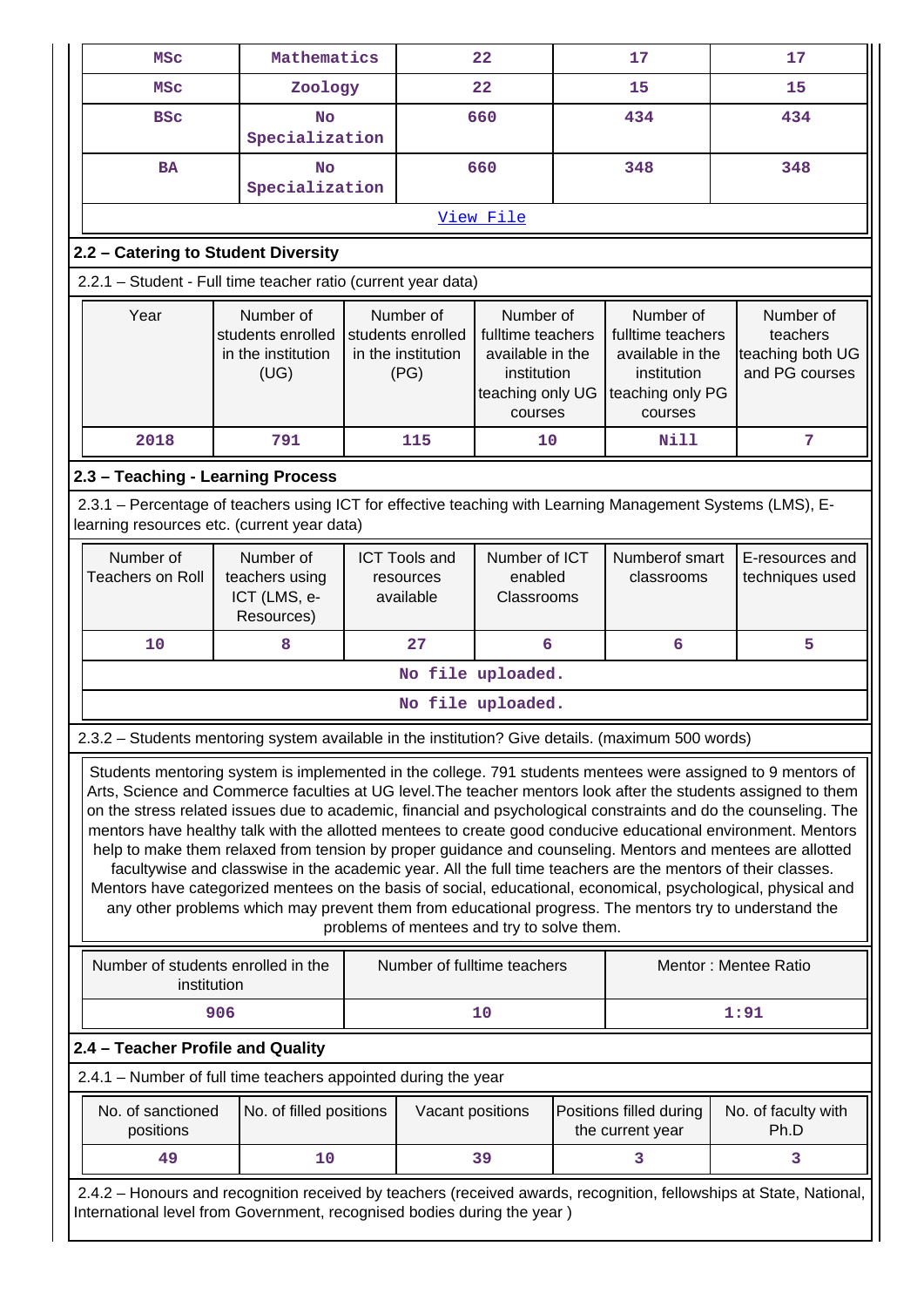| Year of Award                                                                                                                  |  | Name of full time teachers<br>receiving awards from<br>state level, national level,<br>international level |                   | Designation  |                                                                 |  | Name of the award,<br>fellowship, received from<br>Government or recognized<br>bodies |  |
|--------------------------------------------------------------------------------------------------------------------------------|--|------------------------------------------------------------------------------------------------------------|-------------------|--------------|-----------------------------------------------------------------|--|---------------------------------------------------------------------------------------|--|
| <b>Nill</b>                                                                                                                    |  | Nil                                                                                                        |                   |              | <b>Nill</b>                                                     |  | Nil                                                                                   |  |
|                                                                                                                                |  |                                                                                                            | No file uploaded. |              |                                                                 |  |                                                                                       |  |
| 2.5 - Evaluation Process and Reforms                                                                                           |  |                                                                                                            |                   |              |                                                                 |  |                                                                                       |  |
| 2.5.1 – Number of days from the date of semester-end/ year- end examination till the declaration of results during<br>the year |  |                                                                                                            |                   |              |                                                                 |  |                                                                                       |  |
| Programme Name<br>Programme Code                                                                                               |  |                                                                                                            | Semester/year     |              | Last date of the last<br>semester-end/ year-<br>end examination |  | Date of declaration of<br>results of semester-<br>end/year-end<br>examination         |  |
| <b>MA</b>                                                                                                                      |  | <b>NA</b>                                                                                                  |                   | Semester IV  | 17/05/2019                                                      |  | 13/06/2019                                                                            |  |
| <b>MA</b>                                                                                                                      |  | <b>NA</b>                                                                                                  |                   | Semester II  | 29/04/2019                                                      |  | 24/05/2019                                                                            |  |
| <b>BCom</b>                                                                                                                    |  | <b>NA</b>                                                                                                  |                   | Semester IV  | 02/05/2019                                                      |  | 21/06/2019                                                                            |  |
| <b>BSC</b>                                                                                                                     |  | <b>NA</b>                                                                                                  |                   | Semester VI  | 31/05/2019                                                      |  | 28/06/2019                                                                            |  |
| <b>BSC</b>                                                                                                                     |  | <b>NA</b>                                                                                                  |                   | Semester IV  | 07/06/2019                                                      |  | 01/08/2019                                                                            |  |
| <b>BSC</b>                                                                                                                     |  | <b>NA</b>                                                                                                  |                   | Semester II  | 06/06/2019                                                      |  | 05/08/2019                                                                            |  |
| <b>BA</b>                                                                                                                      |  | <b>NA</b>                                                                                                  |                   | Semester VI  | 26/06/2019                                                      |  | 11/07/2019                                                                            |  |
| <b>BA</b>                                                                                                                      |  | <b>NA</b>                                                                                                  |                   | Semester IV  | 21/06/2019                                                      |  | 19/07/2019                                                                            |  |
| <b>BA</b>                                                                                                                      |  | <b>NA</b>                                                                                                  |                   | Semester II  | 26/06/2019                                                      |  | 16/08/2019                                                                            |  |
| MSC                                                                                                                            |  | <b>NA</b>                                                                                                  |                   | Semester I   | 26/11/2018                                                      |  | 20/12/2018                                                                            |  |
| <b>MA</b>                                                                                                                      |  | <b>NA</b>                                                                                                  |                   | Semester III | 04/12/2018                                                      |  | 11/02/2019                                                                            |  |
| MA                                                                                                                             |  | <b>NA</b>                                                                                                  |                   | Semester I   | 21/11/2018                                                      |  | 31/12/2018                                                                            |  |
| BCom                                                                                                                           |  | NA                                                                                                         |                   | Semester III | 13/12/2018                                                      |  | 11/02/2019                                                                            |  |
| <b>BSC</b>                                                                                                                     |  | NA                                                                                                         |                   | Semester V   | 10/12/2018                                                      |  | 22/01/2019                                                                            |  |
| <b>BSC</b>                                                                                                                     |  | NA                                                                                                         |                   | Semester III | 19/12/2018                                                      |  | 11/02/2019                                                                            |  |
| <b>BSC</b>                                                                                                                     |  | NA                                                                                                         |                   | Semester I   | 14/12/2018                                                      |  | 11/02/2019                                                                            |  |
| <b>BA</b>                                                                                                                      |  | NA                                                                                                         |                   | Semester V   | 04/01/2019                                                      |  | 06/02/2019                                                                            |  |
| BA                                                                                                                             |  | NA                                                                                                         |                   | Semester III | 09/01/2019                                                      |  | 16/02/2019                                                                            |  |
| <b>BA</b>                                                                                                                      |  | NA                                                                                                         |                   | Semester I   | 04/01/2019                                                      |  | 16/02/2019                                                                            |  |
|                                                                                                                                |  |                                                                                                            |                   | View File    |                                                                 |  |                                                                                       |  |
| 2.5.2 - Reforms initiated on Continuous Internal Evaluation(CIE) system at the institutional level (250 words)                 |  |                                                                                                            |                   |              |                                                                 |  |                                                                                       |  |

 **Internal Assessment and Evaluation Committee takes accountability of monitoring assessment and evaluation system closely run at various departmental and college level. Assessment of students academic performance is carried out by unit tests, group discussions, surprise test, viva, interaction and practical at science lab. College Teachers conduct internal assessment of 20 marks which consist of assignment submission, oral test, seminars, attendance and discipline of the student. Evaluation of all first year student is done to identify slow and advanced learners. Results of the previous year exam is recorded by the concerned teachers and heads. Feedback from parents and alumni is collected and taken covering the points of evaluation of students on different parameters like syllabus, teachers, infrastructural facilities etc.**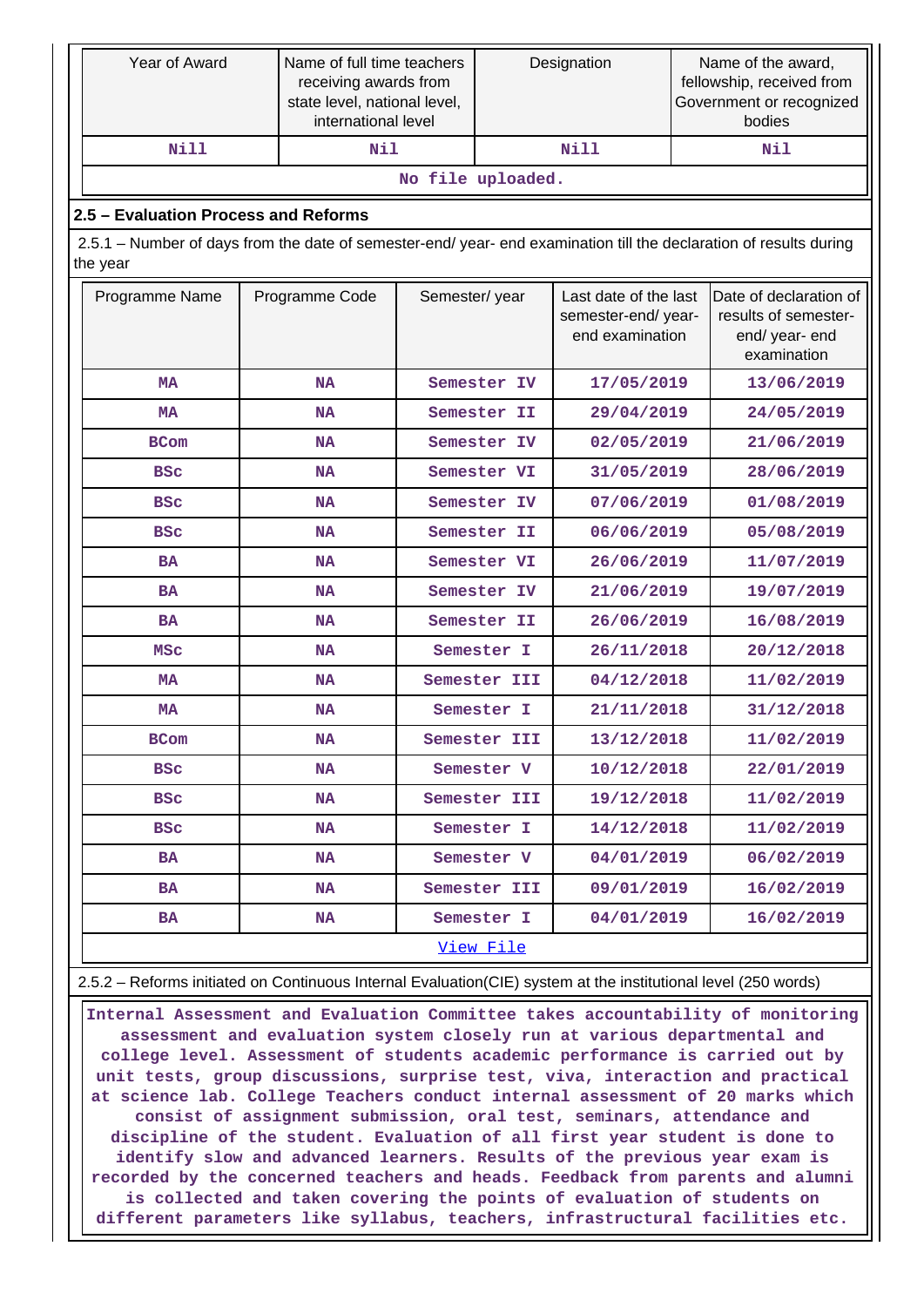2.5.3 – Academic calendar prepared and adhered for conduct of Examination and other related matters (250 words)

 **Academic Calendar is prepared at the beginning of the session and published in the prospectus of the college. It contains examination related schedule, information about commencement of winter and summer vacation etc. It also covers college curricular, cocurricular and extracurricular activities. Other additional instructions and information is displayed on the notice boards. Separate exam control room with all necessary facilities is on the third floor. The exam incharge, Invigilators and all the staff members perform their duties with responsibility and extra care. Special care of disabled students is taken. Wheel chair, and ramp facilities are available for the disabled students. Disabled students are provide the approachable place and writer if needed. Proper working and maintenance of xerox machine, printers, computer is taken into consideration well in advance to do the exam related works. The exam incharge maintains complete confidentiality and secrecy in exam related matters.**

### **2.6 – Student Performance and Learning Outcomes**

 2.6.1 – Program outcomes, program specific outcomes and course outcomes for all programs offered by the institution are stated and displayed in website of the institution (to provide the weblink)

<https://drarunmotgharemahavidyalaya.org/courses/outcomes>

#### 2.6.2 – Pass percentage of students

| Programme<br>Code | Programme<br>Name | Programme<br>Specialization | Number of<br>students<br>appeared in the<br>final year<br>examination | Number of<br>students passed<br>in final year<br>examination | Pass Percentage |
|-------------------|-------------------|-----------------------------|-----------------------------------------------------------------------|--------------------------------------------------------------|-----------------|
| NA                | <b>MA</b>         | Pol.Sci.                    | 9                                                                     | 5                                                            | 55.55           |
| <b>NA</b>         | <b>MA</b>         | History                     | 8                                                                     | 6                                                            | 75.00           |
| <b>NA</b>         | <b>MA</b>         | Sociology                   | 15                                                                    | 12                                                           | 80.00           |
| <b>NA</b>         | <b>MA</b>         | Marathi                     | 3                                                                     | $\overline{2}$                                               | 66.66           |
| <b>NA</b>         | <b>MA</b>         | English                     | 8                                                                     | <b>Nill</b>                                                  | 0.00            |
| <b>NA</b>         | <b>MA</b>         | Geography                   | 10                                                                    | 9                                                            | 90.00           |
| <b>NA</b>         | <b>MA</b>         | $Home-$<br>Economics        | 5                                                                     | $\overline{\mathbf{4}}$                                      | 80.00           |
| <b>NA</b>         | <b>BSC</b>        | No Special<br>ization       | 117                                                                   | 94                                                           | 80.34           |
| <b>NA</b>         | <b>BA</b>         | No Special<br>ization       | 54                                                                    | 39                                                           | 72.22           |
|                   |                   |                             | View File                                                             |                                                              |                 |

#### **2.7 – Student Satisfaction Survey**

 2.7.1 – Student Satisfaction Survey (SSS) on overall institutional performance (Institution may design the questionnaire) (results and details be provided as weblink)

<https://drarunmotgharemahavidyalaya.org/NAAC/SSS>

#### **CRITERION III – RESEARCH, INNOVATIONS AND EXTENSION**

#### **3.1 – Resource Mobilization for Research**

3.1.1 – Research funds sanctioned and received from various agencies, industry and other organisations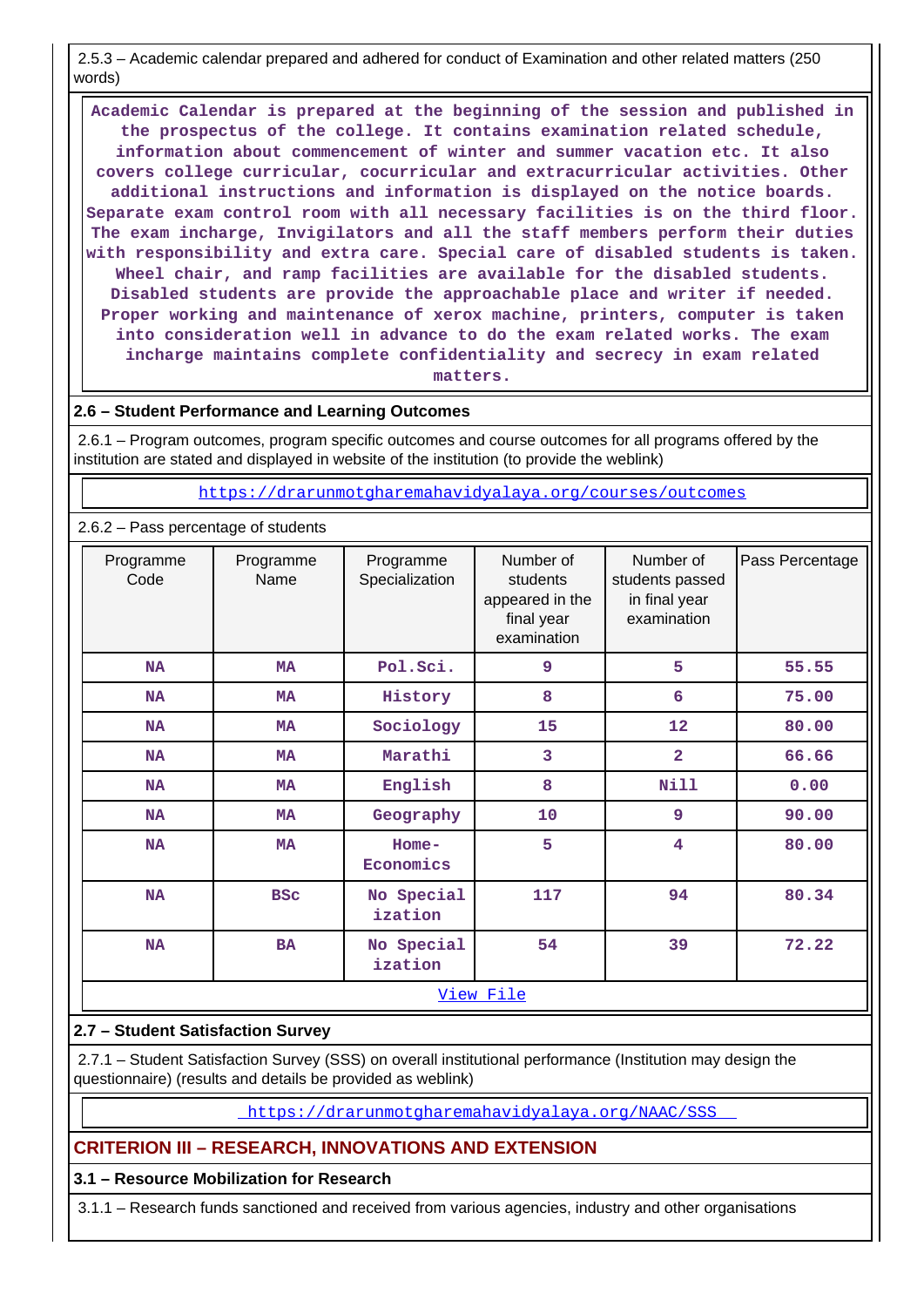| Nature of the Project                                                                                                                                      | Duration               |            | Name of the funding<br>agency |                         | Total grant<br>sanctioned |                               |                | Amount received<br>during the year |  |  |
|------------------------------------------------------------------------------------------------------------------------------------------------------------|------------------------|------------|-------------------------------|-------------------------|---------------------------|-------------------------------|----------------|------------------------------------|--|--|
| <b>Nill</b>                                                                                                                                                | $\mathbf 0$            |            |                               | Nil<br>Nill             |                           |                               | <b>Nill</b>    |                                    |  |  |
|                                                                                                                                                            |                        |            |                               | No file uploaded.       |                           |                               |                |                                    |  |  |
| 3.2 - Innovation Ecosystem                                                                                                                                 |                        |            |                               |                         |                           |                               |                |                                    |  |  |
| 3.2.1 – Workshops/Seminars Conducted on Intellectual Property Rights (IPR) and Industry-Academia Innovative<br>practices during the year                   |                        |            |                               |                         |                           |                               |                |                                    |  |  |
| Title of workshop/seminar                                                                                                                                  |                        |            |                               | Name of the Dept.       |                           |                               | Date           |                                    |  |  |
| Sujok Therapy<br><b>Introduction Course</b>                                                                                                                |                        |            | All Departments               |                         |                           |                               | 22/03/2019     |                                    |  |  |
| 3.2.2 - Awards for Innovation won by Institution/Teachers/Research scholars/Students during the year                                                       |                        |            |                               |                         |                           |                               |                |                                    |  |  |
| Title of the innovation                                                                                                                                    | Name of Awardee        |            | Awarding Agency               |                         |                           | Date of award                 |                | Category                           |  |  |
| Nil                                                                                                                                                        | Nil                    |            |                               | Nil                     |                           | Nill                          |                | Nill                               |  |  |
|                                                                                                                                                            |                        |            |                               | No file uploaded.       |                           |                               |                |                                    |  |  |
| 3.2.3 – No. of Incubation centre created, start-ups incubated on campus during the year                                                                    |                        |            |                               |                         |                           |                               |                |                                    |  |  |
| Incubation<br>Center                                                                                                                                       | Name                   |            | Sponsered By                  | Name of the<br>Start-up |                           | Nature of Start-<br><b>up</b> |                | Date of<br>Commencement            |  |  |
| Nil                                                                                                                                                        | <b>Nil</b>             |            | Nil                           | <b>Nill</b>             |                           | Nill                          | Nill           |                                    |  |  |
|                                                                                                                                                            | No file uploaded.      |            |                               |                         |                           |                               |                |                                    |  |  |
| 3.3 - Research Publications and Awards                                                                                                                     |                        |            |                               |                         |                           |                               |                |                                    |  |  |
| 3.3.1 - Incentive to the teachers who receive recognition/awards                                                                                           |                        |            |                               |                         |                           |                               |                |                                    |  |  |
| <b>State</b>                                                                                                                                               |                        |            | National                      |                         |                           |                               | International  |                                    |  |  |
| 01                                                                                                                                                         |                        |            | 0 <sub>0</sub>                |                         |                           |                               | 0 <sub>0</sub> |                                    |  |  |
| 3.3.2 - Ph. Ds awarded during the year (applicable for PG College, Research Center)                                                                        |                        |            |                               |                         |                           |                               |                |                                    |  |  |
|                                                                                                                                                            | Name of the Department |            |                               | Number of PhD's Awarded |                           |                               |                |                                    |  |  |
|                                                                                                                                                            | <b>Nil</b>             |            |                               | Nill                    |                           |                               |                |                                    |  |  |
| 3.3.3 - Research Publications in the Journals notified on UGC website during the year                                                                      |                        |            |                               |                         |                           |                               |                |                                    |  |  |
| <b>Type</b>                                                                                                                                                |                        | Department |                               | Number of Publication   |                           |                               |                | Average Impact Factor (if<br>any)  |  |  |
| International                                                                                                                                              |                        | Marathi    |                               |                         | 1                         |                               |                | 5.70                               |  |  |
| International                                                                                                                                              |                        | Library    |                               |                         | $\overline{\mathbf{2}}$   |                               |                | 5.5                                |  |  |
| International                                                                                                                                              |                        | History    |                               |                         | 1                         |                               |                | 5.5                                |  |  |
| International                                                                                                                                              |                        | Principal  |                               |                         | 1                         |                               |                | 5.76                               |  |  |
|                                                                                                                                                            |                        |            |                               | View File               |                           |                               |                |                                    |  |  |
| 3.3.4 – Books and Chapters in edited Volumes / Books published, and papers in National/International Conference<br>Proceedings per Teacher during the year |                        |            |                               |                         |                           |                               |                |                                    |  |  |
|                                                                                                                                                            | Department             |            |                               |                         |                           | Number of Publication         |                |                                    |  |  |
|                                                                                                                                                            | Principal              |            |                               |                         |                           |                               | 1              |                                    |  |  |
|                                                                                                                                                            | Library                |            |                               |                         |                           | $\overline{2}$                |                |                                    |  |  |
|                                                                                                                                                            | Sociology              |            |                               |                         |                           | $\overline{\mathbf{2}}$       |                |                                    |  |  |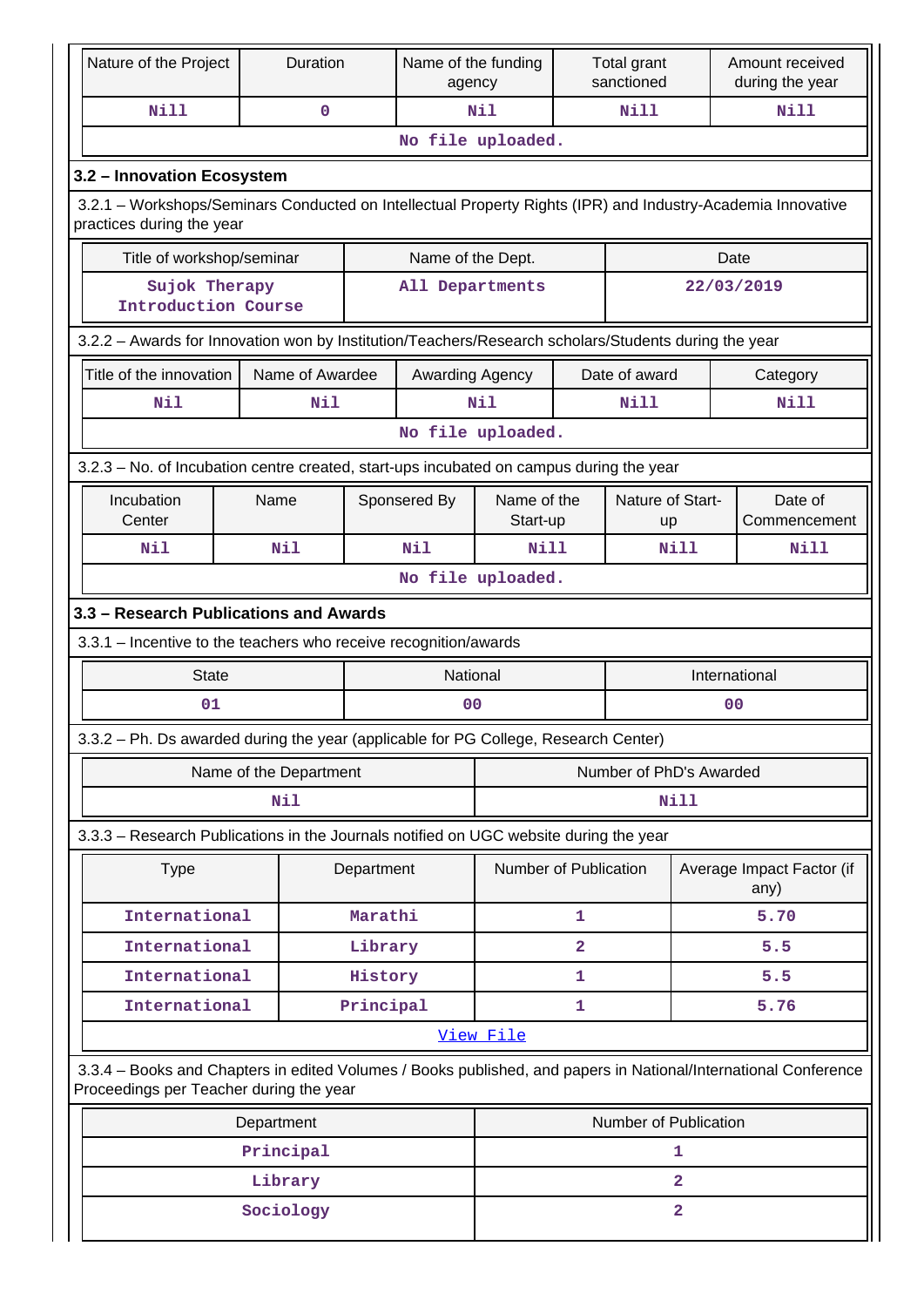| Geography |  |  |  |  |  |  |  |
|-----------|--|--|--|--|--|--|--|
| History   |  |  |  |  |  |  |  |
| Marathi   |  |  |  |  |  |  |  |
| View File |  |  |  |  |  |  |  |

 3.3.5 – Bibliometrics of the publications during the last Academic year based on average citation index in Scopus/ Web of Science or PubMed/ Indian Citation Index

| Title of the<br>Paper                                                                                                                                                | Name of<br>Author           | Title of journal                                                                                                               | Year of<br>publication | <b>Citation Index</b> | Institutional<br>affiliation as<br>mentioned in<br>the publication                           | Number of<br>citations<br>excluding self<br>citation |
|----------------------------------------------------------------------------------------------------------------------------------------------------------------------|-----------------------------|--------------------------------------------------------------------------------------------------------------------------------|------------------------|-----------------------|----------------------------------------------------------------------------------------------|------------------------------------------------------|
| An<br>Analytical<br>Study of<br>Indian<br>Players In<br>Second<br>Asian<br><b>Games Held</b><br>In Manila<br>Philippine<br>s 1954<br>Second<br>Asian Comp<br>etition | Dr. Arun<br>L.<br>Motghare  | Review<br>оf<br>Research,<br>Internatio<br>nal Online<br>Multidisci<br>plinary<br>Journal                                      | 2019                   | $\mathbf 0$           | Principal,<br>Dr. Arun<br>Motghare M<br>ahavidyala<br>ya Kondha<br>Kosra                     | N11                                                  |
| Skills<br>Required<br>for LIS a<br>Profession<br>als in the<br>eag of<br>Library<br>Automation                                                                       | Mr.<br>Avinash G.<br>Yette  | Scholars<br>Impact, An<br>Internatio<br>nal Multid<br>isciplinar<br>y Multilin<br>gual Peer<br>Reviewed<br>Research<br>Journal | 2019                   | $\mathbf 0$           | Department<br>of Library<br>Dr. Arun<br>Motghare M<br>ahavidyala<br>ya KondhaK<br>osra       | <b>Nill</b>                                          |
| end in<br>NList and<br><b>NDL Recent</b><br>Tr                                                                                                                       | Mr.<br>Avinash G.<br>Yette  | Research<br>Journy Int<br>ernational<br>EResearch<br>Journal                                                                   | 2019                   | $\mathbf 0$           | Department<br>of Library<br>Dr. Arun<br>Motghare M<br>ahavidyala<br>ya KondhaK<br>osra       | Nill                                                 |
| Jansanwad<br>ani<br>Samajik Ma<br>dhyamancha<br>Bhartiy<br>Samajawar<br>Prabhav                                                                                      | Mr.<br>Kamraj R.<br>Ramteke | Vidyawar<br>taInternat<br>ional Mult<br>ilingual<br>Research<br>Journal                                                        | 2019                   | $\mathbf 0$           | Department<br>of<br>Sociology,<br>Dr. Arun<br>Motghare M<br>ahavidyala<br>ya Kondha<br>Kosra | Nill                                                 |
| A Bee Ke<br>epingBest                                                                                                                                                | Mr.<br>Kamraj R.            | Research<br>Journy Int                                                                                                         | 2019                   | $\mathbf{0}$          | Department                                                                                   | <b>Nill</b>                                          |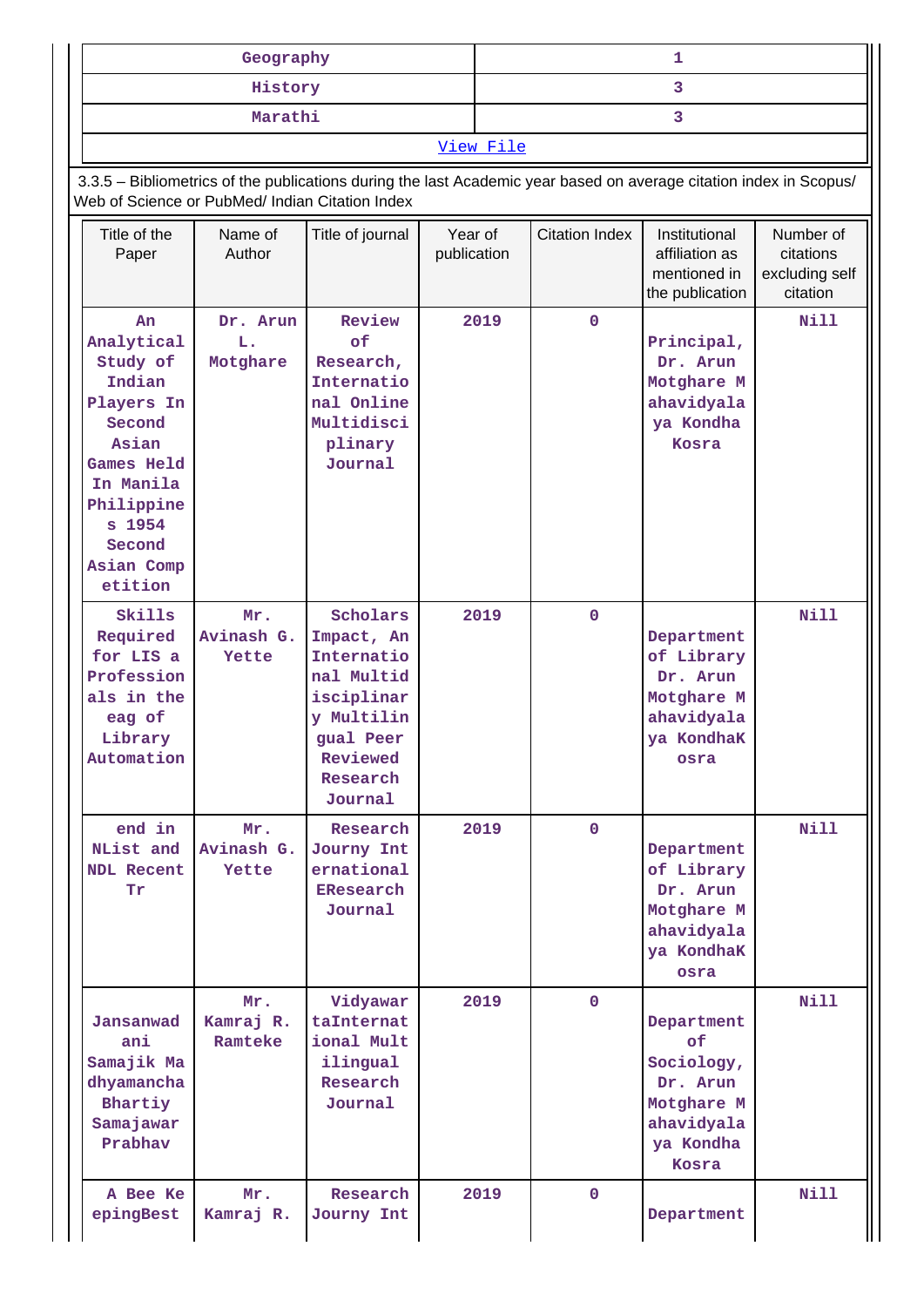| Practice                                                                                  | Ramteke                      | ernational<br>EResearch<br>Journal                                                                   |                        |             | of<br>Sociology,<br>Dr. Arun<br>Motghare M<br>ahavidyala<br>ya Kondha<br>Kosra              |                                                                    |
|-------------------------------------------------------------------------------------------|------------------------------|------------------------------------------------------------------------------------------------------|------------------------|-------------|---------------------------------------------------------------------------------------------|--------------------------------------------------------------------|
| Pauni<br>Talukyatil<br>Paryatan<br>Sthale :<br>Ek<br>Bhaugolik<br>Abhyas                  | Dr.<br>Prashant<br>V. Burade | Vidyawar<br>taInternat<br>ional Mult<br>ilingual<br>Research<br>Journal                              | 2019                   | $\mathbf 0$ | Department<br>of<br>Geography<br>Dr. Arun<br>Motghare M<br>ahavidyala<br>yaKondha<br>Kosra  | <b>Nill</b>                                                        |
| Gadachir<br>01i<br>Zillyatil<br>Eitihasik<br>Va Preksha<br>niya<br>Sthale :<br>Ek Aadhawa | Mr. Arun<br><b>B.</b> Alewar | Vidyawar<br>taInternat<br>ional Mult<br>ilingual<br>Research<br>Journal                              | 2019                   | $\mathbf 0$ | Department<br>of<br>History,<br>Dr. Arun<br>Motghare M<br>ahavidyala<br>ya, Kondha<br>Kosra | Nill                                                               |
| Savitribai<br>Fule<br>Yanche<br>Karya : Ek<br>Drushtiksh<br>ep                            | Mr. Arun<br><b>B.</b> Alewar | Ajanta,<br>an Interna<br>tional Mul<br>tidiscipli<br>nary<br>Quarterly<br>Research<br>Journal        | 2019                   | $\Omega$    | Department<br>of History<br>Dr. Arun<br>Motghare M<br>ahavidyala<br>ya Kondha<br>Kosra      | <b>Nill</b>                                                        |
| ICT is a<br>Boon for<br>Library                                                           | Mr.<br>Avinash G.<br>Yette   | Ajanta,<br>an Interna<br>tional Mul<br>tidiscipli<br>nary<br>Quarterly<br>Research<br>Journal        | 2019                   | $\mathbf 0$ | Department<br>of Library<br>Dr. Arun<br>Motghare M<br>ahavidyala<br>ya KondhaK<br>osra      | Nill                                                               |
| Ravindra<br>Shobhane<br>Yanchi<br>Padagham :<br>Ek Aakalan                                | Dr. Anil<br>C. Bopche        | Aayushi<br>Internatio<br>nal Interd<br>isciplinar<br>y Research<br><b>EJournal</b>                   | 2019                   | $\mathbf 0$ | Dept. of<br>Marathi<br>Dr. Arun<br>Motghare M<br>ahavidyala<br>ya KondhaK<br>osra           | <b>Nill</b>                                                        |
|                                                                                           |                              |                                                                                                      | View File              |             |                                                                                             |                                                                    |
|                                                                                           |                              | 3.3.6 - h-Index of the Institutional Publications during the year. (based on Scopus/ Web of science) |                        |             |                                                                                             |                                                                    |
| Title of the<br>Paper                                                                     | Name of<br>Author            | Title of journal                                                                                     | Year of<br>publication | h-index     | Number of<br>citations<br>excluding self<br>citation                                        | Institutional<br>affiliation as<br>mentioned in<br>the publication |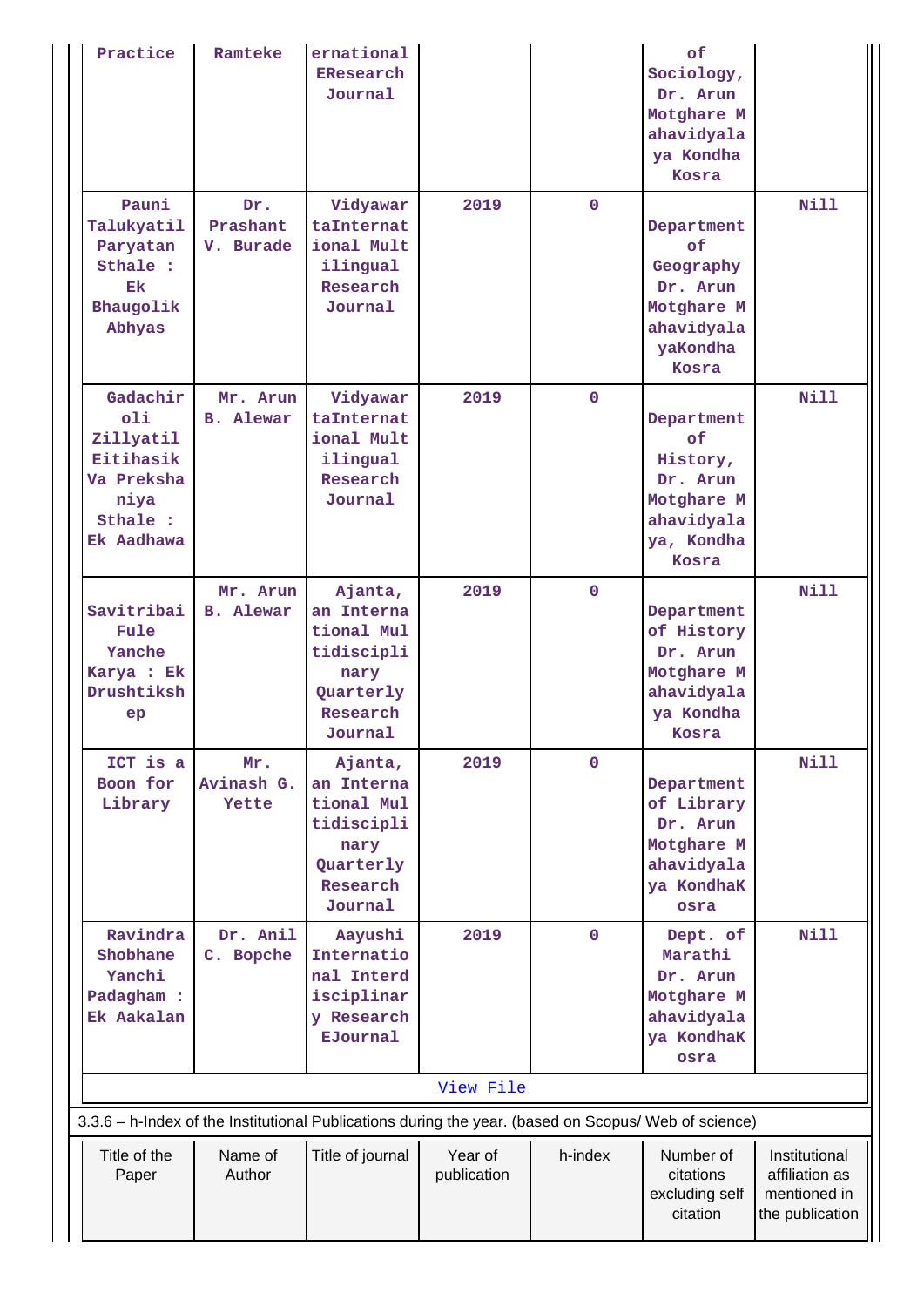| An<br>Analytical<br>Study of<br>Indian<br>Players In<br>Second<br>Asian<br>Games Held<br>In Manila<br>Philippine<br>s 1954<br>Second<br>Asian Comp<br>etition | Dr. Arun<br>L.<br>Motghare   | Review<br>of<br>Research,<br>Internatio<br>nal Online<br>Multidisci<br>plinary<br>Journal | 2019 | Nill        | Nill        | Pricipal,<br>Dr. Arun<br>Motghare M<br>ahavidyala<br>ya Kondha<br>Kosra                      |
|---------------------------------------------------------------------------------------------------------------------------------------------------------------|------------------------------|-------------------------------------------------------------------------------------------|------|-------------|-------------|----------------------------------------------------------------------------------------------|
| Skills<br>Required<br>for LIS a<br>Profession<br>als in the<br>eag of<br>Library<br>Automation                                                                | Mr.<br>Avinash G.<br>Yette   | Scholars<br>Impact Int<br>ernational<br><b>E</b> Research<br>Journal                      | 2019 | Nill        | Nill        | Department<br>of Library<br>Dr. Arun<br>Motghare M<br>ahavidyala<br>ya KondhaK<br>osra       |
| end in<br>NList and<br><b>NDL Recent</b><br>Tr                                                                                                                | Mr.<br>Avinash G.<br>Yette   | Research<br>Journy Int<br>ernational<br><b>EResearch</b><br>Journal                       | 2019 | <b>Nill</b> | <b>Nill</b> | Department<br>of Library<br>Dr. Arun<br>Motghare M<br>ahavidyala<br>ya KondhaK<br>osra       |
| Jansanwad<br>ani<br>Samajik Ma<br>dhyamancha<br>Bhartiy<br>Samajawar<br>Prabhav                                                                               | Mr.<br>Kamraj R.<br>Ramteke  | Vidyawar<br>taInternat<br>ional Mult<br>ilingual<br>Research<br>Journal                   | 2019 | Nill        | <b>Nill</b> | Department<br>of<br>Sociology,<br>Dr. Arun<br>Motghare M<br>ahavidyala<br>ya Kondha<br>Kosra |
| A Bee Ke<br>epingBest<br>Practice                                                                                                                             | Mr.<br>Kamraj R.<br>Ramteke  | Research<br>Journy Int<br>ernational<br>EResearch<br>Journal                              | 2019 | Nill        | Nill        | Department<br>of<br>Sociology,<br>Dr. Arun<br>Motghare M<br>ahavidyala<br>ya Kondha<br>Kosra |
| Pauni<br>Talukyatil<br>Paryatan<br>Sthale :<br>Ek<br>Bhaugolik<br>Abhyas                                                                                      | Dr.<br>Prashant<br>V. Burade | Vidyawar<br>taInternat<br>ional Mult<br>ilingual<br>Research<br>Journal                   | 2019 | Nill        | Nill        | Department<br>of<br>Geography,<br>Dr. Arun<br>Motghare M<br>ahavidyala<br>ya Kondha          |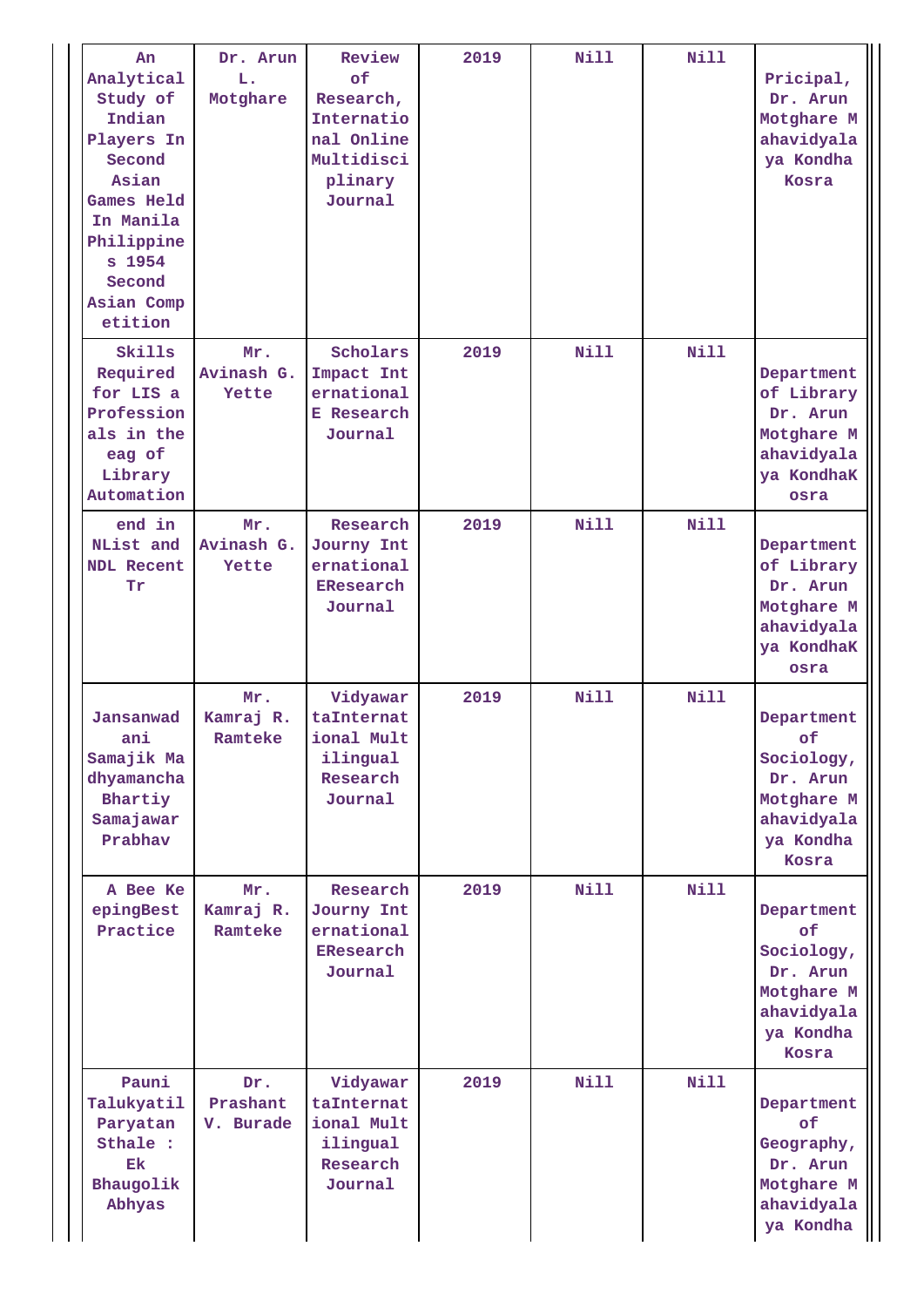|                                                                                                                                                           |                                                                                                             |                                 |  |                                                                                               |          |                |                                                          |             |  | Kosra                                                                                       |  |
|-----------------------------------------------------------------------------------------------------------------------------------------------------------|-------------------------------------------------------------------------------------------------------------|---------------------------------|--|-----------------------------------------------------------------------------------------------|----------|----------------|----------------------------------------------------------|-------------|--|---------------------------------------------------------------------------------------------|--|
|                                                                                                                                                           | Gadachir<br>011<br>Zillyatil<br>Eitihasik<br>Va Preksha<br>niya<br>Sthale :<br>Ek Aadhawa                   | Mr. Arun<br><b>B.</b> Alewar    |  | Vidyawar<br>taInternat<br>ional Mult<br>ilingual<br>Research<br>Journal                       |          | 2019           | <b>Nill</b>                                              | <b>Nill</b> |  | Department<br>of<br>History,<br>Dr. Arun<br>Motghare M<br>ahavidyala<br>ya, Kondha<br>Kosra |  |
|                                                                                                                                                           | Savitribai<br>Fule<br>Yanche<br>Karya : Ek<br>Drushtiksh<br>ep                                              | Mr. Arun<br><b>B.</b> Alewar    |  | Ajanta,<br>an Interna<br>tional Mul<br>tidiscipli<br>nary<br>Quarterly<br>Research<br>Journal |          | 2019           | <b>Nill</b>                                              | <b>Nill</b> |  | Department<br>of<br>History,<br>Dr. Arun<br>Motghare M<br>ahavidyala<br>ya Kondha<br>Kosra  |  |
|                                                                                                                                                           | ICT is a<br>Boon for<br>Library                                                                             | Mr.<br>Avinash G.<br>Yette      |  | Ajanta,<br>an Interna<br>tional Mul<br>tidiscipli<br>nary<br>Quarterly<br>Research<br>Journal |          | 2019           | <b>Nill</b>                                              | <b>Nill</b> |  | Department<br>of Library<br>Dr. Arun<br>Motghare M<br>ahavidyala<br>ya KondhaK<br>osra      |  |
|                                                                                                                                                           | Ravindra<br>Shobhane<br>Yanchi<br>Padagham :<br>Ek Aakalan                                                  | Dr. Anil<br>C. Bopche           |  | Aayushi<br>Internatio<br>nal Interd<br>isciplinar<br>y Research<br>EJournal                   |          | 2019           | <b>Nill</b>                                              | Nill        |  | Dept. of<br>Marathi<br>Dr. Arun<br>Motghare M<br>ahavidyala<br>ya KondhaK<br>osra           |  |
|                                                                                                                                                           |                                                                                                             |                                 |  |                                                                                               |          | View File      |                                                          |             |  |                                                                                             |  |
|                                                                                                                                                           | 3.3.7 - Faculty participation in Seminars/Conferences and Symposia during the year:                         |                                 |  |                                                                                               |          |                |                                                          |             |  |                                                                                             |  |
|                                                                                                                                                           | Number of Faculty                                                                                           |                                 |  | International                                                                                 | National |                | <b>State</b>                                             |             |  | Local                                                                                       |  |
|                                                                                                                                                           | Attended/Semi<br>nars/Workshops                                                                             |                                 |  | 1                                                                                             |          | $\overline{a}$ |                                                          | 2           |  | <b>Nill</b>                                                                                 |  |
|                                                                                                                                                           | 3.4 - Extension Activities                                                                                  |                                 |  |                                                                                               |          | View File      |                                                          |             |  |                                                                                             |  |
|                                                                                                                                                           | 3.4.1 – Number of extension and outreach programmes conducted in collaboration with industry, community and |                                 |  |                                                                                               |          |                |                                                          |             |  |                                                                                             |  |
| Non- Government Organisations through NSS/NCC/Red cross/Youth Red Cross (YRC) etc., during the year<br>Title of the activities<br>Organising unit/agency/ |                                                                                                             |                                 |  | collaborating agency                                                                          |          |                | Number of teachers<br>participated in such<br>activities |             |  | Number of students<br>participated in such<br>activities                                    |  |
|                                                                                                                                                           | Tree Plantation                                                                                             |                                 |  | NSS with Z. P.<br>High School and Jr.<br>College chichal                                      |          |                | 5                                                        |             |  | 50                                                                                          |  |
|                                                                                                                                                           | Free Introductory<br>Sujok Course                                                                           | NSS with<br>International Sujok |  |                                                                                               | 8        |                |                                                          | 200         |  |                                                                                             |  |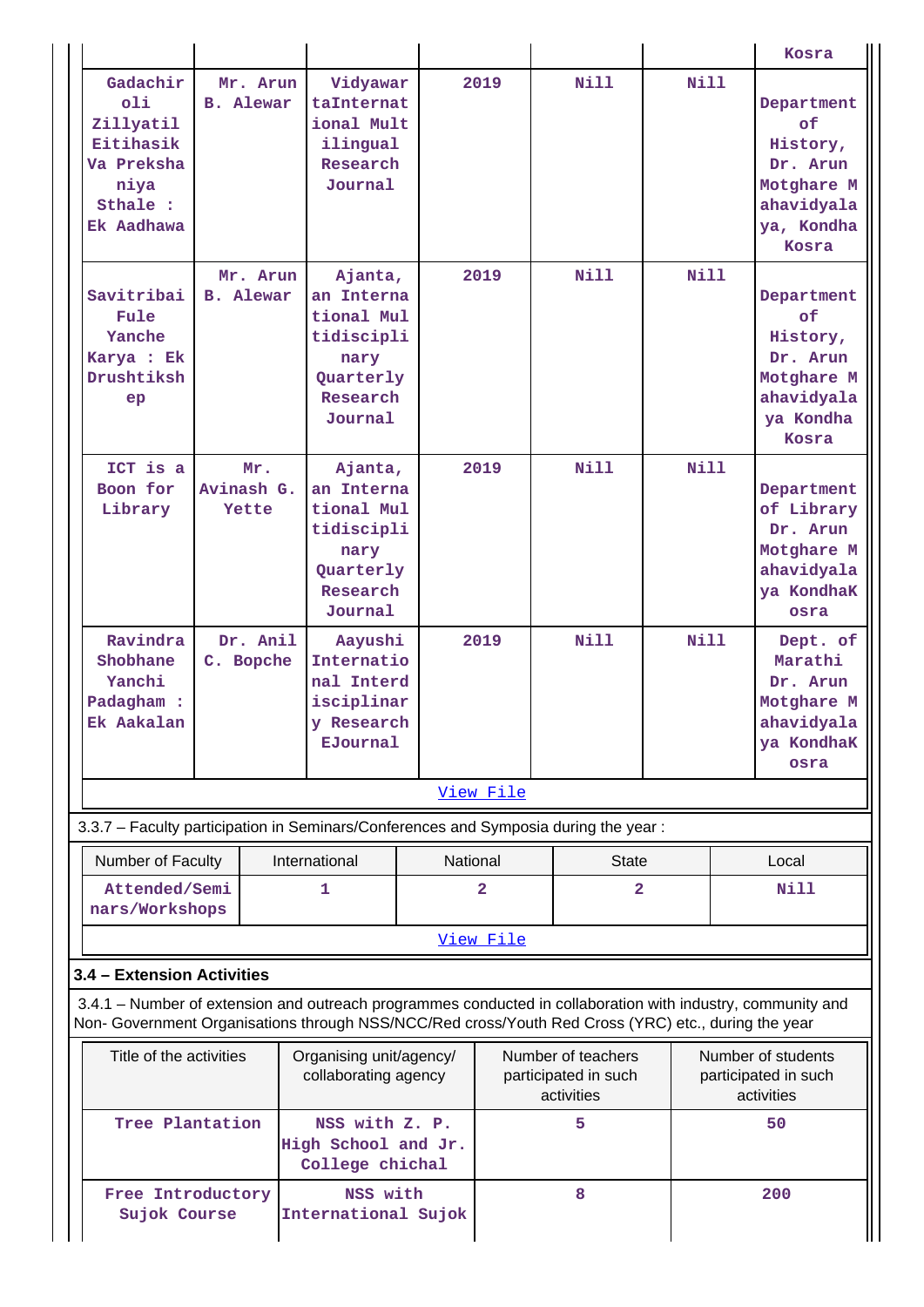|                                                                                                                                                                                                                | Association                                                                  |                                                                |                         |                          |                                                         |  |                                                         |  |  |
|----------------------------------------------------------------------------------------------------------------------------------------------------------------------------------------------------------------|------------------------------------------------------------------------------|----------------------------------------------------------------|-------------------------|--------------------------|---------------------------------------------------------|--|---------------------------------------------------------|--|--|
| <b>Voters Awareness</b>                                                                                                                                                                                        |                                                                              | NSS with Tahasil<br>Office Pauni                               |                         |                          | 5                                                       |  | 102                                                     |  |  |
| NSS Camp                                                                                                                                                                                                       |                                                                              | NSS with Gram<br>Panchayat Chichal                             |                         |                          | 5                                                       |  | 50                                                      |  |  |
|                                                                                                                                                                                                                | NSS with General<br>Eye CheckUp Camp<br>District Hospital<br><b>Bhandara</b> |                                                                |                         |                          | 5                                                       |  | 152                                                     |  |  |
| <b>Blood Donation</b><br>Camp                                                                                                                                                                                  |                                                                              | NSS with General<br>District Hospital<br><b>Bhandara</b>       |                         |                          | 5                                                       |  | 25                                                      |  |  |
| Swaccha<br>Sarvekshan Gramin<br>2018                                                                                                                                                                           |                                                                              | NSS with Z.P.<br><b>Bhandara</b>                               |                         |                          | 4                                                       |  | 100                                                     |  |  |
|                                                                                                                                                                                                                |                                                                              |                                                                |                         | View File                |                                                         |  |                                                         |  |  |
| 3.4.2 - Awards and recognition received for extension activities from Government and other recognized bodies<br>during the year                                                                                |                                                                              |                                                                |                         |                          |                                                         |  |                                                         |  |  |
|                                                                                                                                                                                                                | Name of the activity<br>Award/Recognition                                    |                                                                |                         |                          | <b>Awarding Bodies</b>                                  |  | Number of students<br><b>Benefited</b>                  |  |  |
| Nil                                                                                                                                                                                                            | Nil                                                                          |                                                                |                         |                          | Nil                                                     |  | Nill                                                    |  |  |
| No file uploaded.                                                                                                                                                                                              |                                                                              |                                                                |                         |                          |                                                         |  |                                                         |  |  |
| 3.4.3 - Students participating in extension activities with Government Organisations, Non-Government<br>Organisations and programmes such as Swachh Bharat, Aids Awareness, Gender Issue, etc. during the year |                                                                              |                                                                |                         |                          |                                                         |  |                                                         |  |  |
| Name of the scheme                                                                                                                                                                                             | Name of the activity<br>Organising unit/Agen<br>cy/collaborating<br>agency   |                                                                |                         |                          | Number of teachers<br>participated in such<br>activites |  | Number of students<br>participated in such<br>activites |  |  |
| Free<br>Introductory<br>Sujok Course                                                                                                                                                                           |                                                                              | NSS with<br>International<br>Sujok<br>Association              | Accupressure<br>Therapy |                          | 8                                                       |  | 200                                                     |  |  |
| <b>Voters</b><br><b>Awareness</b>                                                                                                                                                                              |                                                                              | NSS with<br>Tahasil Office<br>Pauni                            | Awareness               | <b>Voters</b>            | 5                                                       |  | 102                                                     |  |  |
| Eye Checkup<br>Camp                                                                                                                                                                                            |                                                                              | NSS with<br>General<br>District<br>Hospital<br><b>Bhandara</b> | Camp                    | Eye Checkup              | 5                                                       |  | 152                                                     |  |  |
| <b>Blood</b><br>Donation Camp                                                                                                                                                                                  | NSS with<br>General<br>District<br>Hospital<br><b>Bhandara</b>               |                                                                |                         | <b>Blood</b><br>Donation | 5                                                       |  | 25                                                      |  |  |
|                                                                                                                                                                                                                |                                                                              |                                                                |                         | View File                |                                                         |  |                                                         |  |  |
| 3.5 - Collaborations                                                                                                                                                                                           |                                                                              |                                                                |                         |                          |                                                         |  |                                                         |  |  |
| 3.5.1 - Number of Collaborative activities for research, faculty exchange, student exchange during the year                                                                                                    |                                                                              |                                                                |                         |                          |                                                         |  |                                                         |  |  |
| Nature of activity                                                                                                                                                                                             |                                                                              | Participant                                                    |                         |                          | Source of financial support                             |  | Duration                                                |  |  |
| Nil                                                                                                                                                                                                            |                                                                              | 0                                                              |                         | Nil                      |                                                         |  | $\mathbf 0$                                             |  |  |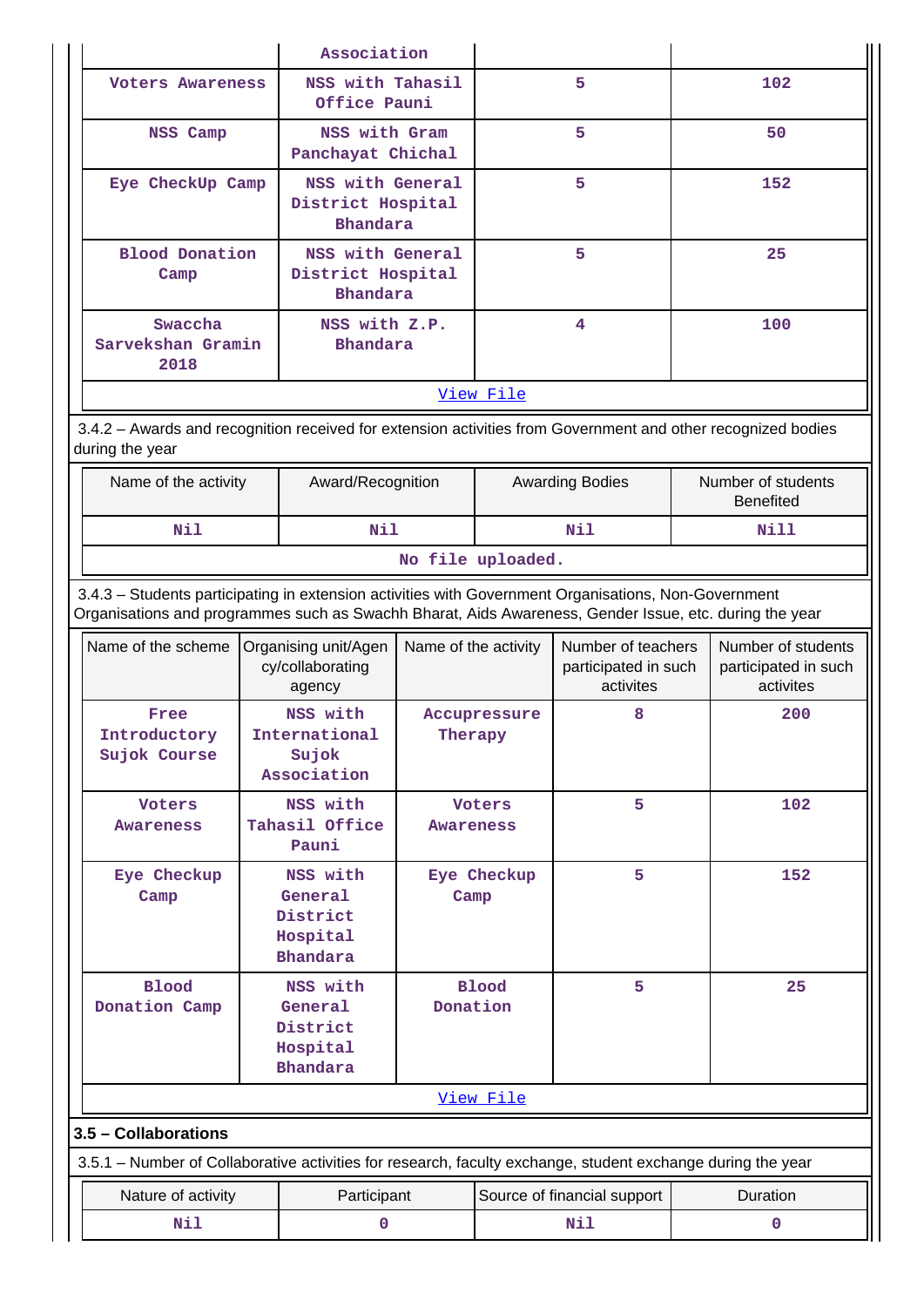|                                                                                                                                                       |                                                                                                                                                          |               |                                                                                                   | No file uploaded. |          |                      |                    |                                |                                                           |  |
|-------------------------------------------------------------------------------------------------------------------------------------------------------|----------------------------------------------------------------------------------------------------------------------------------------------------------|---------------|---------------------------------------------------------------------------------------------------|-------------------|----------|----------------------|--------------------|--------------------------------|-----------------------------------------------------------|--|
|                                                                                                                                                       | 3.5.2 - Linkages with institutions/industries for internship, on-the- job training, project work, sharing of research<br>facilities etc. during the year |               |                                                                                                   |                   |          |                      |                    |                                |                                                           |  |
| Nature of linkage                                                                                                                                     | Title of the<br>linkage                                                                                                                                  |               | Name of the<br>partnering<br>institution/<br>industry<br>/research lab<br>with contact<br>details |                   |          | <b>Duration From</b> | <b>Duration To</b> |                                | Participant                                               |  |
| Nil                                                                                                                                                   |                                                                                                                                                          | Nil           | Nil                                                                                               |                   |          | <b>Nill</b>          |                    | Nill                           | 0                                                         |  |
|                                                                                                                                                       |                                                                                                                                                          |               |                                                                                                   | No file uploaded. |          |                      |                    |                                |                                                           |  |
| 3.5.3 - MoUs signed with institutions of national, international importance, other universities, industries, corporate<br>houses etc. during the year |                                                                                                                                                          |               |                                                                                                   |                   |          |                      |                    |                                |                                                           |  |
| Organisation                                                                                                                                          |                                                                                                                                                          |               | Date of MoU signed                                                                                |                   |          | Purpose/Activities   |                    |                                | Number of<br>students/teachers<br>participated under MoUs |  |
| Nil                                                                                                                                                   |                                                                                                                                                          |               | <b>Nill</b>                                                                                       |                   |          | Nil                  |                    |                                | <b>Nill</b>                                               |  |
| No file uploaded.                                                                                                                                     |                                                                                                                                                          |               |                                                                                                   |                   |          |                      |                    |                                |                                                           |  |
| <b>CRITERION IV - INFRASTRUCTURE AND LEARNING RESOURCES</b>                                                                                           |                                                                                                                                                          |               |                                                                                                   |                   |          |                      |                    |                                |                                                           |  |
| 4.1 - Physical Facilities                                                                                                                             |                                                                                                                                                          |               |                                                                                                   |                   |          |                      |                    |                                |                                                           |  |
| 4.1.1 - Budget allocation, excluding salary for infrastructure augmentation during the year                                                           |                                                                                                                                                          |               |                                                                                                   |                   |          |                      |                    |                                |                                                           |  |
| Budget allocated for infrastructure augmentation                                                                                                      |                                                                                                                                                          |               |                                                                                                   |                   |          |                      |                    |                                | Budget utilized for infrastructure development            |  |
|                                                                                                                                                       |                                                                                                                                                          | 3000000       |                                                                                                   |                   |          |                      |                    | 3295025                        |                                                           |  |
| 4.1.2 - Details of augmentation in infrastructure facilities during the year                                                                          |                                                                                                                                                          |               |                                                                                                   |                   |          |                      |                    |                                |                                                           |  |
|                                                                                                                                                       | <b>Facilities</b>                                                                                                                                        |               |                                                                                                   |                   |          |                      |                    | <b>Existing or Newly Added</b> |                                                           |  |
|                                                                                                                                                       |                                                                                                                                                          | Seminar Halls |                                                                                                   |                   | Existing |                      |                    |                                |                                                           |  |
|                                                                                                                                                       |                                                                                                                                                          | Laboratories  |                                                                                                   |                   | Existing |                      |                    |                                |                                                           |  |
|                                                                                                                                                       |                                                                                                                                                          | Class rooms   |                                                                                                   |                   | Existing |                      |                    |                                |                                                           |  |
|                                                                                                                                                       |                                                                                                                                                          | Campus Area   |                                                                                                   |                   |          |                      |                    | Existing                       |                                                           |  |
|                                                                                                                                                       |                                                                                                                                                          |               |                                                                                                   | No file uploaded. |          |                      |                    |                                |                                                           |  |
| 4.2 - Library as a Learning Resource                                                                                                                  |                                                                                                                                                          |               |                                                                                                   |                   |          |                      |                    |                                |                                                           |  |
| 4.2.1 - Library is automated {Integrated Library Management System (ILMS)}                                                                            |                                                                                                                                                          |               |                                                                                                   |                   |          |                      |                    |                                |                                                           |  |
| Name of the ILMS<br>software                                                                                                                          |                                                                                                                                                          |               | Nature of automation (fully<br>or patially)                                                       |                   |          | Version              |                    |                                | Year of automation                                        |  |
| Inflibnet Soul<br>2.0                                                                                                                                 |                                                                                                                                                          |               | Fully                                                                                             |                   |          | 2.0                  |                    |                                | 2015                                                      |  |
| 4.2.2 - Library Services                                                                                                                              |                                                                                                                                                          |               |                                                                                                   |                   |          |                      |                    |                                |                                                           |  |
| Library<br>Service Type                                                                                                                               |                                                                                                                                                          | Existing      |                                                                                                   |                   |          | Newly Added          |                    |                                | Total                                                     |  |
| Text<br><b>Books</b>                                                                                                                                  | 8608                                                                                                                                                     |               | 798339                                                                                            |                   | 600      | 215446               |                    | 9208                           | 1013785                                                   |  |
| Reference                                                                                                                                             | 260                                                                                                                                                      |               | 30500                                                                                             |                   | 24       | 22160                |                    | 284                            | 52660                                                     |  |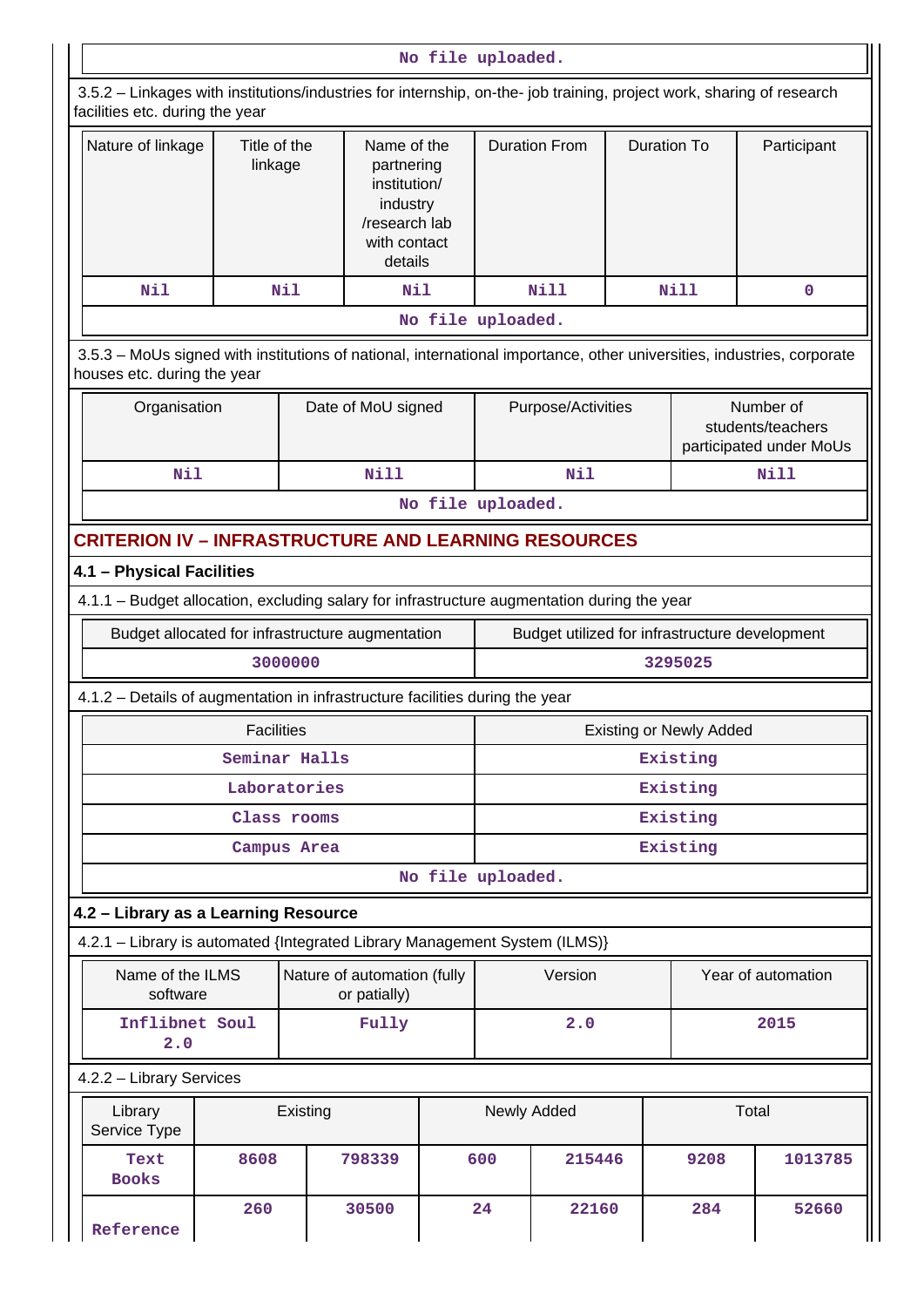| <b>Books</b>                                                                                                                                                                                                                                                             |                                           |                 |     |                                                                                                                                                                                                                                                                                                                                                                                              |                            |                                                  |      |                                                     |                                                   |          |               |           |                                                   |
|--------------------------------------------------------------------------------------------------------------------------------------------------------------------------------------------------------------------------------------------------------------------------|-------------------------------------------|-----------------|-----|----------------------------------------------------------------------------------------------------------------------------------------------------------------------------------------------------------------------------------------------------------------------------------------------------------------------------------------------------------------------------------------------|----------------------------|--------------------------------------------------|------|-----------------------------------------------------|---------------------------------------------------|----------|---------------|-----------|---------------------------------------------------|
| Journals                                                                                                                                                                                                                                                                 |                                           | 10              |     | 13600                                                                                                                                                                                                                                                                                                                                                                                        |                            | 10                                               |      | 13800                                               |                                                   | 20       |               |           | 27400                                             |
| Library<br>Automation                                                                                                                                                                                                                                                    |                                           | 1               |     | 33700                                                                                                                                                                                                                                                                                                                                                                                        |                            | Nill                                             | Nill |                                                     |                                                   | 1        |               | 33700     |                                                   |
| CD &<br>Video                                                                                                                                                                                                                                                            |                                           | 15              |     | 1500                                                                                                                                                                                                                                                                                                                                                                                         |                            | Nill                                             |      | Nill                                                |                                                   | 15       |               |           | 1500                                              |
|                                                                                                                                                                                                                                                                          |                                           |                 |     |                                                                                                                                                                                                                                                                                                                                                                                              |                            | View File                                        |      |                                                     |                                                   |          |               |           |                                                   |
| 4.2.3 - E-content developed by teachers such as: e-PG- Pathshala, CEC (under e-PG- Pathshala CEC (Under<br>Graduate) SWAYAM other MOOCs platform NPTEL/NMEICT/any other Government initiatives & institutional<br>(Learning Management System (LMS) etc                  |                                           |                 |     |                                                                                                                                                                                                                                                                                                                                                                                              |                            |                                                  |      |                                                     |                                                   |          |               |           |                                                   |
|                                                                                                                                                                                                                                                                          | Name of the Teacher                       |                 |     | Name of the Module                                                                                                                                                                                                                                                                                                                                                                           |                            |                                                  |      | Platform on which module<br>is developed            |                                                   |          |               | content   | Date of launching e-                              |
| Nil                                                                                                                                                                                                                                                                      |                                           |                 | Nil |                                                                                                                                                                                                                                                                                                                                                                                              |                            | Nil                                              |      |                                                     |                                                   |          | <b>Nill</b>   |           |                                                   |
|                                                                                                                                                                                                                                                                          |                                           |                 |     |                                                                                                                                                                                                                                                                                                                                                                                              |                            | No file uploaded.                                |      |                                                     |                                                   |          |               |           |                                                   |
| 4.3 - IT Infrastructure                                                                                                                                                                                                                                                  |                                           |                 |     |                                                                                                                                                                                                                                                                                                                                                                                              |                            |                                                  |      |                                                     |                                                   |          |               |           |                                                   |
| 4.3.1 - Technology Upgradation (overall)                                                                                                                                                                                                                                 |                                           |                 |     |                                                                                                                                                                                                                                                                                                                                                                                              |                            |                                                  |      |                                                     |                                                   |          |               |           |                                                   |
| <b>Type</b>                                                                                                                                                                                                                                                              | <b>Total Co</b><br>mputers                | Computer<br>Lab |     | Internet                                                                                                                                                                                                                                                                                                                                                                                     | <b>Browsing</b><br>centers | Office<br>Computer<br>Departme<br>Centers<br>nts |      |                                                     | Available<br><b>Bandwidt</b><br>h (MBPS/<br>GBPS) |          | <b>Others</b> |           |                                                   |
| Existin<br>g                                                                                                                                                                                                                                                             | 50                                        | 1               |     | 50                                                                                                                                                                                                                                                                                                                                                                                           | 1                          | $\mathbf 0$                                      |      | 4                                                   | 1                                                 | 50       |               |           | 6                                                 |
| Added                                                                                                                                                                                                                                                                    | $\mathbf 0$                               | 0               |     | $\mathbf 0$                                                                                                                                                                                                                                                                                                                                                                                  | $\mathbf 0$                | $\Omega$                                         |      | 0<br>0                                              |                                                   | $\Omega$ |               | 0         |                                                   |
| Total                                                                                                                                                                                                                                                                    | 50                                        | 1               |     | 50                                                                                                                                                                                                                                                                                                                                                                                           | 1                          | $\mathbf 0$<br>4<br>1<br>50<br>6                 |      |                                                     |                                                   |          |               |           |                                                   |
| 4.3.2 - Bandwidth available of internet connection in the Institution (Leased line)                                                                                                                                                                                      |                                           |                 |     |                                                                                                                                                                                                                                                                                                                                                                                              |                            |                                                  |      |                                                     |                                                   |          |               |           |                                                   |
|                                                                                                                                                                                                                                                                          |                                           |                 |     |                                                                                                                                                                                                                                                                                                                                                                                              |                            | 50 MBPS/ GBPS                                    |      |                                                     |                                                   |          |               |           |                                                   |
| 4.3.3 - Facility for e-content                                                                                                                                                                                                                                           |                                           |                 |     |                                                                                                                                                                                                                                                                                                                                                                                              |                            |                                                  |      |                                                     |                                                   |          |               |           |                                                   |
|                                                                                                                                                                                                                                                                          |                                           |                 |     | Name of the e-content development facility                                                                                                                                                                                                                                                                                                                                                   |                            |                                                  |      | Provide the link of the videos and media centre and | recording facility                                |          |               |           |                                                   |
|                                                                                                                                                                                                                                                                          |                                           | Nil             |     |                                                                                                                                                                                                                                                                                                                                                                                              |                            |                                                  |      |                                                     |                                                   | Nill     |               |           |                                                   |
| 4.4 - Maintenance of Campus Infrastructure                                                                                                                                                                                                                               |                                           |                 |     |                                                                                                                                                                                                                                                                                                                                                                                              |                            |                                                  |      |                                                     |                                                   |          |               |           |                                                   |
| 4.4.1 – Expenditure incurred on maintenance of physical facilities and academic support facilities, excluding salary<br>component, during the year                                                                                                                       |                                           |                 |     |                                                                                                                                                                                                                                                                                                                                                                                              |                            |                                                  |      |                                                     |                                                   |          |               |           |                                                   |
|                                                                                                                                                                                                                                                                          | Assigned Budget on<br>academic facilities |                 |     | Expenditure incurred on<br>maintenance of academic<br>facilities                                                                                                                                                                                                                                                                                                                             |                            |                                                  |      | Assigned budget on<br>physical facilities           |                                                   |          |               | facilites | Expenditure incurredon<br>maintenance of physical |
|                                                                                                                                                                                                                                                                          | 65000                                     |                 |     | 64025                                                                                                                                                                                                                                                                                                                                                                                        |                            |                                                  |      | 350000                                              |                                                   |          |               | 315025    |                                                   |
| 4.4.2 - Procedures and policies for maintaining and utilizing physical, academic and support facilities - laboratory,<br>library, sports complex, computers, classrooms etc. (maximum 500 words) (information to be available in<br>institutional Website, provide link) |                                           |                 |     |                                                                                                                                                                                                                                                                                                                                                                                              |                            |                                                  |      |                                                     |                                                   |          |               |           |                                                   |
|                                                                                                                                                                                                                                                                          |                                           |                 |     | Different Committes of college have control over the budgeted expenses<br>through principal. Truist is aware about painting and small repairs: Special<br>provision is made for yearly expenditure. The institution has constituted<br>building and maintenence committee for supervision. The committee has the right<br>to diagnose and give suggestions for developing and maintaining of |                            |                                                  |      |                                                     |                                                   |          |               |           |                                                   |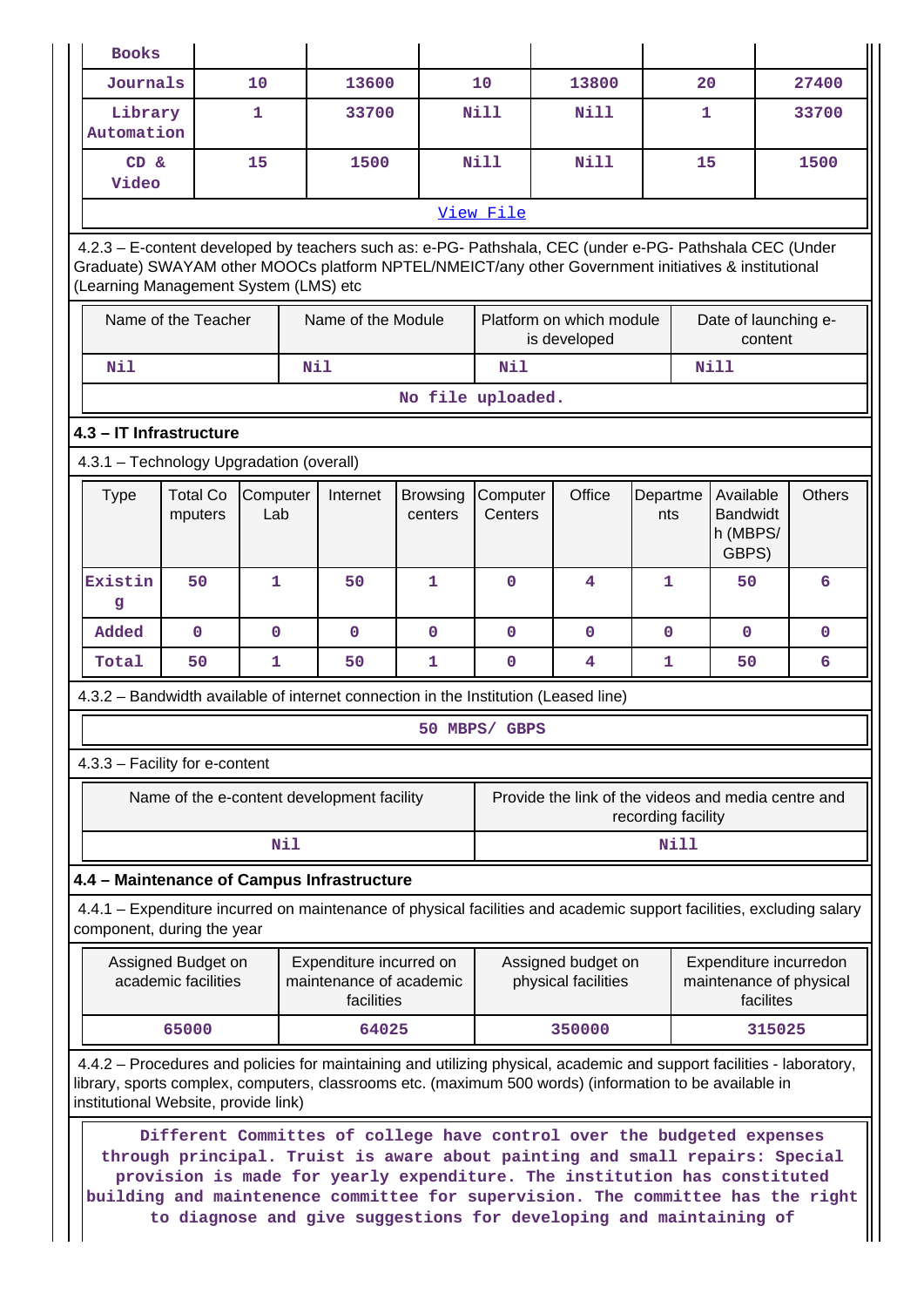**infrastructure. Accordingly, the institution makes appropriate orovisions in the budget. The computers, their accessories and major technical equipment, are maintained by hiring professional technicians. The College management and principal after the discussion with committee implements the suggestions about the maintenance of onfratructure. As far as maintenance is concerned, outside venders are contacted for major repairs and for minar repaires the institution has own resources. For Development and automation in the labs, office or classroom the society works on recommendation of staff members and other stakeholders. wear and tear of furniture is maintained properly.**

[https://www.google.com/url?q=https://drarunmotgharemahavidyalaya.org/?url%3DvideoGallary&sa=D&source=h](https://www.google.com/url?q=https://drarunmotgharemahavidyalaya.org/?url%3DvideoGallary&sa=D&source=hangouts&ust=1577788565702000&usg=AFQjCNHIeiLr6Ym9jFBMDCdgR_jC3mh_Yg) [angouts&ust=1577788565702000&usg=AFQjCNHIeiLr6Ym9jFBMDCdgR\\_jC3mh\\_Yg](https://www.google.com/url?q=https://drarunmotgharemahavidyalaya.org/?url%3DvideoGallary&sa=D&source=hangouts&ust=1577788565702000&usg=AFQjCNHIeiLr6Ym9jFBMDCdgR_jC3mh_Yg)

### **CRITERION V – STUDENT SUPPORT AND PROGRESSION**

### **5.1 – Student Support**

5.1.1 – Scholarships and Financial Support

|                                         | Name/Title of the scheme                                                                                  | Number of students | <b>Amount in Rupees</b> |
|-----------------------------------------|-----------------------------------------------------------------------------------------------------------|--------------------|-------------------------|
| Financial Support<br>from institution   | 0                                                                                                         | 0                  | O                       |
| Financial Support<br>from Other Sources |                                                                                                           |                    |                         |
| a) National                             | Govt of India<br>Scholarship /<br>Rajashri<br>Chhatrapati Shahu<br>Maharaj Shikshan<br>Shulk Shishyavruti | 774                | 8624863                 |
| b) International                        | 0 <sup>0</sup>                                                                                            | <b>Nill</b>        | 0                       |
|                                         |                                                                                                           | View File          |                         |

 5.1.2 – Number of capability enhancement and development schemes such as Soft skill development, Remedial coaching, Language lab, Bridge courses, Yoga, Meditation, Personal Counselling and Mentoring etc.,

| Name of the capability<br>enhancement scheme                                        | Date of implemetation | Number of students<br>enrolled | Agencies involved                                                |
|-------------------------------------------------------------------------------------|-----------------------|--------------------------------|------------------------------------------------------------------|
| Modi Lipi Writing<br>Skill                                                          | 12/03/2019            | 26                             | Computer Science<br>ΙI                                           |
| Career<br>Counselling<br>Programme<br>Vidyarthyanche<br>Bhavitavya : Navya<br>Disha | 12/01/2019            | 50                             | Prof. Bharat<br>Satpute, Z.P.Jr.<br>College, Sarandi             |
| Career<br>Counselling<br>Programme Ajacha<br>Vidyarthi V Spardha<br>Pariksha        | 11/01/2019            | 50                             | Mr. Raut Sir, Head<br>Master, Z.P.<br>Primary<br>School, Ranala. |
| Mentor Mentee<br>Scheme                                                             | 15/06/2018            | 791                            | All teachers                                                     |
| Bridge Course in<br>History (B.A. II)                                               | 28/08/2018            | 25                             | Computer Science<br>IΙ                                           |
| Bridge Course in                                                                    | 01/08/2018            | 35                             | Prof.K.R. Ramteke                                                |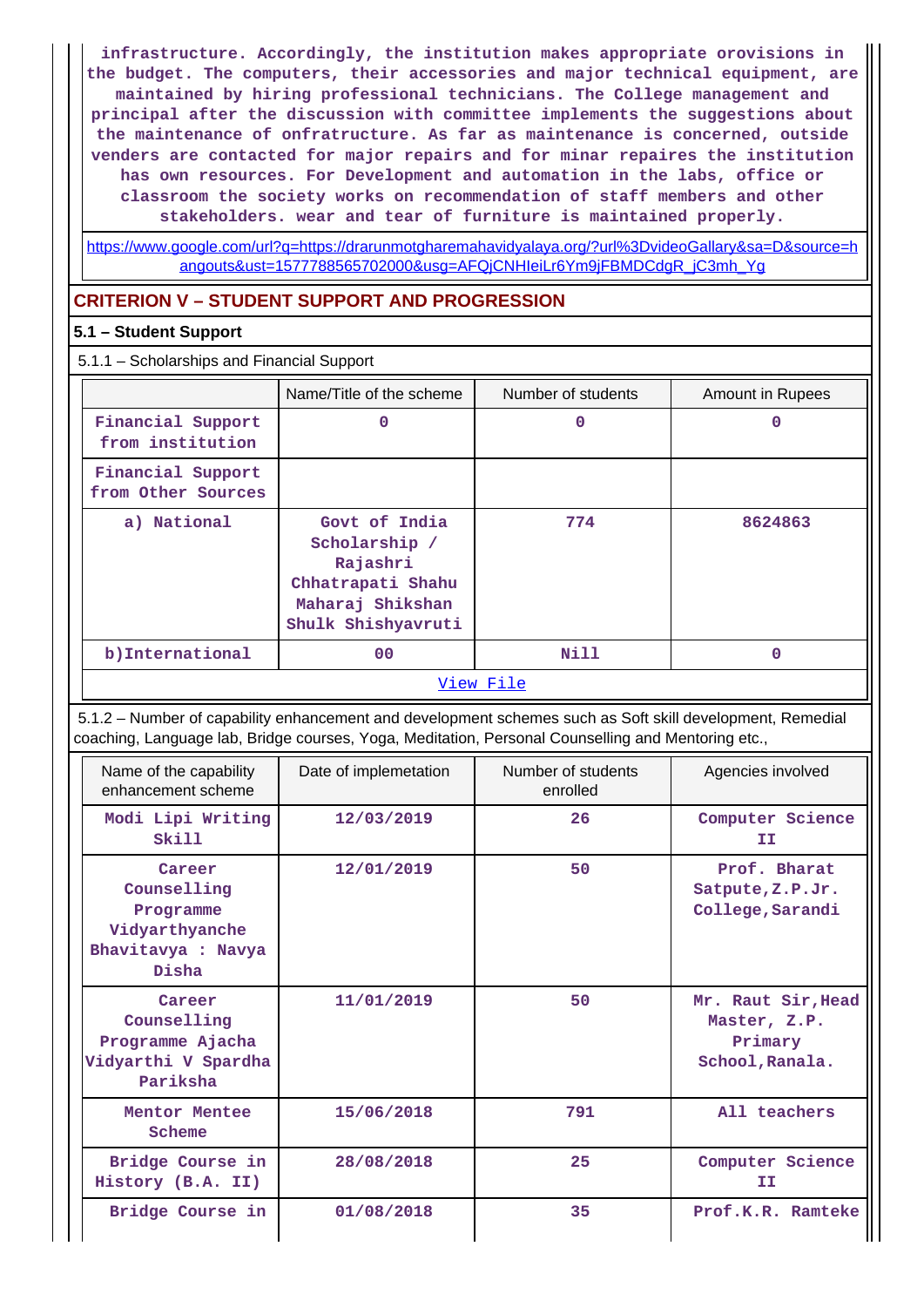| Sociology (B.A. I)                                  |                                                            |                                                                                                                |                                                                             |                                                              | Head, Dept. of<br>Sociology                       |  |  |  |
|-----------------------------------------------------|------------------------------------------------------------|----------------------------------------------------------------------------------------------------------------|-----------------------------------------------------------------------------|--------------------------------------------------------------|---------------------------------------------------|--|--|--|
| Bridge Course in<br>Marathi (B.A. I)                |                                                            | 24/07/2018                                                                                                     | 40                                                                          |                                                              | Prof. Dr. Anil<br>Bopche Head Dept.<br>of Marathi |  |  |  |
| View File                                           |                                                            |                                                                                                                |                                                                             |                                                              |                                                   |  |  |  |
| institution during the year                         |                                                            | 5.1.3 – Students benefited by guidance for competitive examinations and career counselling offered by the      |                                                                             |                                                              |                                                   |  |  |  |
| Year                                                | Name of the<br>scheme                                      | Number of<br>benefited<br>students for<br>competitive<br>examination                                           | Number of<br>benefited<br>students by<br>career<br>counseling<br>activities | Number of<br>students who<br>have passedin<br>the comp. exam | Number of<br>studentsp placed                     |  |  |  |
| 2018                                                | College<br>Level<br>Competitive<br><b>Exam</b><br>oct.2018 | 154                                                                                                            | <b>Nill</b>                                                                 | <b>Nill</b>                                                  | Nill                                              |  |  |  |
|                                                     |                                                            |                                                                                                                | View File                                                                   |                                                              |                                                   |  |  |  |
| harassment and ragging cases during the year        |                                                            | 5.1.4 – Institutional mechanism for transparency, timely redressal of student grievances, Prevention of sexual |                                                                             |                                                              |                                                   |  |  |  |
|                                                     | Total grievances received                                  | Number of grievances redressed                                                                                 |                                                                             |                                                              | Avg. number of days for grievance<br>redressal    |  |  |  |
|                                                     | <b>Nill</b>                                                |                                                                                                                | <b>Nill</b>                                                                 | Nill                                                         |                                                   |  |  |  |
| 5.2 - Student Progression                           |                                                            |                                                                                                                |                                                                             |                                                              |                                                   |  |  |  |
| 5.2.1 - Details of campus placement during the year |                                                            |                                                                                                                |                                                                             |                                                              |                                                   |  |  |  |
|                                                     | On campus                                                  |                                                                                                                | Off campus                                                                  |                                                              |                                                   |  |  |  |
| Nameof<br>organizations<br>visited                  | Number of<br>students<br>participated                      | Number of<br>stduents placed                                                                                   | Nameof<br>organizations<br>visited                                          | Number of<br>students<br>participated                        | Number of<br>stduents placed                      |  |  |  |
| Nil                                                 | <b>Nill</b>                                                | Nill<br>Nil                                                                                                    |                                                                             |                                                              | <b>Nill</b>                                       |  |  |  |
|                                                     |                                                            |                                                                                                                | No file uploaded.                                                           |                                                              |                                                   |  |  |  |
|                                                     |                                                            | 5.2.2 - Student progression to higher education in percentage during the year                                  |                                                                             |                                                              |                                                   |  |  |  |
| Year                                                | Number of<br>students                                      | Programme<br>graduated from                                                                                    | Depratment<br>graduated from                                                | Name of<br>institution joined                                | Name of<br>programme<br>admitted to               |  |  |  |
|                                                     | enrolling into<br>higher education                         |                                                                                                                |                                                                             |                                                              |                                                   |  |  |  |
| 2018                                                | $\overline{a}$                                             | Dr.Arun<br>Motghare Mah<br>avidyalaya<br>KondhaKosra                                                           | Science                                                                     | Dr.Arun<br>Motghare Mah<br>avidyalaya<br>KondhaKosra         | M.Sc.<br>Mathematics                              |  |  |  |
| 2018                                                | $\overline{\mathbf{2}}$                                    | Dr.Arun<br>Motghare Mah<br>avidyalaya<br>KondhaKosra                                                           | Science                                                                     | Dr. Arun<br>Motghare Mah<br>avidyalaya<br>KondhaKosra        | M.Sc.<br>Zoology                                  |  |  |  |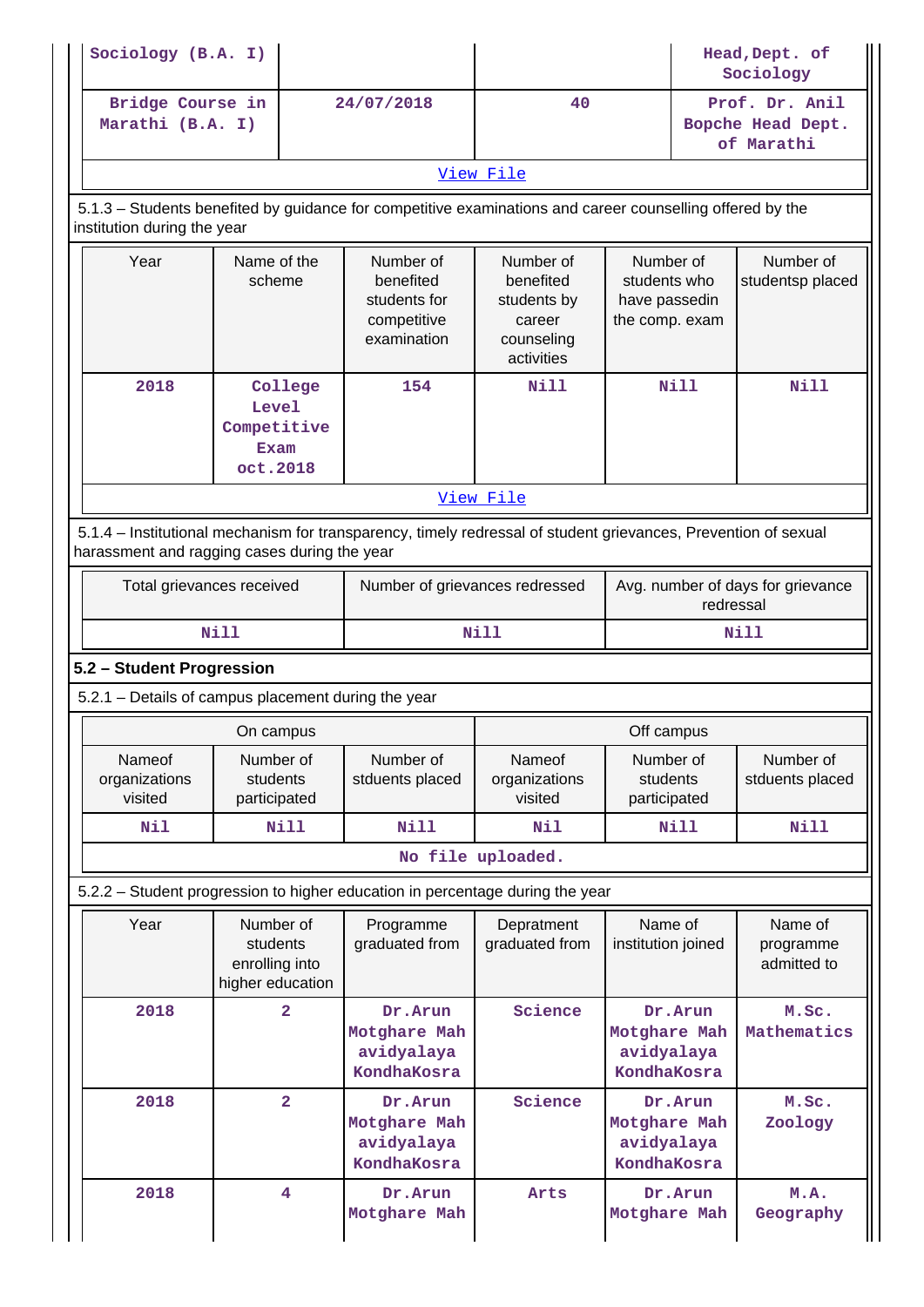|                                                                                                                                                                                                                                                                                                                                                                                                                                                                                                                                                                                                                                                                                                                                                                  |                                                      | avidyalaya<br>Kondha-Kosra |                                   |                  |                                     |                                                      | avidyalaya<br>KondhaKosra               |                                                                                                                     |  |
|------------------------------------------------------------------------------------------------------------------------------------------------------------------------------------------------------------------------------------------------------------------------------------------------------------------------------------------------------------------------------------------------------------------------------------------------------------------------------------------------------------------------------------------------------------------------------------------------------------------------------------------------------------------------------------------------------------------------------------------------------------------|------------------------------------------------------|----------------------------|-----------------------------------|------------------|-------------------------------------|------------------------------------------------------|-----------------------------------------|---------------------------------------------------------------------------------------------------------------------|--|
| 2018                                                                                                                                                                                                                                                                                                                                                                                                                                                                                                                                                                                                                                                                                                                                                             | Dr.Arun<br>Motghare Mah<br>avidyalaya<br>KondhaKosra |                            |                                   | Arts             |                                     | Dr.Arun<br>Motghare Mah<br>avidyalaya<br>KondhaKosra | M.A.<br>Marathi                         |                                                                                                                     |  |
| View File                                                                                                                                                                                                                                                                                                                                                                                                                                                                                                                                                                                                                                                                                                                                                        |                                                      |                            |                                   |                  |                                     |                                                      |                                         |                                                                                                                     |  |
| 5.2.3 - Students qualifying in state/ national/ international level examinations during the year<br>(eg:NET/SET/SLET/GATE/GMAT/CAT/GRE/TOFEL/Civil Services/State Government Services)                                                                                                                                                                                                                                                                                                                                                                                                                                                                                                                                                                           |                                                      |                            |                                   |                  |                                     |                                                      |                                         |                                                                                                                     |  |
|                                                                                                                                                                                                                                                                                                                                                                                                                                                                                                                                                                                                                                                                                                                                                                  | Items                                                |                            |                                   |                  |                                     |                                                      | Number of students selected/ qualifying |                                                                                                                     |  |
|                                                                                                                                                                                                                                                                                                                                                                                                                                                                                                                                                                                                                                                                                                                                                                  | Any Other                                            |                            |                                   |                  |                                     |                                                      | 2                                       |                                                                                                                     |  |
|                                                                                                                                                                                                                                                                                                                                                                                                                                                                                                                                                                                                                                                                                                                                                                  |                                                      |                            |                                   | View File        |                                     |                                                      |                                         |                                                                                                                     |  |
| 5.2.4 - Sports and cultural activities / competitions organised at the institution level during the year                                                                                                                                                                                                                                                                                                                                                                                                                                                                                                                                                                                                                                                         |                                                      |                            |                                   |                  |                                     |                                                      |                                         |                                                                                                                     |  |
|                                                                                                                                                                                                                                                                                                                                                                                                                                                                                                                                                                                                                                                                                                                                                                  | Activity                                             |                            | Level                             |                  |                                     |                                                      | Number of Participants                  |                                                                                                                     |  |
| NSS Seven Days camp Singi<br>ng, Dance, Drama, Mimicry, Po                                                                                                                                                                                                                                                                                                                                                                                                                                                                                                                                                                                                                                                                                                       | Cultural Activities in<br>em                         |                            |                                   | College          |                                     |                                                      |                                         | 50                                                                                                                  |  |
|                                                                                                                                                                                                                                                                                                                                                                                                                                                                                                                                                                                                                                                                                                                                                                  |                                                      |                            |                                   | View File        |                                     |                                                      |                                         |                                                                                                                     |  |
| 5.3 - Student Participation and Activities                                                                                                                                                                                                                                                                                                                                                                                                                                                                                                                                                                                                                                                                                                                       |                                                      |                            |                                   |                  |                                     |                                                      |                                         |                                                                                                                     |  |
| level (award for a team event should be counted as one)                                                                                                                                                                                                                                                                                                                                                                                                                                                                                                                                                                                                                                                                                                          |                                                      |                            |                                   |                  |                                     |                                                      |                                         | 5.3.1 – Number of awards/medals for outstanding performance in sports/cultural activities at national/international |  |
| Year                                                                                                                                                                                                                                                                                                                                                                                                                                                                                                                                                                                                                                                                                                                                                             | Name of the<br>award/medal                           | National/<br>Internaional  | Number of<br>awards for<br>Sports |                  | Number of<br>awards for<br>Cultural |                                                      | Student ID<br>number                    | Name of the<br>student                                                                                              |  |
| Nill                                                                                                                                                                                                                                                                                                                                                                                                                                                                                                                                                                                                                                                                                                                                                             | Nil                                                  | <b>Nill</b>                |                                   | Nill             | Nill                                |                                                      | Nil                                     | Nil                                                                                                                 |  |
|                                                                                                                                                                                                                                                                                                                                                                                                                                                                                                                                                                                                                                                                                                                                                                  |                                                      |                            |                                   | No file uploaded |                                     |                                                      |                                         |                                                                                                                     |  |
| the institution (maximum 500 words)                                                                                                                                                                                                                                                                                                                                                                                                                                                                                                                                                                                                                                                                                                                              |                                                      |                            |                                   |                  |                                     |                                                      |                                         | 5.3.2 - Activity of Student Council & representation of students on academic & administrative bodies/committees of  |  |
| College does not have statutory student council because there is no direction<br>from regulatory agencies but college encourages the students to participate in<br>various bodies of college as members. The students are included in the various<br>committees and cells of the college to run the academic, sports, cultural<br>activities and other programs. The students are representative students member<br>in college development committee which plays and important role in the growth<br>and development of college. They are also the part of college magazine<br>committee. In addition to this as per new NAAC guidelines one girls student and<br>one boy student are the members of Internal Quality Assurance cell ( IQAC ) of<br>the college. |                                                      |                            |                                   |                  |                                     |                                                      |                                         |                                                                                                                     |  |
| 5.4 - Alumni Engagement                                                                                                                                                                                                                                                                                                                                                                                                                                                                                                                                                                                                                                                                                                                                          |                                                      |                            |                                   |                  |                                     |                                                      |                                         |                                                                                                                     |  |
| 5.4.1 - Whether the institution has registered Alumni Association?                                                                                                                                                                                                                                                                                                                                                                                                                                                                                                                                                                                                                                                                                               |                                                      |                            |                                   |                  |                                     |                                                      |                                         |                                                                                                                     |  |
| <b>No</b>                                                                                                                                                                                                                                                                                                                                                                                                                                                                                                                                                                                                                                                                                                                                                        |                                                      |                            |                                   |                  |                                     |                                                      |                                         |                                                                                                                     |  |
|                                                                                                                                                                                                                                                                                                                                                                                                                                                                                                                                                                                                                                                                                                                                                                  |                                                      |                            |                                   |                  |                                     |                                                      |                                         |                                                                                                                     |  |
| 5.4.2 - No. of enrolled Alumni:                                                                                                                                                                                                                                                                                                                                                                                                                                                                                                                                                                                                                                                                                                                                  |                                                      |                            |                                   |                  |                                     |                                                      |                                         |                                                                                                                     |  |
| 20                                                                                                                                                                                                                                                                                                                                                                                                                                                                                                                                                                                                                                                                                                                                                               |                                                      |                            |                                   |                  |                                     |                                                      |                                         |                                                                                                                     |  |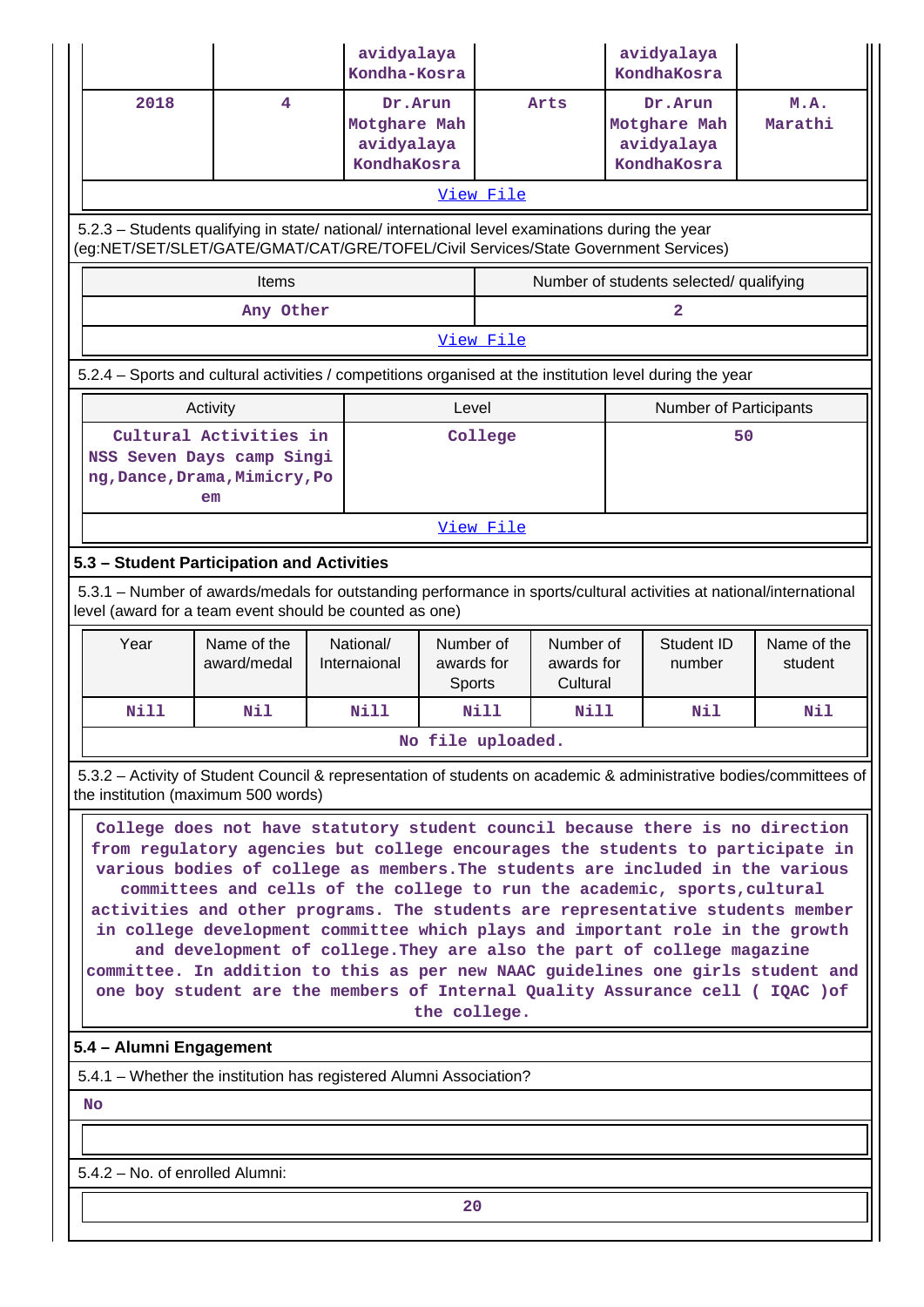5.4.3 – Alumni contribution during the year (in Rupees) :

**0**

5.4.4 – Meetings/activities organized by Alumni Association :

 **2 meetings where held to take feedback on overall development and guidance from alumni.**

### **CRITERION VI – GOVERNANCE, LEADERSHIP AND MANAGEMENT**

#### **6.1 – Institutional Vision and Leadership**

 6.1.1 – Mention two practices of decentralization and participative management during the last year (maximum 500 words)

 **The college is govern by a participative Management which is actively involved in the administrative, academic and coacademic activities of the institution. The president of the managing committee along with other members of committee interacts with the staff and inspires them to achieve excellence in their respective fields. He communicates the decisions taken by the management concerning academic, finances and other development activities through the principal, who constituted different committees involving faculty members for effective implementation of the discussion taken. The perspective institutional plan is develop through constitution of the management with principal and faculty. The Managing Committee constitution committee for the various developmental initiatives it proposes to undertake. Teacher plays a significant role in the planning and implementation of development of the college. Students Council is involved wherever necessary. Infrastructural developments are planned by the management in close consultations with the faculty who give their infrastructural requirements to the Principal. The planning and decision making in financial matters rests with the management and principal. Appropriate financial allocations on priority basis are made for various schemes. Participatory leadership and team work culture emblematic of the values and ethos of the college enable the college community to internalize these and in turn creates institutional loyalty and the willingness to walk an extra mile.**

6.1.2 – Does the institution have a Management Information System (MIS)?

### **Partial**

#### **6.2 – Strategy Development and Deployment**

6.2.1 – Quality improvement strategies adopted by the institution for each of the following (with in 100 words each):

| <b>Strategy Type</b>       | Details                                                                                                                                                                                           |
|----------------------------|---------------------------------------------------------------------------------------------------------------------------------------------------------------------------------------------------|
| Curriculum Development     | The college being affiliated<br>Rashtrasant Tukadoji Maharaj Nagpur,<br>University Nagpur follows the<br>curriculum prescribes by it.                                                             |
| Teaching and Learning      | College encourages teachers to<br>undergo FDP, Orientation programs and<br>Refresher courses to improve their<br>teaching skills. The college promotes<br>ICT based teaching-learning.            |
| Examination and Evaluation | • The University has prescribed<br>semester pattern, credit system for<br>B.A. since 2016. • The University has,<br>in a phased manner, adopted the emode<br>method of delivering university exam |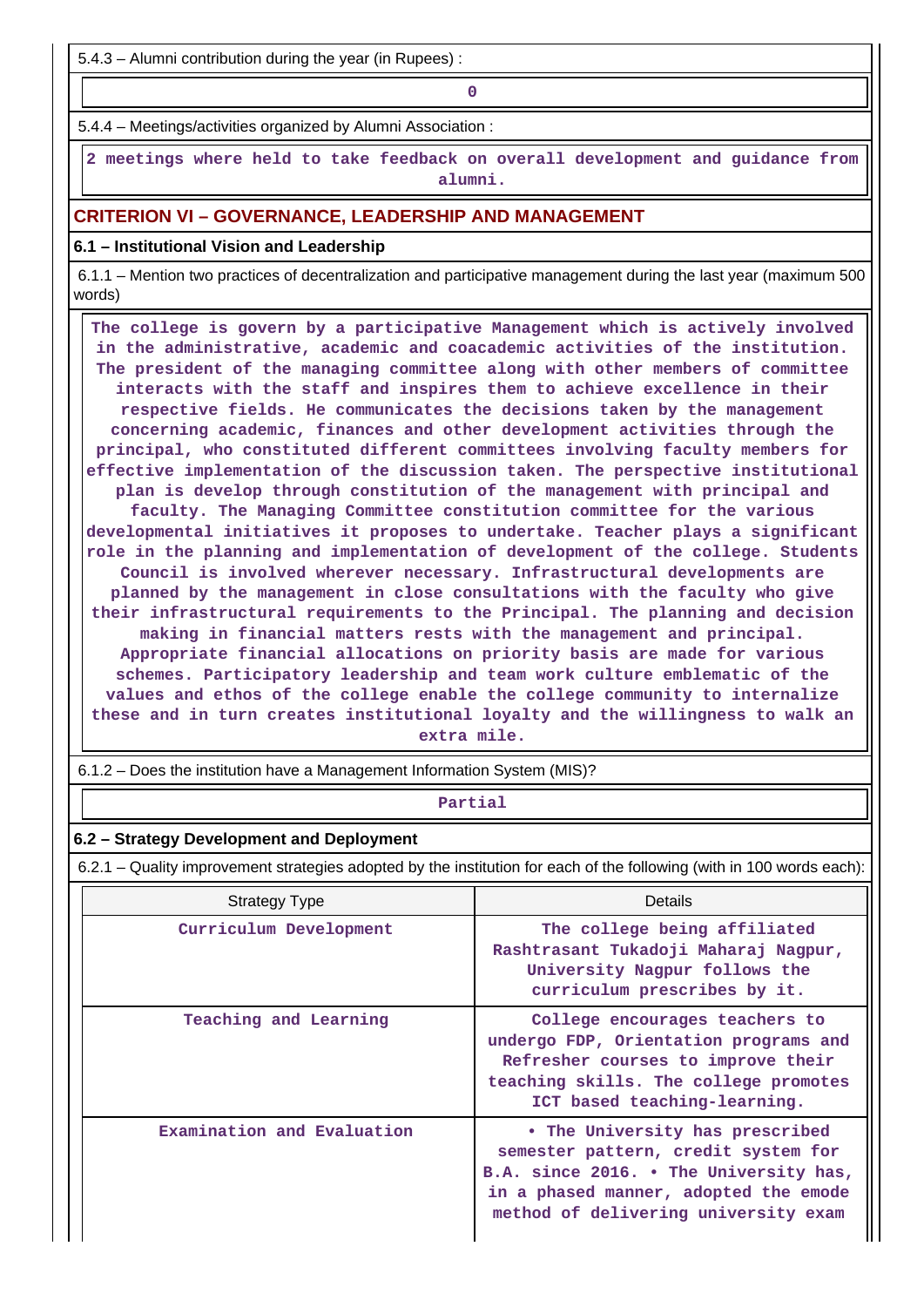|                                                               | question papers to its affiliated<br>college. . The college has added, to<br>its examination infrastructure, a<br>special emode centre for maintaining<br>confidentiality of the whole process of<br>downloading and photocopy papers. .<br>Continuous evolution is practised for<br>internal mark, using various ways such<br>as class tests, project, PPT's class<br>seminars, field visit etc. These<br>practise have seen increased<br>punctuality and among the students.                                                                                                                                                                                                                                                                                                                                                                                                                                                                                                                                                                                                |
|---------------------------------------------------------------|-------------------------------------------------------------------------------------------------------------------------------------------------------------------------------------------------------------------------------------------------------------------------------------------------------------------------------------------------------------------------------------------------------------------------------------------------------------------------------------------------------------------------------------------------------------------------------------------------------------------------------------------------------------------------------------------------------------------------------------------------------------------------------------------------------------------------------------------------------------------------------------------------------------------------------------------------------------------------------------------------------------------------------------------------------------------------------|
| Research and Development                                      | • It motivates staff members to write<br>and publish research and review papers<br>in various research journals and<br>proceeding.                                                                                                                                                                                                                                                                                                                                                                                                                                                                                                                                                                                                                                                                                                                                                                                                                                                                                                                                            |
| Library, ICT and Physical<br>Infrastructure / Instrumentation | • The library provides an easy access<br>to current and former -students, staff<br>members and Outside research scholars.<br>· Library makes optimum use of<br>showcases, bulletin boards, wall<br>papers, etc. to display new arrival,<br>newspaper clippings, information<br>display about competitive examination<br>and latest notices. . Library offers a<br>photo copying facility. . Library<br>provides book bank facility. ICT . 06<br>ICT Classrooms for students. . Our<br>college campus has Boardband<br>connectivity and WiFi Facility. . We<br>have computer lab with internet<br>connectivity. • Separate emode<br>University Examination centre is<br>established to maintain<br>confidentiality. Physical<br>infrastructure . New wellfurnished<br>college building is constructed which<br>has all the modern facilities. . A new<br>larger college canteen is constructed.<br>Instrumentation . The college has 07<br>different laboratories and calibration<br>is done according to the schedule. .<br>Schedule: Calibration is done every two<br>years. |
| Human Resource Management                                     | The college encourages staff members<br>to apply for and participate in timely<br>refresher and Orientation courses in<br>order to avail career advancement<br>schemes. . The college supports active<br>involvement of its member n<br>Professional Associations and Forum to<br>encourage their community contribution.<br>• It encourages staff members to<br>publish their research work. . Research<br>papers presented by staff in state in<br>state, National, and International<br>seminars and Conferences are published                                                                                                                                                                                                                                                                                                                                                                                                                                                                                                                                             |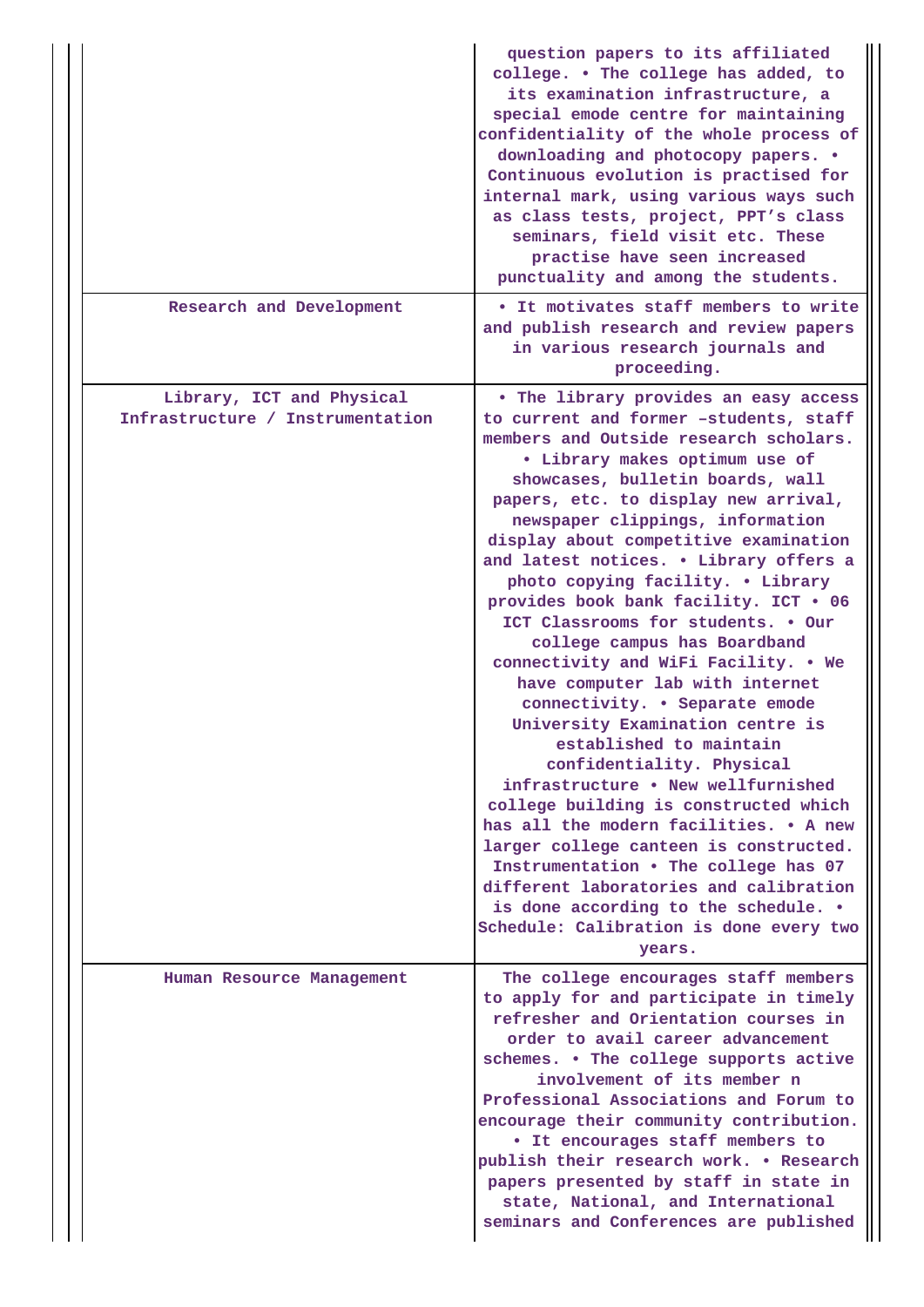|                       | every year. • For performance<br>assessment of teachers, student's<br>feedback analysis is done regularly. .<br>For medical aid facility a doctor is<br>available on call basis. . Health<br>checkup camp organised every year for<br>students of all faculties to assess<br>their basic health parameters. •<br>Facilities like Canteen, Sports<br>amenities are made available on campus.<br>• College provided a healthy<br>environment, transparency in working<br>and encourages a spirit of unity among<br>the staff parameters. |
|-----------------------|----------------------------------------------------------------------------------------------------------------------------------------------------------------------------------------------------------------------------------------------------------------------------------------------------------------------------------------------------------------------------------------------------------------------------------------------------------------------------------------------------------------------------------------|
| Admission of Students | Advertisement about the running<br>courses is published in the newspaper<br>and pamphlets are circulated. The<br>Admission committee does the counseling<br>of students at the time of admission.<br>Prospectus along with admission form is<br>provided to the students which contain<br>detailed information about the courses,<br>syllabus, fee structure and academic<br>calendar.                                                                                                                                                 |

6.2.2 – Implementation of e-governance in areas of operations:

|  | E-governace area         | Details                                                                                                                                                                                                                                                                                                                                                                                                                                                           |
|--|--------------------------|-------------------------------------------------------------------------------------------------------------------------------------------------------------------------------------------------------------------------------------------------------------------------------------------------------------------------------------------------------------------------------------------------------------------------------------------------------------------|
|  | Planning and Development | In order to cope up with the ever<br>changing technological development,<br>institution through policies and plans<br>tries to establish e governance<br>practices. maintenance and utilization<br>of CCTV camera a gadgets used for<br>teaching and learning purchase and<br>augmentation of electronic tools for<br>academic and nonacademic governance are<br>taken care of. As a result of this<br>college has following operations in<br>place.              |
|  | Administration           | Subject / Class wise Attendance<br>sheet. 13 CCTV cameras are set up for<br>the surveillance. Biometrics machine is<br>used for the attendance of teaching and<br>nonteaching staff. WiFi campus.<br>Available band with is > 50 MBPS. 5<br>computers in office. Internet facility<br>to office and Library. INFLIBNET SOUL<br>Software used in Library with the<br>version 2.0 has been used in the<br>library. It is fully automated. Solar<br>panel Installed. |
|  | Finance and Accounts     | Following records are maintained.<br>Data of vouchers, Maintenance of Ledger<br>book case book, balance Sheet, Receipt<br>and payments, Income and expenditure<br>statement, salary register. Cheque                                                                                                                                                                                                                                                              |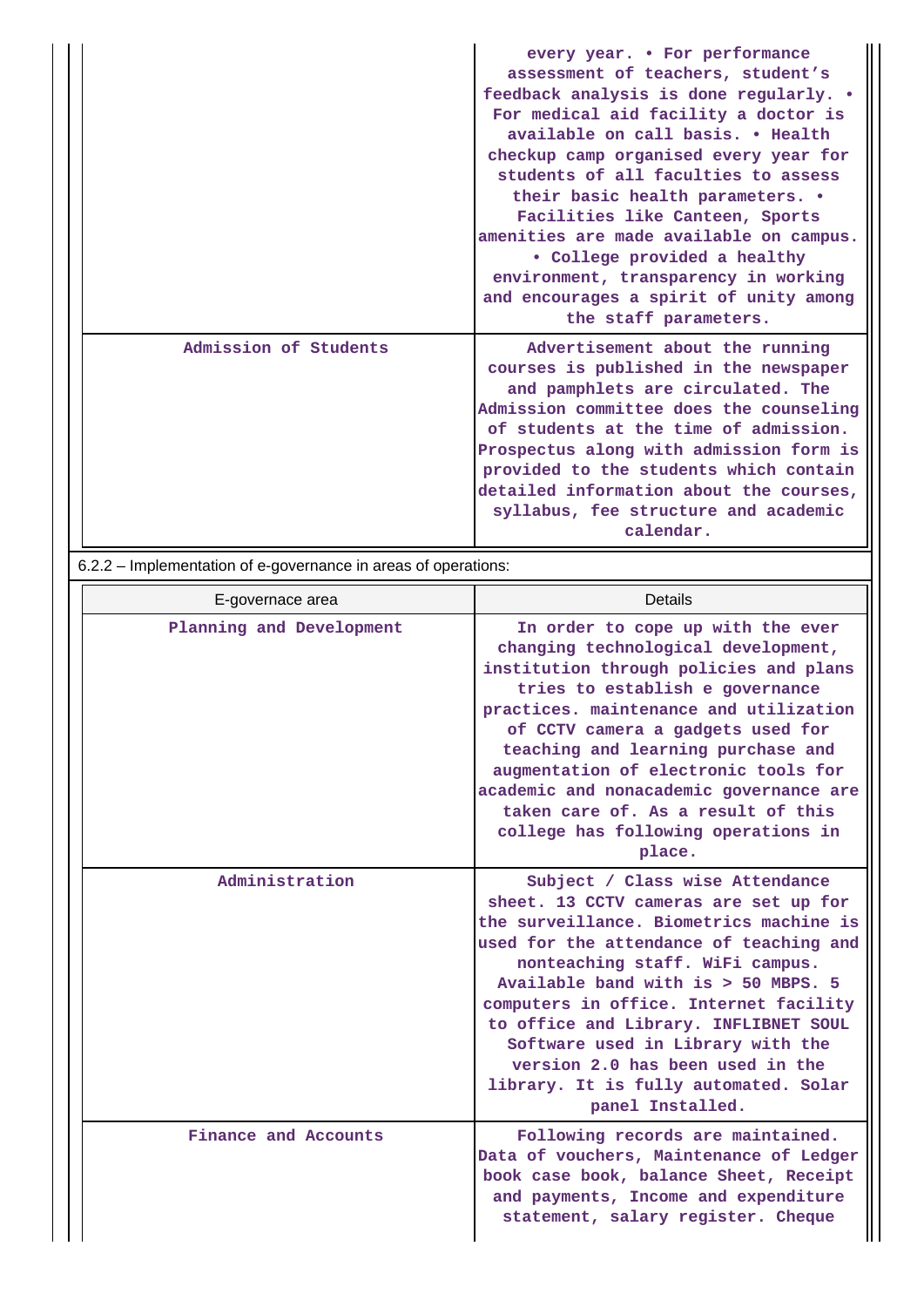|                                                                                                                                                                 |                               |                                                                                                                                                                                            |                                                                                                   |  |                                                                                     | printing etc. Pay slips and salary                                          |                                                  |                   |                                                                                                                                                                    |
|-----------------------------------------------------------------------------------------------------------------------------------------------------------------|-------------------------------|--------------------------------------------------------------------------------------------------------------------------------------------------------------------------------------------|---------------------------------------------------------------------------------------------------|--|-------------------------------------------------------------------------------------|-----------------------------------------------------------------------------|--------------------------------------------------|-------------------|--------------------------------------------------------------------------------------------------------------------------------------------------------------------|
|                                                                                                                                                                 |                               |                                                                                                                                                                                            |                                                                                                   |  | certificates, Form no. 16                                                           |                                                                             |                                                  |                   |                                                                                                                                                                    |
|                                                                                                                                                                 | Student Admission and Support |                                                                                                                                                                                            |                                                                                                   |  |                                                                                     | After filling of admission form,<br>slips. Library is fully automated.      |                                                  |                   | concerned clerk maintains the record of<br>the students and provide the admission<br>Xerox machine facility for students is                                        |
|                                                                                                                                                                 |                               |                                                                                                                                                                                            |                                                                                                   |  |                                                                                     | available in the library.                                                   |                                                  |                   |                                                                                                                                                                    |
|                                                                                                                                                                 | Examination                   |                                                                                                                                                                                            |                                                                                                   |  |                                                                                     | downloading of question papers just<br>is under the surveillance of CCTV.   |                                                  |                   | Independent and Separate Exam Control<br>room with internet and WiFi facility.<br>Xerox machine, printer, two computers<br>before the actual exam. The exam center |
| 6.3 - Faculty Empowerment Strategies                                                                                                                            |                               |                                                                                                                                                                                            |                                                                                                   |  |                                                                                     |                                                                             |                                                  |                   |                                                                                                                                                                    |
| 6.3.1 – Teachers provided with financial support to attend conferences / workshops and towards membership fee<br>of professional bodies during the year         |                               |                                                                                                                                                                                            |                                                                                                   |  |                                                                                     |                                                                             |                                                  |                   |                                                                                                                                                                    |
| Year                                                                                                                                                            |                               |                                                                                                                                                                                            | Name of Teacher                                                                                   |  | Name of conference/<br>workshop attended<br>for which financial<br>support provided | Name of the<br>professional body for<br>which membership<br>fee is provided |                                                  | Amount of support |                                                                                                                                                                    |
| <b>Nill</b>                                                                                                                                                     |                               |                                                                                                                                                                                            | Nil                                                                                               |  | Nil                                                                                 | Nil                                                                         |                                                  | Nill              |                                                                                                                                                                    |
|                                                                                                                                                                 |                               |                                                                                                                                                                                            |                                                                                                   |  | No file uploaded.                                                                   |                                                                             |                                                  |                   |                                                                                                                                                                    |
| 6.3.2 – Number of professional development / administrative training programmes organized by the College for<br>teaching and non teaching staff during the year |                               |                                                                                                                                                                                            |                                                                                                   |  |                                                                                     |                                                                             |                                                  |                   |                                                                                                                                                                    |
| Year                                                                                                                                                            |                               | Title of the<br>professional<br>development<br>programme<br>organised for<br>teaching staff                                                                                                | Title of the<br>administrative<br>training<br>programme<br>organised for<br>non-teaching<br>staff |  | From date                                                                           | To Date                                                                     | Number of<br>participants<br>(Teaching<br>staff) |                   | Number of<br>participants<br>(non-teaching<br>staff)                                                                                                               |
| Nill                                                                                                                                                            |                               | Nil                                                                                                                                                                                        | Nil                                                                                               |  | Nill                                                                                | Nill                                                                        | Nill                                             |                   | Nill                                                                                                                                                               |
|                                                                                                                                                                 |                               |                                                                                                                                                                                            |                                                                                                   |  | No file uploaded.                                                                   |                                                                             |                                                  |                   |                                                                                                                                                                    |
|                                                                                                                                                                 |                               | 6.3.3 - No. of teachers attending professional development programmes, viz., Orientation Programme, Refresher<br>Course, Short Term Course, Faculty Development Programmes during the year |                                                                                                   |  |                                                                                     |                                                                             |                                                  |                   |                                                                                                                                                                    |
| Title of the                                                                                                                                                    |                               |                                                                                                                                                                                            |                                                                                                   |  |                                                                                     |                                                                             |                                                  |                   |                                                                                                                                                                    |
| professional<br>development<br>programme                                                                                                                        |                               |                                                                                                                                                                                            | Number of teachers<br>who attended                                                                |  | From Date                                                                           | To date                                                                     |                                                  |                   | Duration                                                                                                                                                           |
| Orientation<br>Course HRDC<br>RTMNU, Nagpur                                                                                                                     |                               |                                                                                                                                                                                            | 1                                                                                                 |  | 20/06/2018                                                                          | 17/07/2018                                                                  |                                                  |                   | 28                                                                                                                                                                 |
| Orientation<br>Course HRDC<br>RTMNU, Nagpur                                                                                                                     |                               |                                                                                                                                                                                            | 1                                                                                                 |  | 01/02/2019                                                                          | 28/02/2019                                                                  |                                                  |                   | 28                                                                                                                                                                 |
| Refresher<br>Course HRDC<br>RTMNU, Nagpur                                                                                                                       |                               |                                                                                                                                                                                            | 1                                                                                                 |  | 05/12/2018                                                                          | 25/12/2018                                                                  |                                                  |                   | 21                                                                                                                                                                 |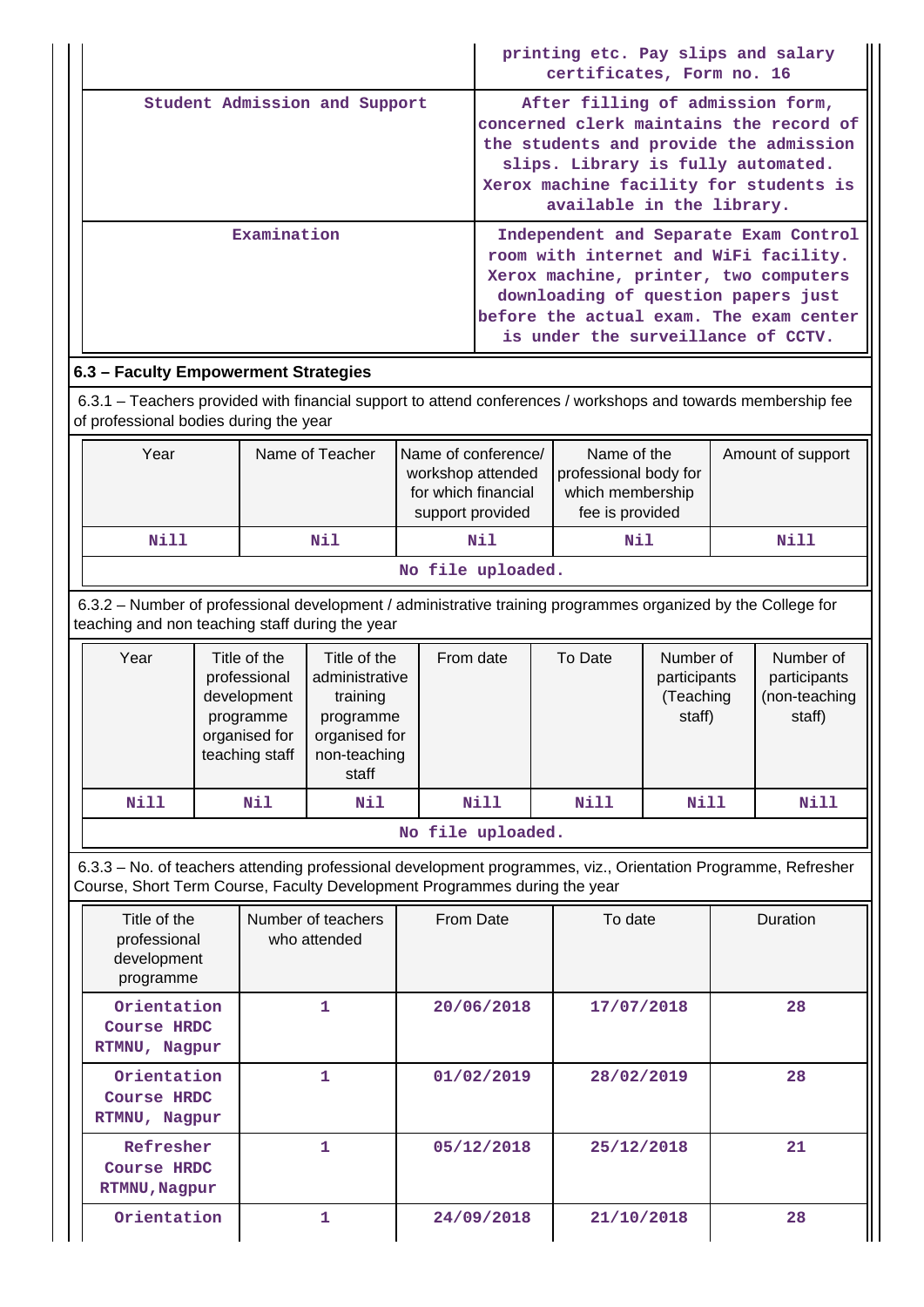|                                                                                                                                                                                                                                                                       | popho, mutavaci |                                                                       |                               |           |              |          |                                                                  |
|-----------------------------------------------------------------------------------------------------------------------------------------------------------------------------------------------------------------------------------------------------------------------|-----------------|-----------------------------------------------------------------------|-------------------------------|-----------|--------------|----------|------------------------------------------------------------------|
| <u>View File</u>                                                                                                                                                                                                                                                      |                 |                                                                       |                               |           |              |          |                                                                  |
| 6.3.4 - Faculty and Staff recruitment (no. for permanent recruitment):                                                                                                                                                                                                |                 |                                                                       |                               |           |              |          |                                                                  |
|                                                                                                                                                                                                                                                                       | Teaching        |                                                                       |                               |           | Non-teaching |          |                                                                  |
| Permanent                                                                                                                                                                                                                                                             |                 | <b>Full Time</b>                                                      |                               | Permanent |              |          | <b>Full Time</b>                                                 |
| 10                                                                                                                                                                                                                                                                    |                 | <b>Nill</b>                                                           |                               | 7         |              |          | <b>Nill</b>                                                      |
| $6.3.5$ – Welfare schemes for                                                                                                                                                                                                                                         |                 |                                                                       |                               |           |              |          |                                                                  |
| Non-teaching<br><b>Students</b><br>Teaching                                                                                                                                                                                                                           |                 |                                                                       |                               |           |              |          |                                                                  |
| 0 <sub>0</sub><br>0 <sub>0</sub><br>0 <sub>0</sub>                                                                                                                                                                                                                    |                 |                                                                       |                               |           |              |          |                                                                  |
| 6.4 - Financial Management and Resource Mobilization                                                                                                                                                                                                                  |                 |                                                                       |                               |           |              |          |                                                                  |
| 6.4.1 - Institution conducts internal and external financial audits regularly (with in 100 words each)                                                                                                                                                                |                 |                                                                       |                               |           |              |          |                                                                  |
| Internal Audit by college: The college headclerk under the supervision of<br>Principal maintains and monitors the accounts of the college. External Audit is<br>done by Chartered Accountant Mr. Vilas Kulkarni, Nagpur and the office of joint<br>director annually. |                 |                                                                       |                               |           |              |          |                                                                  |
| 6.4.2 - Funds / Grants received from management, non-government bodies, individuals, philanthropies during the<br>year(not covered in Criterion III)                                                                                                                  |                 |                                                                       |                               |           |              |          |                                                                  |
| Name of the non government<br>funding agencies /individuals                                                                                                                                                                                                           |                 |                                                                       | Funds/ Grnats received in Rs. |           |              |          | Purpose                                                          |
| Late. Shri. Laxmanji<br>Motghare charitable trust<br>Nagpur                                                                                                                                                                                                           |                 |                                                                       | 1000000                       |           |              |          | Building menatance and<br>Equrtment parches                      |
|                                                                                                                                                                                                                                                                       |                 |                                                                       | View File                     |           |              |          |                                                                  |
| 6.4.3 - Total corpus fund generated                                                                                                                                                                                                                                   |                 |                                                                       |                               |           |              |          |                                                                  |
|                                                                                                                                                                                                                                                                       |                 |                                                                       | 00                            |           |              |          |                                                                  |
| 6.5 - Internal Quality Assurance System                                                                                                                                                                                                                               |                 |                                                                       |                               |           |              |          |                                                                  |
| 6.5.1 – Whether Academic and Administrative Audit (AAA) has been done?                                                                                                                                                                                                |                 |                                                                       |                               |           |              |          |                                                                  |
| <b>Audit Type</b>                                                                                                                                                                                                                                                     |                 | External                                                              |                               |           |              | Internal |                                                                  |
|                                                                                                                                                                                                                                                                       | Yes/No          |                                                                       | Agency                        |           | Yes/No       |          | Authority                                                        |
| Academic                                                                                                                                                                                                                                                              | <b>No</b>       |                                                                       | <b>Nill</b>                   |           | Yes          |          | Principal                                                        |
| Administrative                                                                                                                                                                                                                                                        | <b>Yes</b>      |                                                                       | Chartered<br>Accountant       |           | <b>Yes</b>   |          | Late Shri.<br>Laxmanji<br>Motghare<br>Charitable<br>Trust Nagpur |
| 6.5.2 – Activities and support from the Parent – Teacher Association (at least three)                                                                                                                                                                                 |                 |                                                                       |                               |           |              |          |                                                                  |
| Parents meet was organised to make the parent aware about university norms and                                                                                                                                                                                        |                 | college working regarding academic cocurricular and extra curricular. |                               |           |              |          |                                                                  |
|                                                                                                                                                                                                                                                                       |                 |                                                                       |                               |           |              |          |                                                                  |
| 6.5.3 – Development programmes for support staff (at least three)<br>College organised training for support staff as per need. Support staff attend<br>training programs at parent body level university level and in other<br>educational institution.               |                 |                                                                       |                               |           |              |          |                                                                  |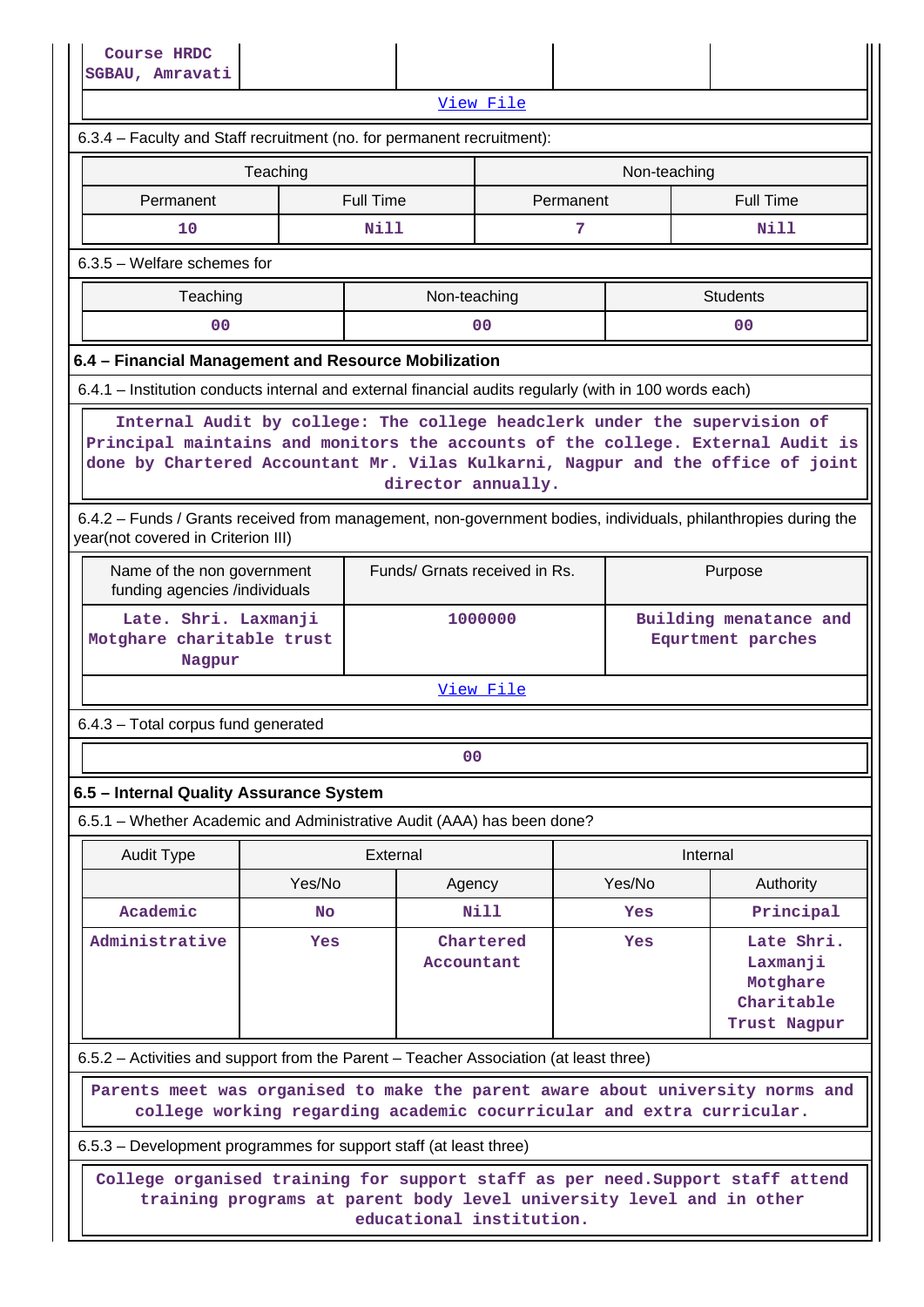| 6.5.4 – Post Accreditation initiative(s) (mention at least three)                                                                                                                                                       |                                                                                                                                                                                                                                                                                                                                                                                                                                                 |                            |            |                      |  |                               |                           |
|-------------------------------------------------------------------------------------------------------------------------------------------------------------------------------------------------------------------------|-------------------------------------------------------------------------------------------------------------------------------------------------------------------------------------------------------------------------------------------------------------------------------------------------------------------------------------------------------------------------------------------------------------------------------------------------|----------------------------|------------|----------------------|--|-------------------------------|---------------------------|
| 4 books written by teachers. . PG course in Science introduced. . Use of ICT<br>in teaching and learning by all. . Number of research papers published<br>remarkably UGC notified impact factor Peer reviewed Journals. |                                                                                                                                                                                                                                                                                                                                                                                                                                                 |                            |            |                      |  |                               |                           |
| 6.5.5 - Internal Quality Assurance System Details                                                                                                                                                                       |                                                                                                                                                                                                                                                                                                                                                                                                                                                 |                            |            |                      |  |                               |                           |
| a) Submission of Data for AISHE portal                                                                                                                                                                                  |                                                                                                                                                                                                                                                                                                                                                                                                                                                 |                            | Yes        |                      |  |                               |                           |
|                                                                                                                                                                                                                         | b) Participation in NIRF                                                                                                                                                                                                                                                                                                                                                                                                                        |                            |            |                      |  | <b>No</b>                     |                           |
|                                                                                                                                                                                                                         | c)ISO certification                                                                                                                                                                                                                                                                                                                                                                                                                             |                            |            |                      |  | No                            |                           |
| d)NBA or any other quality audit                                                                                                                                                                                        |                                                                                                                                                                                                                                                                                                                                                                                                                                                 |                            |            | No                   |  |                               |                           |
| 6.5.6 - Number of Quality Initiatives undertaken during the year                                                                                                                                                        |                                                                                                                                                                                                                                                                                                                                                                                                                                                 |                            |            |                      |  |                               |                           |
| Year                                                                                                                                                                                                                    | Name of quality<br>initiative by IQAC                                                                                                                                                                                                                                                                                                                                                                                                           | Date of<br>conducting IQAC |            | <b>Duration From</b> |  | <b>Duration To</b>            | Number of<br>participants |
| 2018                                                                                                                                                                                                                    | <b>RUSA ICM</b><br>Train the                                                                                                                                                                                                                                                                                                                                                                                                                    |                            | 04/10/2018 | 04/10/2018           |  | 08/10/2018                    | 1                         |
|                                                                                                                                                                                                                         | trainer<br>Workshop for<br><b>IQAC</b><br>Coordinator                                                                                                                                                                                                                                                                                                                                                                                           |                            |            |                      |  |                               |                           |
| 2018                                                                                                                                                                                                                    | <b>RUSA</b><br>Faculty<br>Development<br>Program for<br>new NAAC<br>Methodology                                                                                                                                                                                                                                                                                                                                                                 | 04/12/2018                 |            | 04/12/2018           |  | 06/12/2018                    | 1                         |
|                                                                                                                                                                                                                         |                                                                                                                                                                                                                                                                                                                                                                                                                                                 |                            |            | View File            |  |                               |                           |
| <b>CRITERION VII - INSTITUTIONAL VALUES AND BEST PRACTICES</b>                                                                                                                                                          |                                                                                                                                                                                                                                                                                                                                                                                                                                                 |                            |            |                      |  |                               |                           |
| 7.1 - Institutional Values and Social Responsibilities                                                                                                                                                                  |                                                                                                                                                                                                                                                                                                                                                                                                                                                 |                            |            |                      |  |                               |                           |
| 7.1.1 - Gender Equity (Number of gender equity promotion programmes organized by the institution during the<br>year)                                                                                                    |                                                                                                                                                                                                                                                                                                                                                                                                                                                 |                            |            |                      |  |                               |                           |
| Title of the<br>programme                                                                                                                                                                                               | Period from                                                                                                                                                                                                                                                                                                                                                                                                                                     |                            | Period To  |                      |  | <b>Number of Participants</b> |                           |
|                                                                                                                                                                                                                         |                                                                                                                                                                                                                                                                                                                                                                                                                                                 |                            |            |                      |  | Female                        | Male                      |
| Beti Bacho<br>Beti Padhao                                                                                                                                                                                               | 14/01/2019                                                                                                                                                                                                                                                                                                                                                                                                                                      |                            |            | 14/01/2019           |  | 56                            | 33                        |
| World Women<br>Day                                                                                                                                                                                                      | 08/03/2019                                                                                                                                                                                                                                                                                                                                                                                                                                      |                            |            | 08/03/2019           |  | 81                            | 43                        |
| Sexual<br>Harassment                                                                                                                                                                                                    | 08/03/2019                                                                                                                                                                                                                                                                                                                                                                                                                                      |                            |            | 08/03/2019           |  | 78                            | 31                        |
| 7.1.2 - Environmental Consciousness and Sustainability/Alternate Energy initiatives such as:                                                                                                                            |                                                                                                                                                                                                                                                                                                                                                                                                                                                 |                            |            |                      |  |                               |                           |
|                                                                                                                                                                                                                         |                                                                                                                                                                                                                                                                                                                                                                                                                                                 |                            |            |                      |  |                               |                           |
|                                                                                                                                                                                                                         | Percentage of power requirement of the University met by the renewable energy sources<br>Solar power Plant is installed to take advantage of freely available solar<br>illumination in generating electricity for captive use and provide support in<br>implementing national solar mission of government of India. Dr. Arun Motghare<br>Mahavidyalaya KondhaKosra takes an initiative to use this renewable source of<br>energy in its campus. |                            |            |                      |  |                               |                           |

7.1.3 – Differently abled (Divyangjan) friendliness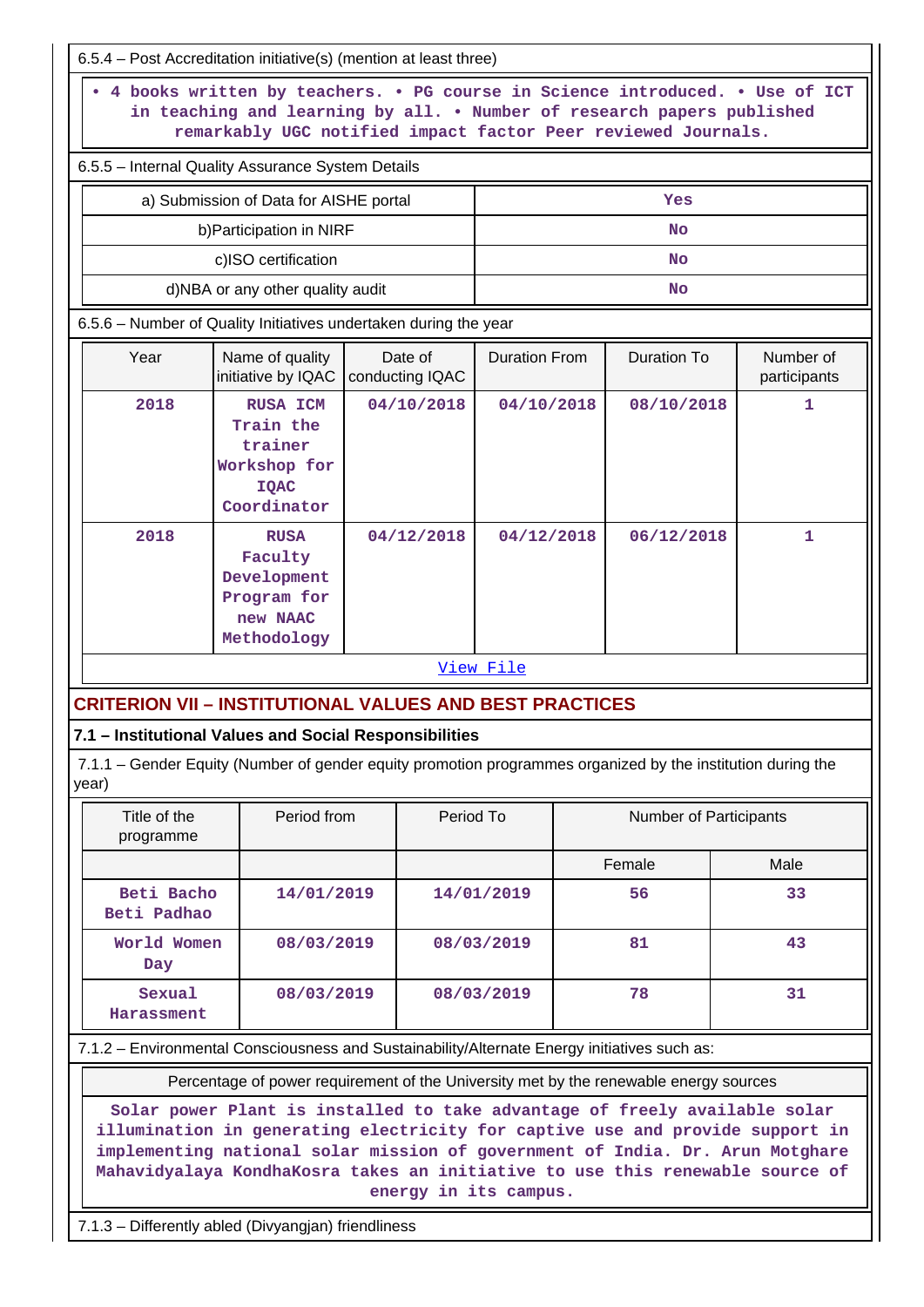| Item facilities                                                                                     | Yes/No                                                                                            |  |                |                | Number of beneficiaries |                                                    |                                                                           |                                                     |  |  |  |
|-----------------------------------------------------------------------------------------------------|---------------------------------------------------------------------------------------------------|--|----------------|----------------|-------------------------|----------------------------------------------------|---------------------------------------------------------------------------|-----------------------------------------------------|--|--|--|
| Physical facilities                                                                                 | Yes                                                                                               |  |                |                | 4                       |                                                    |                                                                           |                                                     |  |  |  |
|                                                                                                     | Provision for lift                                                                                |  |                | <b>No</b>      |                         |                                                    |                                                                           | <b>Nill</b>                                         |  |  |  |
|                                                                                                     | Ramp/Rails                                                                                        |  |                | Yes            |                         |                                                    | 4                                                                         |                                                     |  |  |  |
| <b>Braille</b><br>Software/facilities                                                               |                                                                                                   |  |                | <b>No</b>      |                         |                                                    | <b>Nill</b>                                                               |                                                     |  |  |  |
| Rest Rooms                                                                                          |                                                                                                   |  |                | Yes            |                         |                                                    | $\overline{\mathbf{4}}$                                                   |                                                     |  |  |  |
| Scribes for examination                                                                             |                                                                                                   |  |                | Yes            |                         |                                                    | 3                                                                         |                                                     |  |  |  |
| Any other similar<br>facility                                                                       |                                                                                                   |  |                | Yes            |                         |                                                    | $\mathbf{1}$                                                              |                                                     |  |  |  |
| 7.1.4 - Inclusion and Situatedness                                                                  |                                                                                                   |  |                |                |                         |                                                    |                                                                           |                                                     |  |  |  |
| Year<br>Number of<br>initiatives to<br>address<br>locational<br>advantages<br>and disadva<br>ntages | Number of<br>initiatives<br>taken to<br>engage with<br>and<br>contribute to<br>local<br>community |  | Date           | Duration       |                         | Name of<br>initiative                              | <b>Issues</b><br>addressed                                                | Number of<br>participating<br>students<br>and staff |  |  |  |
| 2018<br>$\mathbf{1}$                                                                                | 1                                                                                                 |  | 15/03/2<br>019 | $\mathbf{1}$   |                         | Economi<br>cal and<br>social<br>Pathari<br>Village | Economi<br>cal and<br>social<br>survey of survey of<br>Pathari<br>Village | 18                                                  |  |  |  |
| 2018<br>$\mathbf{1}$                                                                                | $\mathbf{1}$                                                                                      |  | 14/03/2<br>019 | $\mathbf{1}$   |                         | Educati<br>at Nerla<br>Tekadi                      | Educati<br>onal Tour onal tour<br>by<br>Geography<br>Dept.                | 18                                                  |  |  |  |
| 2018<br>$\mathbf{1}$                                                                                | $\mathbf{1}$                                                                                      |  | 24/08/2<br>018 | $\mathbf{1}$   |                         | Swachha<br>surveksha<br>n Gramin<br>2018           | $\mathbf{Z} \mathbf{P}$<br>Bhandara<br>Dr.A.M.M.<br>Kondha                | 100                                                 |  |  |  |
| 2018<br>$\mathbf{1}$                                                                                | $\mathbf{1}$                                                                                      |  | 18/09/2<br>018 | $\mathbf{1}$   |                         | <b>Blood</b><br>Donation<br>Camp                   | District<br>general<br>Hospital<br><b>Bhandara</b>                        | 25                                                  |  |  |  |
| 2018<br>$\mathbf{1}$                                                                                | $\mathbf{1}$                                                                                      |  | 18/09/2<br>018 | $\mathbf{1}$   |                         | Eye<br>check up<br>Camp                            | District<br>general<br>Hospital<br><b>Bhandara</b>                        | 152                                                 |  |  |  |
| 2018<br>$\mathbf{1}$                                                                                | $\mathbf{1}$                                                                                      |  | 09/01/2<br>019 | $\overline{7}$ |                         | <b>NSS</b><br>Camp At<br>Chichal                   | <b>NSS</b><br>dept.                                                       | 50                                                  |  |  |  |
| 2019<br>$\mathbf{1}$                                                                                | $\mathbf{1}$                                                                                      |  | 06/02/2<br>019 | $\mathbf{1}$   |                         | Voter<br>awareness<br>program                      | Tahsil<br>office<br>Pauni                                                 | 102                                                 |  |  |  |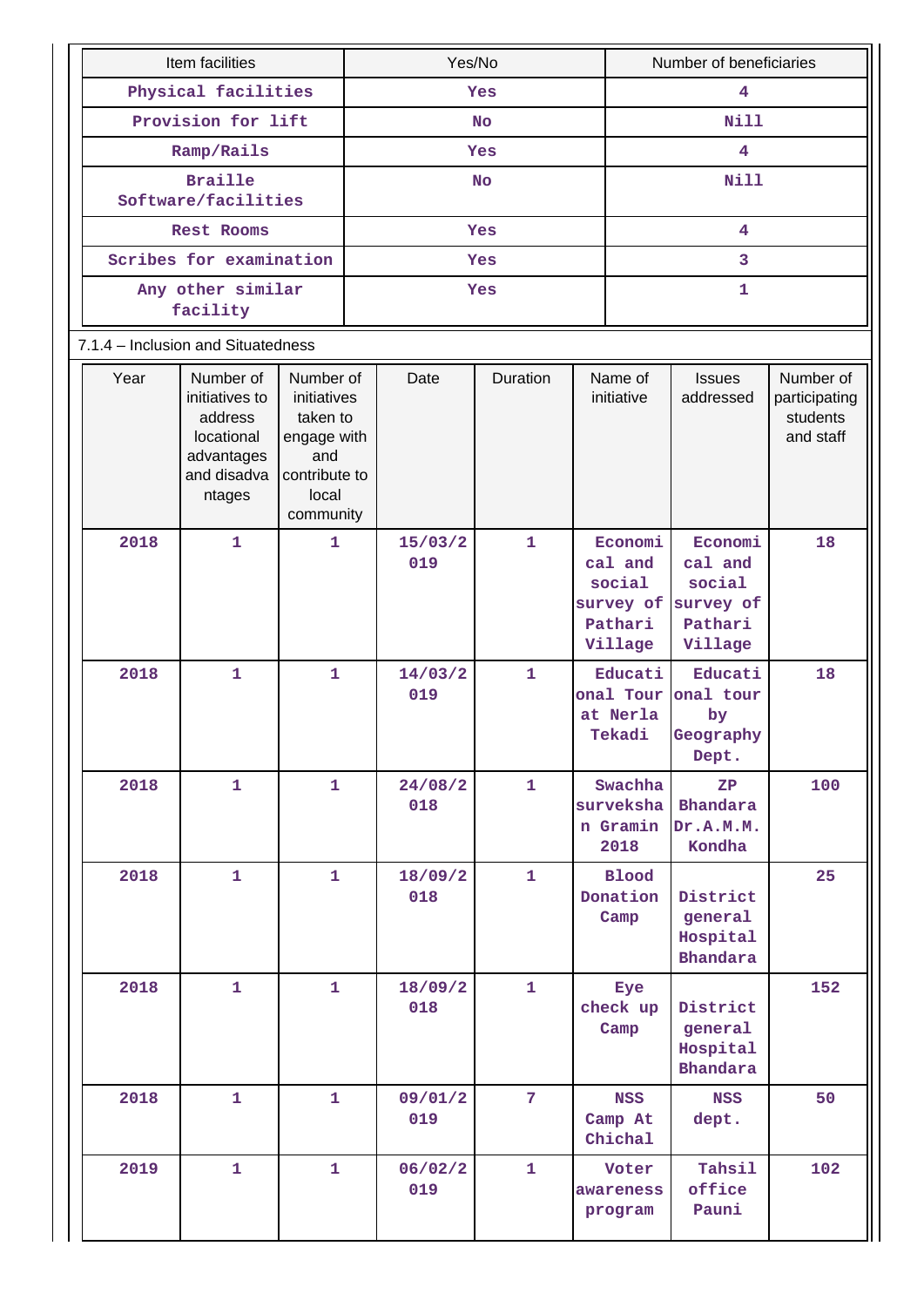| 2019                                                                                              | $\mathbf{1}$                              | 1 |  | 22/03/2<br>019 | $\mathbf{1}$        |                                                                                                                                                                                                                                                                                                                                            | Free In<br><b>ISA</b><br>toductory<br>Nagpur<br>Sujok<br>Course |                                                                                                                                                                                                                                                                                                                                                                                                                                                 | 200 |
|---------------------------------------------------------------------------------------------------|-------------------------------------------|---|--|----------------|---------------------|--------------------------------------------------------------------------------------------------------------------------------------------------------------------------------------------------------------------------------------------------------------------------------------------------------------------------------------------|-----------------------------------------------------------------|-------------------------------------------------------------------------------------------------------------------------------------------------------------------------------------------------------------------------------------------------------------------------------------------------------------------------------------------------------------------------------------------------------------------------------------------------|-----|
| 2018                                                                                              | 1                                         | 1 |  | 18/09/2<br>018 | 1                   |                                                                                                                                                                                                                                                                                                                                            | Tree Pl<br>antation                                             | Dr.A.M.<br>M.KondhaK<br>osra                                                                                                                                                                                                                                                                                                                                                                                                                    | 85  |
|                                                                                                   |                                           |   |  |                | No file uploaded.   |                                                                                                                                                                                                                                                                                                                                            |                                                                 |                                                                                                                                                                                                                                                                                                                                                                                                                                                 |     |
| 7.1.5 - Human Values and Professional Ethics Code of conduct (handbooks) for various stakeholders |                                           |   |  |                |                     |                                                                                                                                                                                                                                                                                                                                            |                                                                 |                                                                                                                                                                                                                                                                                                                                                                                                                                                 |     |
|                                                                                                   | <b>Title</b>                              |   |  |                | Date of publication |                                                                                                                                                                                                                                                                                                                                            |                                                                 | Follow up(max 100 words)                                                                                                                                                                                                                                                                                                                                                                                                                        |     |
| Code of conduct for<br>students                                                                   |                                           |   |  |                | 15/06/2018          | constituted for regular<br>checking of uniform and<br>IDcard. College campus is<br>covered by total 13 CCTV<br>cameras which are<br>installed in office area<br>and corridor. Students<br>are under surveillance of<br>CCTV cameras. Strict<br>action are taken against<br>those who are found in<br>any kind of indiscipline<br>behavior. |                                                                 |                                                                                                                                                                                                                                                                                                                                                                                                                                                 |     |
|                                                                                                   | Code of conduct for<br>Teachers           |   |  |                | 15/06/2018          |                                                                                                                                                                                                                                                                                                                                            |                                                                 | Teaching plan of every<br>academic year is prepared<br>at the beginning of the<br>session. Higher authority<br>check daily dairy of each<br>teacher. Detail report of<br>each committee submitted<br>at the end of the each<br>academic year. Biometric<br>is installed in the<br>record of reporting time<br>and exit time. "Halchal"<br>register is maintain for<br>the teacher if they want<br>to leave the college<br>campus for same time. |     |
|                                                                                                   | Code of conduct for Non<br>teaching staff |   |  |                | 15/06/2018          |                                                                                                                                                                                                                                                                                                                                            |                                                                 | It is mandatory for<br>nonteaching staff to<br>present in the college,<br>at least 30 min before<br>the start of college and<br>shall not leave the<br>college permission<br>without prior permission<br>of principal, should<br>mention purpose on<br>halchal register before<br>leaving the campus.                                                                                                                                           |     |
|                                                                                                   | Code of conduct for<br>Principal          |   |  |                | 15/06/2018          |                                                                                                                                                                                                                                                                                                                                            |                                                                 | Principal conduct<br>regular meeting with                                                                                                                                                                                                                                                                                                                                                                                                       |     |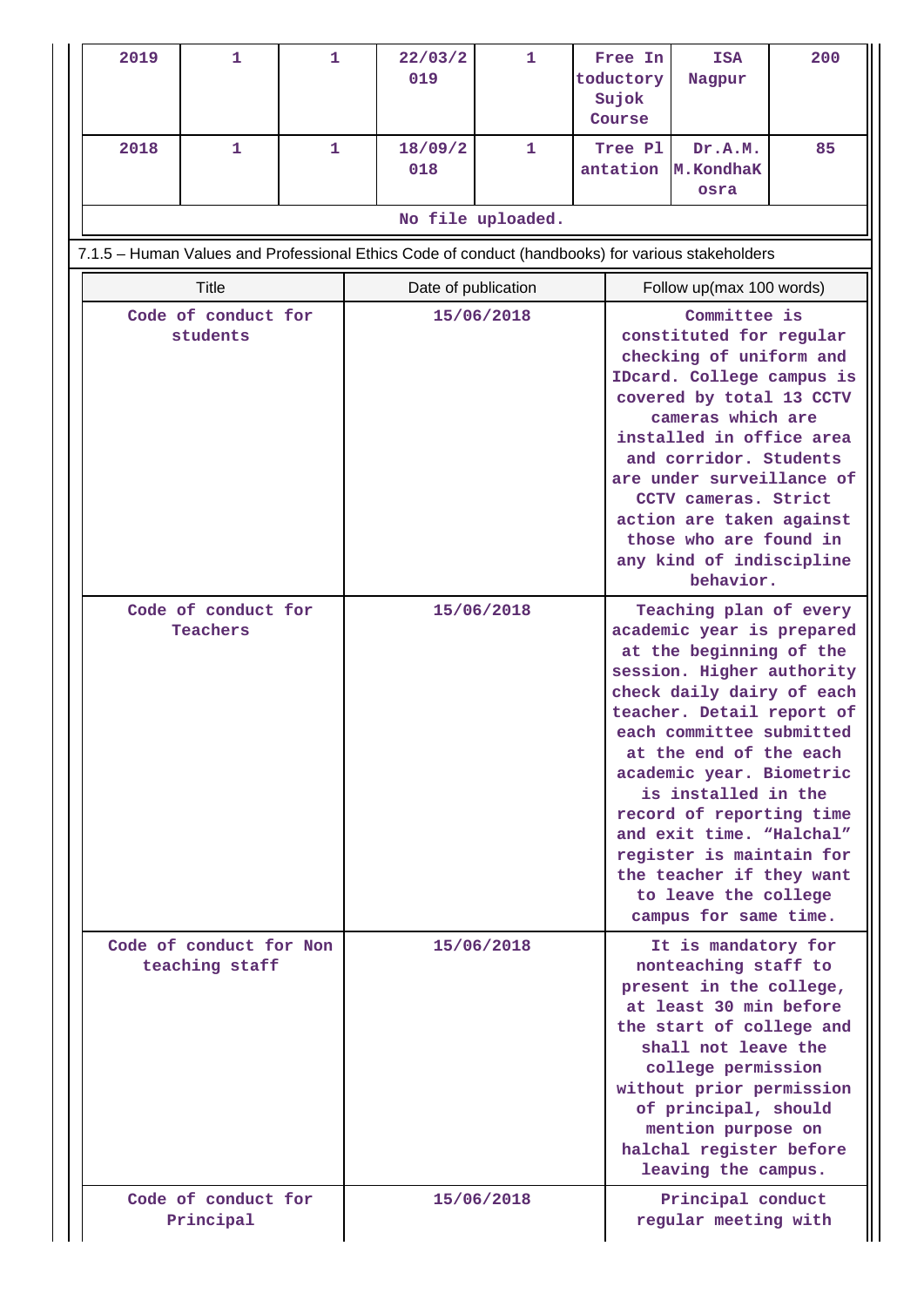| Heads of the Department   |
|---------------------------|
| and chairman of various   |
| committees and motivate   |
| the faculty and           |
| supporting staff of work  |
| efficiently. Give special |
| attention for the         |
| engagement of classes as  |
| per the prescribed time   |
| table and for maintaining |
| discipline in the college |
| premises.                 |
|                           |

| 7.1.6 – Activities conducted for promotion of universal Values and Ethics |               |             |                        |
|---------------------------------------------------------------------------|---------------|-------------|------------------------|
| Activity                                                                  | Duration From | Duration To | Number of participants |
| National Antham                                                           | 15/06/2018    | 30/04/2019  | 791                    |
| Birth Death<br>Anniversary                                                | 15/06/2018    | 30/04/2019  | 8                      |
| Savindhan Divas                                                           | 26/11/2018    | 26/11/2018  | 100                    |
| NSS Camp                                                                  | 09/01/2019    | 15/01/2019  | 50                     |
| Voter Awareness<br>program                                                | 06/02/2019    | 06/02/2019  | 100                    |
|                                                                           |               |             |                        |

**No file uploaded.**

7.1.7 – Initiatives taken by the institution to make the campus eco-friendly (at least five)

 **I) Rain water harvesting has been done. II) Gradual replacement of new light fixture with LED futures. III) Solar powering of the campus initiated at the society level. IV) Polithin free campus. V) Tree plantation college campus.**

### **7.2 – Best Practices**

7.2.1 – Describe at least two institutional best practices

 **Best Practice I 1) Title of the practice: Blood Donation Camp, Free Eye Checkup 2) Goal: I) To organize blood donation camp and save people life. II) To support poor people with eye check up. III) To help poor people. 3) The context: The college has role to play for community and for that college organize Death Anniversary of late Shri Laxmanji Motghare and Late Smt. Sewantadevi Motghare every year on dated 19th September. On this day college organizes Blood Donation Camp, Free Eye Checkup Camp and Eye glasses distribution for the poor people of the nearest villages. 4) The practice: This practice exists from last 6 years. Every year the college organizes blood donation camp on dated 19th September with the help of General District Hospital, Bhandara. College give detail information to the hospital and they send their team with the proper facilities. Local villagers, students and staff donate blood and save human life. The college also organizes free Eye checkup camp and eye glasses distribution program for the needy people of the nearby villages on the same day with help of General District Hospital, Bhandara. The doctor provides free consultation. After eye check up, the college distributes free spectacles to the needy and advised patients. By these practices college plays a dynamic role in helping society and nearby community. 5) Evidence of Success: I) The list of students and staff who donated blood with the certificates of General District Hospital, Bhandara. II) Photographs of blood donation. III) Photographs of Eye checkup. IV) News paper cutting. Best Practice II 1) Title of the Practice: Tree plantation in the college premises**

**and around village Kondha Kosra 2) Goal: I) To motivate students and people for**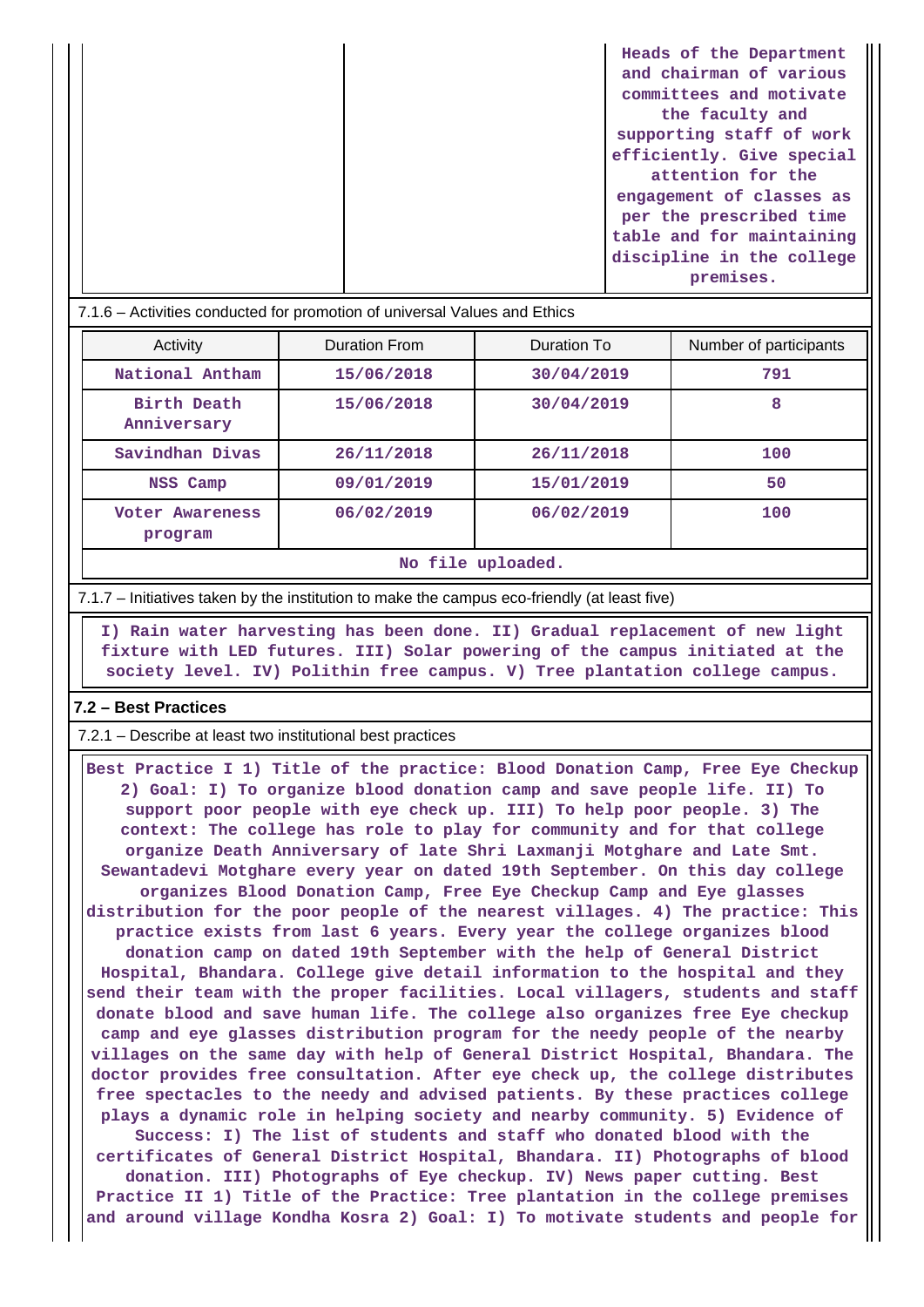**plantation of tree. II) To counsel students and people for raising number of trees aside road field and open space of land. III) To arouse social consciousness about trees. IV) To develop the culture of Vruksh Valli Amha Soyare Vanchare. V) To contribute in the national mission in' Save Trees Save Life!' VI) To cultivate the values of tree in adjoin area. VII) To show importance of NO TREE, NO LIFE. 3) The context: The college is situated in rural area, where the contribution of students and villagers is good but they have no awareness about the values of trees in human life. The percentage of the tree cutting is much more amongst the villagers. It is a great challenge before the college and trustees. The economical and social condition in rural area are not satisfactory and promising. The student and villagers are made aware through plantation of tree. The condition becomes horrible for live life. Once the students and people are educated, they get different vision about plantation. The entire human being and the society can be sustained with tree plantation initiative in decision. Financial, social, natural independence empower the student and improve their natural life. 4) The practice: Going Green I) trees are planted on each side of the college premises and both side of the village roads. II) Funds are set aside to bear project cost for planting trees. III) To plant fruit bearing trees. Taking onto consideration the vision and mission of the institution the college started the social drive during onset of rainy season to plantation the trees. The teacher and non teaching staff giving information to the student about the tree plantation and importance of plants in human life development. During regular class hours importance of plantation is educated to all the students. 5) Evidence of Success: I) The list of purchased trees. II) Photograph of trees plantation. III) News paper cutting.**

 Upload details of two best practices successfully implemented by the institution as per NAAC format in your institution website, provide the link

<https://drarunmotgharemahavidyalaya.org/NAAC/BestPractices>

#### **7.3 – Institutional Distinctiveness**

 7.3.1 – Provide the details of the performance of the institution in one area distinctive to its vision, priority and thrust in not more than 500 words

 **The vision and mission statements are in keeping with the intellectual potential and needs of the region. Most of the students seeking higher education of this college are from rural areas. They are from economical wearer section of the society. The college has thus made higher education accessible to the deprived lot. The college ensures that the vision and mission of the institution is in tune with the higher education policies of the nation by introducing modern, professional and technical careeroriented list,**

**facilitating economic empowerment of women through higher education, offering Vocational Education and Skill Development Programmes, economic and social and education empowerment of under privileged sections of society. To bring the women into main stream college offers free ship to girl student who is seeking admission to the college.**

Provide the weblink of the institution

<https://drarunmotgharemahavidyalaya.org>

### **8.Future Plans of Actions for Next Academic Year**

 **To organize college gathering in January 2020. To organize study tour in February 2020. To maintain well structured date of academic activities, infrastructural and physical facilities. To encourage teachers for submitting proposals of major and minor Research projects . To expedite ICT enabled teaching and learning. To reinforce feedback system by making it online as well as manual as per the applicability. To motivate teachers to undertake research writing for**